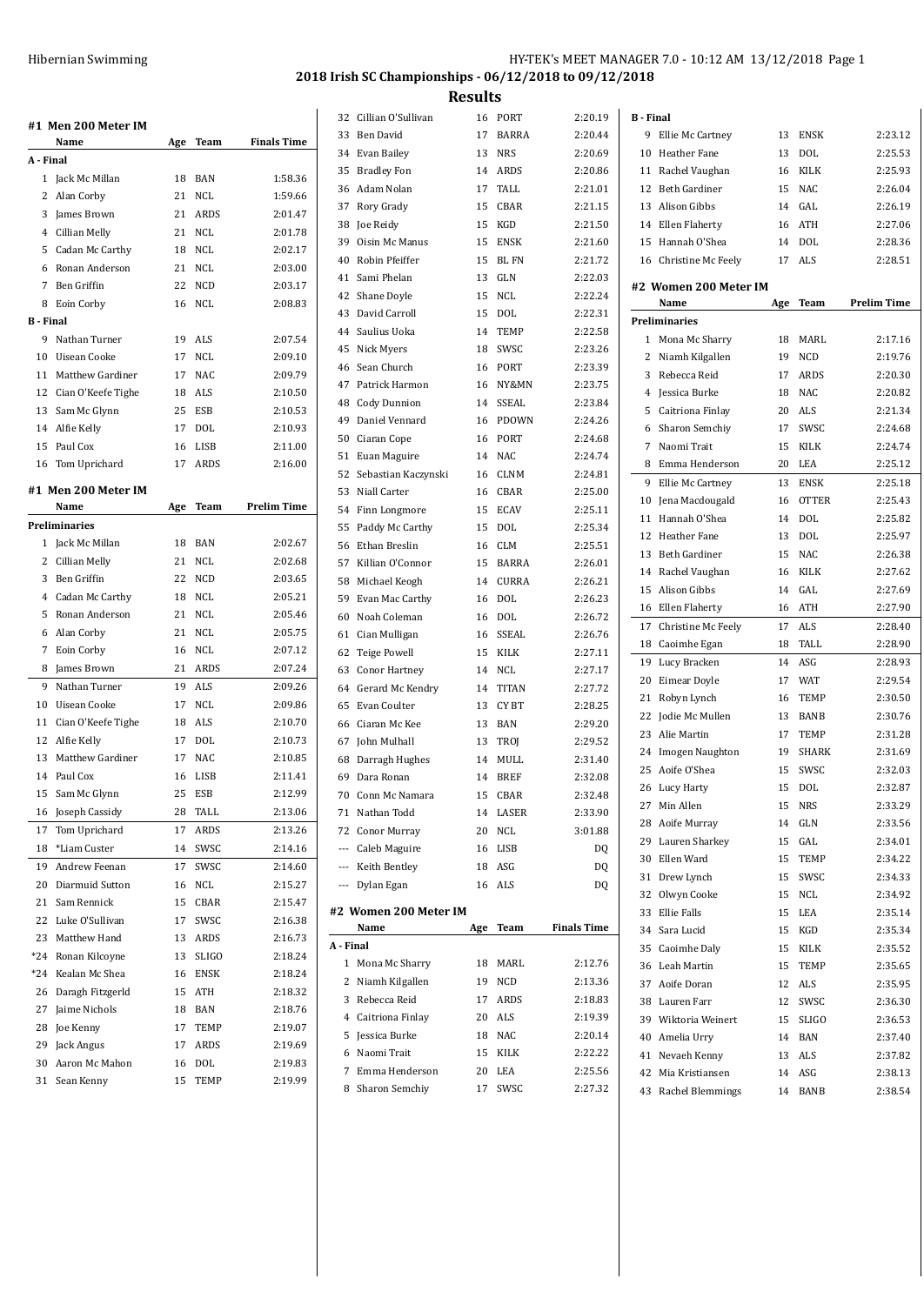|                  | Preliminaries  (#2 Women 200 Meter IM) |     |              |                    |
|------------------|----------------------------------------|-----|--------------|--------------------|
| 44               | Eleanor Godden                         | 14  | <b>KILK</b>  | 2:39.50            |
|                  | 45 Giulia Allen                        | 15  | LARNE        | 2:39.70            |
|                  | 46 Sara Milosevic                      | 15  | TROJ         | 2:43.14            |
|                  | #3 Men 100 Meter Back                  |     |              |                    |
|                  | Name                                   | Age | <b>Team</b>  | <b>Finals Time</b> |
| A - Final        |                                        |     |              |                    |
| 1                | Rory Mc Evoy                           | 20  | <b>NCD</b>   | 53.12              |
| 2                | Sean Scannell                          | 16  | NCD          | 56.27              |
| 3                | Ronan Anderson                         | 21  | NCL          | 56.60              |
| 4                | James Symons                           | 21  | GAL          | 58.21              |
| 5                | Callum Ashton                          | 19  | <b>SHARK</b> | 58.22              |
| 6                | Conor Mc Menamin                       | 23  | ALS          | 59.24              |
|                  | 7 Luc Galland                          | 18  | SWSC         | 1:00.05            |
|                  | 8 *Cole Haigh                          | 16  | <b>DINW</b>  | 1:02.44            |
| <b>B</b> - Final |                                        |     |              |                    |
| 9                | <b>Matthew Gardiner</b>                | 17  | <b>NAC</b>   | 58.96              |
|                  | 10 Sam Winston                         | 16  | <b>ALS</b>   | 59.60              |
|                  | 11 *Liam Custer                        | 14  | SWSC         | 1:00.20            |
|                  | 12 Nathan Wiffen                       | 17  | LISB         | 1:00.25            |
|                  | 13 Neddie Irwin                        | 15  | DOL          | 1:00.33            |
|                  | 14 Adam Geddis                         | 15  | <b>CKSTN</b> | 1:00.87            |
| 15               | Rory Lee                               | 17  | SWSC         | 1:01.32            |
| 16               | Aran Keating                           | 16  | PORT         | 1:01.36            |
|                  | #3 Men 100 Meter Back                  |     |              |                    |
|                  | Name                                   | Age | Team         | <b>Prelim Time</b> |
|                  | Preliminaries                          |     |              |                    |
| 1                | Rory Mc Evoy                           | 20  | NCD          | 55.29              |
| 2                | Sean Scannell                          | 16  | NCD          | 56.75              |
| 3                | Ronan Anderson                         | 21  | <b>NCL</b>   | 57.77              |
| 4                | Callum Ashton                          | 19  | <b>SHARK</b> | 58.96              |
| 5                | Paddy Johnston                         | 17  | ARDS         | 59.10              |
| 6                | Conor Mc Menamin                       | 23  | <b>ALS</b>   | 59.51              |
| 7                | James Symons                           | 21  | GAL          | 59.89              |
| 8                | *Cole Haigh                            | 16  | <b>DINW</b>  | 1:00.07            |
| 9                | Luc Galland                            | 18  | SWSC         | 1:00.10            |
| 10               | <b>Matthew Gardiner</b>                | 17  | <b>NAC</b>   | 1:00.20            |
|                  | 11 Nathan Wiffen                       |     | 17 LISB      | 1:00.25            |
|                  | 12 Sam Winston                         | 16  | <b>ALS</b>   | 1:00.34            |
|                  | 13 Aran Keating                        | 16  | PORT         | 1:00.42            |
|                  | 14 *Liam Custer                        | 14  | SWSC         | 1:00.62            |
| 15               | Neddie Irwin                           | 15  | DOL          | 1:00.67            |
| 16               | Adam Geddis                            | 15  | <b>CKSTN</b> | 1:00.72            |
| 17               | Rory Lee                               | 17  | SWSC         | 1:01.27            |
| 18               | Ethan Brady                            | 16  | TEMP         | 1:01.83            |
| 19               | Luke O'Sullivan                        | 17  | SWSC         | 1:02.02            |
| $*20$            | Ben David                              | 17  | BARRA        | 1:02.12            |
| $*20$            | Cian Rooney                            | 15  | MARL         | 1:02.12            |
| 22               | Aaron Mc Mahon                         | 16  | DOL          | 1:02.33            |
|                  | *23 David Carroll                      | 15  | DOL          | 1:02.73            |
|                  | *23 Jericho Balgos                     | 14  | CY BT        | 1:02.73            |
| 25               | Joe Reidy                              | 15  | KGD          | 1:03.21            |
|                  | 26 James Ryan                          | 15  | SWSC         | 1:03.33            |

27 Evan Shiels 16 SPL 1:03.36 Bradley Fon 14 ARDS 1:03.44 Ben Mitchell 16 ESB 1:03.50 Adam Nolan 17 TALL 1:03.53 Dylan O'Brien 16 ENS 1:03.64 Illann Wall 16 SWSC 1:04.16 Noah Coleman 16 DOL 1:04.35 34 Harry Winston 13 ALS 1:04.49 35 Ethan Comerford 17 TALL 1:04.54 Simon Barrett 15 ALS 1:04.75 Kealan Mc Shea 16 ENSK 1:05.12 Darragh Masterson 16 KGD 1:05.40 Faolan Campbell 16 SLBGH 1:05.42 40 Niall Joyce 15 SHARK 1:05.58 Declan Mc Geown 16 BANB 1:05.81 Sebastian Kaczynski 16 CLNM 1:06.05 Conor Hartney 14 NCL 1:06.10 \*44 Daniel Vennard 16 PDOWN 1:06.20 \*44 John Jeffery 16 TMORE 1:06.20 Niall Carter 16 CBAR 1:06.29 Sean Kenny 15 TEMP 1:06.31 Ben Willmott 15 SPL 1:06.39 49 Lewis Mc Cartney 16 ENSK 1:06.76 Robin Pfeiffer 15 BL FN 1:06.96 John Curtin 16 SWSC 1:07.20 Ciaran Mc Kee 13 BAN 1:07.29 Colin Dragoi 16 KILK 1:07.39 Michael Keogh 14 CURRA 1:07.41 Tiarnan Nijs 15 NCL 1:07.46 Killian O'Connor 15 BARRA 1:07.60 Ethan Breslin 16 CLM 1:07.77 Martin Fiala 14 CASC 1:07.87 Darragh Hughes 14 MULL 1:09.20 Conn Mc Namara 15 CBAR 1:10.75 Conor Murray 20 NCL 1:26.89 **#4 Women 100 Meter Back Name Age Team Finals Time A - Final** Maria Godden 16 KILK 1:02.15 Rebecca Reid 17 ARDS 1:02.25 \*Bethy Firth~ 22 ARDS 1:02.43 4 Kate Kavanagh 20 UCD 1:03.04 Jena Macdougald 16 OTTER 1:03.54 Ellen Cassidy 17 DOL 1:03.88 Alie Martin 17 TEMP 1:04.16 8 Scarlett Armstrong 15 ARDS 1:04.43 **B - Final** 9 Niamh Ahearne 15 KILK 1:04.30 Aoife Leahy 16 GAL 1:05.21 Isabelle Gibbs 16 GAL 1:05.30 Beth Nolan 16 SWSC 1:06.13 Sophie Williams 18 TMORE 1:06.48 Megan O'Donnell 18 UCD 1:06.67 Christine Ryan 16 NCL 1:06.69 Emma Fagan 15 ALS 1:06.92 **#4 Women 100 Meter Back Name Age Team Prelim Time Preliminaries** Maria Godden 16 KILK 1:02.04 Rebecca Reid 17 ARDS 1:03.36 \*Bethy Firth~ 22 ARDS 1:03.57 Ellen Cassidy 17 DOL 1:03.59 Kate Kavanagh 20 UCD 1:03.82 Jena Macdougald 16 OTTER 1:03.90 Alie Martin 17 TEMP 1:04.82 Scarlett Armstrong 15 ARDS 1:04.84 Aoife Leahy 16 GAL 1:05.45 Niamh Ahearne 15 KILK 1:05.70 Beth Nolan 16 SWSC 1:05.96 12 Sophie Williams 18 TMORE 1:06.21 13 Christine Ryan 16 NCL 1:06.24 14 Emma Fagan 15 ALS 1:06.31 Isabelle Gibbs 16 GAL 1:06.43 Megan O'Donnell 18 UCD 1:06.55 Cora Rooney 13 MARL 1:06.64 Sophie Hayman 15 ALS 1:06.67 Cara Osing 15 TEMP 1:06.73 20 Maeform Borriello 19 GAL 1:06.90 21 Charlotte Cullen 14 TMORE 1:07.35 Ellen Lee 13 SWSC 1:07.42 23 Aisling Rowlands 13 TROJ 1:07.44 Iona Ashton 15 SHARK 1:07.48 Sadhbh Bailey 14 NRS 1:07.49 26 Heather Fane 13 DOL 1:07.50 27 Florence Tinsley 16 ARDS 1:07.57 Aimee Kelly 15 SHARK 1:07.61 Leah Martin 15 TEMP 1:07.99 Anna Feenan 15 SWSC 1:08.20 Laura Killen 15 CLNM 1:08.21 Erin Delaney 14 TEMP 1:08.62 Jenni Beattie 17 TMORE 1:08.68 Naeve Pountney 14 BAN 1:08.69 Lucy Harty 15 DOL 1:08.86 Lucy Bracken 14 ASG 1:08.91 Adrianna Kazimierczak 14 SHARK 1:08.92 Ellie Mc Cartney 13 ENSK 1:08.95 39 Lauren Sharkey 15 GAL 1:09.24 Lara Whitten 15 TMORE 1:09.27 Mollie Mc Alorum 13 LEA 1:09.33 42 Naose Mc Bride 16 TALL 1:09.36 Sile Mc Auley 14 ATH 1:09.53 Allie Roche 14 GLN 1:09.79 Mairead O'Mahony 15 LARNE 1:09.84 Sasha Quinn 14 LISB 1:09.88 Roisin Ni Riain 13 NCL 1:10.13 Megan Kilgallen 16 CLM 1:10.14 49 Molly Nulty 14 SSEAL 1:10.27 Nemone Rogers 13 TROJ 1:10.46 Caoilin Kearney 15 BL FN 1:10.49

 Ella Deely 14 CBAR 1:10.67 Grainne O'Reilly 17 TROJ 1:10.72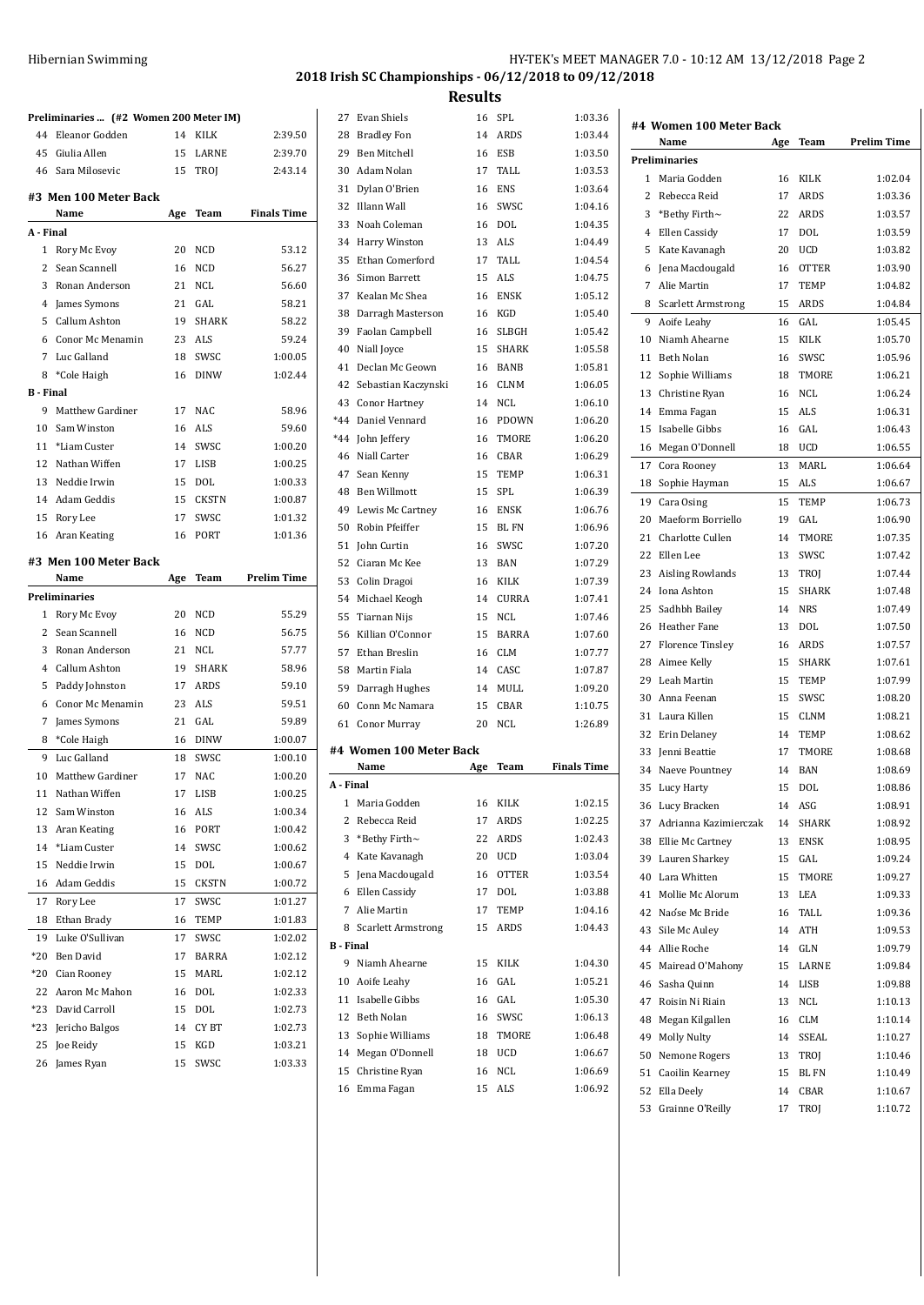| Hibernian Swimming | HY-TEK's MEET MANAGER 7.0 - 10:12 AM 13/12/2018 Page 3 |
|--------------------|--------------------------------------------------------|
|                    | 2018 Irish SC Championships - 06/12/2018 to 09/12/2018 |

|                  | Preliminaries  (#4 Women 100 Meter Back) |    |              |                    | *21 Sam Rennick                  | 15 | CBAR              | 25.46          | 79             | Ethan Breslin            | 16 | <b>CLM</b>   | 27.66              |
|------------------|------------------------------------------|----|--------------|--------------------|----------------------------------|----|-------------------|----------------|----------------|--------------------------|----|--------------|--------------------|
|                  | 54 Kelis Curran                          |    | 13 COM       | 1:11.23            | *21 Oisin Kearney                | 16 | LONG              | 25.46          | 80             | Michael Keogh            | 14 | <b>CURRA</b> | 27.86              |
|                  | 55 Sophie King                           | 15 | TMORE        | 1:11.24            | 23 Aidan Cook                    | 14 | KILK              | 25.52          | $\cdots$       | Danny Morgan             | 14 | COOL         | DQ                 |
|                  | 56 Rachel Childs                         |    | 14 ARDS      | 1:11.58            | 24 Daragh Fitzgerld              | 15 | ATH               | 25.66          |                |                          |    |              |                    |
|                  | 57 Lucy Hill                             |    | 13 ARDS      | 1:11.88            | 25 Colm Carney                   | 14 | CBAR              | 25.69          |                | #6 Women 50 Meter Free   |    |              |                    |
|                  | 58 Lauren Farr                           |    | 12 SWSC      | 1:12.03            | 26 Ronan Tan                     | 15 | ESB               | 25.73          |                | Name                     |    | Age Team     | <b>Finals Time</b> |
|                  | 59 Julia Moore                           | 15 | CURRA        | 1:12.08            | 27 Dylan Griffiths               |    | 16 LISB           | 25.78          | A - Final      |                          |    |              |                    |
|                  | 60 Faye Cullen                           |    | 15 WAT       | 1:13.06            | 28 Ethan Brady                   | 16 | <b>TEMP</b>       | 25.80          |                | 1 Mona Mc Sharry         |    | 18 MARL      | 25.22              |
|                  | 61 Eleanor Godden                        |    | 14 KILK      | 1:13.54            | 29 Brogan Mc Aviney              |    | 15 KILK           | 25.81          |                | 2 Erin Riordan           | 19 | UCD          | 25.37              |
|                  | 62 Lucy Mc Knight                        |    | 14 LARNE     | 1:14.42            | 30 Harry Winston                 |    | 13 ALS            | 25.97          |                | 3 Danielle Hill          |    | 19 LARNE     | 25.84              |
|                  |                                          |    |              |                    | 31 Kealan Mc Shea                | 16 | <b>ENSK</b>       | 25.99          |                | 4 Cara Stapleton         | 17 | <b>OTTER</b> | 25.95              |
|                  | #5 Men 50 Meter Free                     |    |              |                    | 32 Teige Powell                  |    | KILK              | 26.00          |                | 5 Alex Mc Crea           | 17 | CY BT        | 26.78              |
|                  | Name                                     |    | Age Team     | <b>Finals Time</b> |                                  | 15 |                   |                | 6              | *Bethy Firth $\sim$      |    | 22 ARDS      | 27.02              |
| A - Final        |                                          |    |              |                    | 33 Ciaran Cope                   | 16 | PORT              | 26.20          |                | 7 Hannah Mc Menamin      |    | 21 ALS       | 27.13              |
|                  | 1 Callum Bain                            | 22 | <b>CKSTN</b> | 22.22              | 34 Evan De Lacey                 | 15 | TEMP              | 26.27          |                | 8 Kate Kavanagh          | 20 | UCD          | 27.24              |
|                  | 2 David Thompson                         | 25 | BAN          | 22.61              | 35 David Carroll                 | 15 | <b>DOL</b>        | 26.30          | <b>B</b> Final |                          |    |              |                    |
|                  | 3 Robert Powell                          | 18 | NCD          | 22.63              | 36 Lewis Mc Cartney              | 16 | <b>ENSK</b>       | 26.39          |                | 9 Aisling Haughey        |    | 23 ALS       | 26.81              |
| 4                | Andrew Moore                             | 20 | <b>UCD</b>   | 22.91              | 37 Evan Coulter                  | 13 | CY BT             | 26.42          |                | 10 Caitriona Finlay      | 20 | ALS          | 27.04              |
|                  | 5 David Prendergast                      |    | 24 NCD       | 22.92              | 38 Zakhar Kashich                | 16 | TALL              | 26.48          |                | 11 Sharon Semchiy        |    | 17 SWSC      | 27.08              |
|                  | 6 Michael Hewitt                         |    | 18 CYBT      | 23.17              | 39 Martin Fiala                  |    | 14 CASC           | 26.49          |                | 12 Emma Reid             | 19 | <b>BAN</b>   | 27.12              |
|                  | 7 Fiachra Lennon                         |    | 20 UCD       | 23.28              | 40 Ross O'Loughlin               |    | 15 ASG            | 26.57          |                | 13 Naomi Trait           | 15 | KILK         | 27.20              |
|                  |                                          |    |              |                    | *41 Patrick Mc Partlan           |    | 16 SLIGO          | 26.58          |                |                          |    |              |                    |
|                  | 8 Jack Grace                             |    | 20 NCL       | 23.40              | *41 Gerard Mc Kendry             |    | 14 TITAN          | 26.58          |                | 14 Kelly Hunter          | 17 | <b>CKSTN</b> | 27.57              |
| <b>B</b> - Final |                                          |    |              |                    | *43 Faolan Campbell              |    | 16 SLBGH          | 26.61          |                | 15 Ellen Cassidy         | 17 | <b>DOL</b>   | 27.68              |
|                  | 9 Kevin Mc Glade                         | 25 | <b>UCD</b>   | 23.47              | *43 Conor Johnson                |    | 14 KILK           | 26.61          |                | 16 Edel Daly             |    | 15 NCL       | 28.20              |
|                  | 10 Cillian Colvin                        |    | 21 NAC       | 23.91              | 45 Sabian Kulczynski             | 16 | ENS               | 26.63          |                | #6 Women 50 Meter Free   |    |              |                    |
|                  | 11 *Cole Haigh                           | 16 | <b>DINW</b>  | 24.02              | 46 Evan Shiels                   | 16 | SPL               | 26.68          |                | Name                     |    | Age Team     | <b>Prelim Time</b> |
|                  | 12 Tom Uprichard                         |    | 17 ARDS      | 24.10              |                                  |    | CLNM              |                |                | Preliminaries            |    |              |                    |
|                  | 13 Diarmuid Sutton                       |    | 16 NCL       | 24.56              | 47 Denis Moskalenko              | 16 |                   | 26.69          |                | 1 Mona Mc Sharry         | 18 | MARL         | 25.03              |
|                  | 14 Mouric Mc Sharry                      |    | 16 MARL      | 24.76              | 48 Ciaran Morrissey              | 16 | <b>WAT</b>        | 26.72          |                |                          |    |              |                    |
|                  | 15 Sam Winston                           |    | 16 ALS       | 24.87              | 49 Rory Grady                    | 15 | CBAR              | 26.75          |                | 2 Erin Riordan           |    | 19 UCD       | 25.44              |
|                  | 16 Saulius Uoka                          |    | 14 TEMP      | 25.05              | *50 Jericho Balgos               | 14 | CY BT             | 26.77          |                | 3 Cara Stapleton         |    | 17 OTTER     | 26.03              |
|                  |                                          |    |              |                    | *50 Luke Cahill                  |    | 14 CW             | 26.77          |                | 4 Kate Kavanagh          | 20 | UCD          | 26.28              |
|                  |                                          |    |              |                    |                                  |    |                   |                |                |                          |    |              |                    |
|                  | #5 Men 50 Meter Free                     |    |              |                    | 52 Evan Bailey                   |    | 13 NRS            | 26.78          |                | 5 Danielle Hill          | 19 | LARNE        | 26.51              |
|                  | Name                                     |    | Age Team     | <b>Prelim Time</b> | 53 Adam O'Reilly                 |    | 15 TROJ           | 26.81          |                | 6 Hannah Mc Menamin      |    | 21 ALS       | 26.73              |
|                  | Preliminaries                            |    |              |                    | *54 Yiqun Xie                    | 16 | TROJ              | 26.82          |                | 7 Alex Mc Crea           | 17 | CY BT        | 26.78              |
|                  | 1 Callum Bain                            | 22 | CKSTN        | 21.97              | *54 Robin Pfeiffer               | 15 | BL FN             | 26.82          |                | 8 *Bethy Firth~          |    | 22 ARDS      | 26.93              |
|                  | 2 Robert Powell                          | 18 | NCD          | 22.51              | 56 Thomas O'Neill                |    | 14 NAC            | 26.84          |                | 9 Sharon Semchiy         | 17 | SWSC         | 26.95              |
|                  | 3 David Thompson                         | 25 | BAN          | 22.77              | 57 Michael Millar                | 15 | ARMH              |                | 10             | Aisling Haughey          | 23 | ALS          | 27.01              |
|                  | 4 David Prendergast                      | 24 | NCD          | 22.90              |                                  |    |                   | 26.86          | 11             | Ellen Cassidy            | 17 | <b>DOL</b>   | 27.19              |
|                  | 5 Andrew Moore                           |    | 20 UCD       | 23.09              | 58 John Curtin                   | 16 | SWSC              | 26.90          |                |                          |    |              |                    |
|                  |                                          |    |              |                    | *59 - John Mulhall               |    | 13 TROJ           | 26.92          |                | 12 Naomi Trait           | 15 | KILK         | 27.29              |
|                  | 6 John Higgins                           |    | 23 UCD       | 23.12              | *59 Darragh Masterson            | 14 | CBAR              | 26.92          |                | 13 Emma Reid             | 19 | BAN          | 27.32              |
|                  | 7 Michael Hewitt                         |    | 18 CYBT      | 23.17              | 61 Marc Galland                  | 13 | SWSC              | 26.98          |                | 14 Kelly Hunter          | 17 | <b>CKSTN</b> | 27.45              |
|                  | 8 Fiachra Lennon                         |    | 20 UCD       | 23.33              | *62 Sebastian Kaczynski          | 16 | CLNM              | 26.99          |                | 15 Caitriona Finlay      |    | 20 ALS       | 27.51              |
|                  | 9 Jack Grace                             |    | 20 NCL       | 23.34              | *62 Alexander Marfunin           |    | 15 NY&MN          | 26.99          |                | 16 Edel Daly             |    | 15 NCL       | 27.54              |
|                  | 10 Kevin Mc Glade                        | 25 | UCD          | 23.39              | 64 Ruarie Keane                  |    | 15 LIMK           | 27.08          |                | *17 Gabriella Weaver     |    | 20 UCD       | 27.58              |
|                  | 11 Cillian Colvin                        |    | 21 NAC       | 23.69              | 65 Killian O'Connor              |    | 15 BARRA          | 27.09          |                | *17 Ellen Flaherty       |    | 16 ATH       | 27.58              |
|                  | 12 *Cole Haigh                           | 16 | DINW         | 24.17              | 66 Tim Collins                   | 16 | ENS               | 27.17          |                | <b>Swim-Off Required</b> |    |              |                    |
|                  | 13 Tom Uprichard                         |    | 17 ARDS      | 24.49              | 67 Sean Church                   | 16 | PORT              | 27.25          |                | 19 Emma Montgomery       |    | 16 CYBT      | 27.68              |
|                  | 14 Diarmuid Sutton                       |    | 16 NCL       | 24.84              | 68 Conor Hartney                 |    | 14 NCL            | 27.26          | *20            | Cara Osing               | 15 | TEMP         | 27.76              |
|                  | 15 Saulius Uoka                          |    | 14 TEMP      | 24.90              | 69 Ben Willmott                  | 15 | SPL               | 27.27          | *20            | Megan O'Donnell          | 18 | UCD          | 27.76              |
|                  | 16 Sam Winston                           |    | 16 ALS       | 25.04              | *70 Tommy Aitken                 | 16 | <b>BAN</b>        | 27.38          | 22             | Aoife Leahy              | 16 | GAL          | 27.80              |
|                  |                                          |    |              |                    |                                  |    |                   |                | 23             | Aisling Rowlands         | 13 | TROJ         | 27.84              |
|                  | 17 Mouric Mc Sharry                      |    | 16 MARL      | 25.05              | *70 Luke Burke                   | 15 | <b>BLFN</b>       | 27.38          |                |                          |    |              |                    |
|                  | 18 Ben Mitchell                          |    | 16 ESB       | 25.09              | *70 Neddie Irwin                 | 15 | DOL               | 27.38          | 24             | *Ciara Vogler            | 15 | MILW         | 27.89              |
|                  | 19 Daniil Lovenitski                     |    | 15 TEMP      | 25.27              | 73 Sami Phelan                   | 13 | GLN               | 27.42          | 25             | Aisling Nolan            | 17 | NAC          | 27.93              |
|                  | 20 Paul Higgins                          |    | 15 SWSC      | 25.34              | 74 Daniel Madigan                | 16 | LONG              | 27.43          | 26             | Niamh Ahearne            |    | 15 KILK      | 27.97              |
|                  |                                          |    |              |                    | 75 Patrick Harmon                |    | 16 NY&MN          | 27.45          | 27             | Sophie Hayman            |    | 15 ALS       | 28.01              |
|                  |                                          |    |              |                    | 76 John Jeffery                  |    | 16 TMORE          | 27.49          | 28             | Ailbhe Dawson            |    | 15 NAC       | 28.02              |
|                  |                                          |    |              |                    | 77 Illann Wall<br>78 Ben Riddell |    | 16 SWSC<br>13 BAN | 27.54<br>27.57 |                |                          |    |              |                    |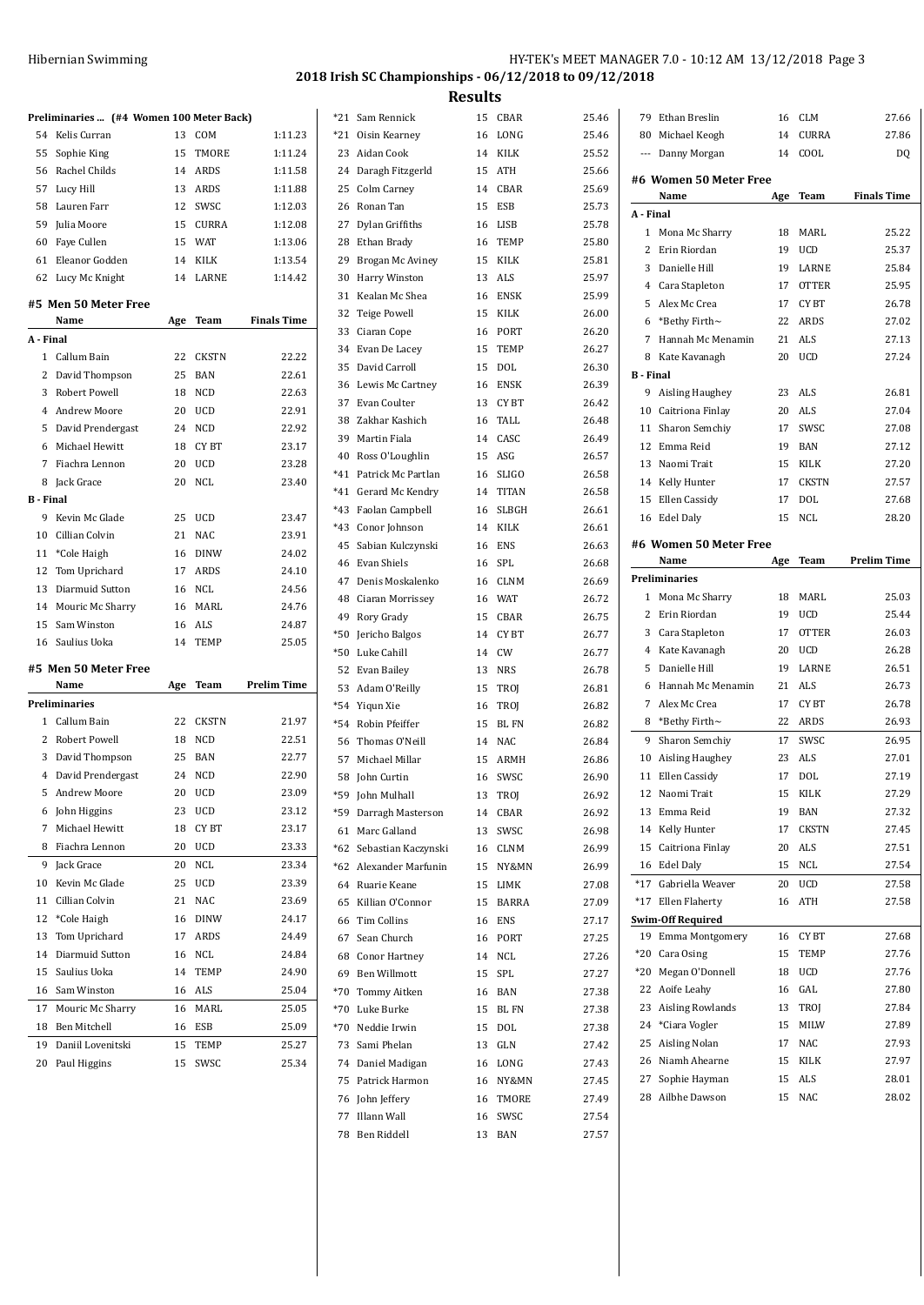| Hibernian Swimming | HY-TEK's MEET MANAGER 7.0 - 10:12 AM 13/12/2018 Page 4 |
|--------------------|--------------------------------------------------------|
|--------------------|--------------------------------------------------------|

## **2018 Irish SC Championships - 06/12/2018 to 09/12/2018 Results**

|                  | Preliminaries  (#6 Women 50 Meter Free) |     |              |                    |
|------------------|-----------------------------------------|-----|--------------|--------------------|
| 29               | Sadhbh Bailey                           | 14  | <b>NRS</b>   | 28.16              |
|                  | 30 Maeform Borriello                    | 19  | GAL          | 28.20              |
|                  | 31 Min Allen                            | 15  | <b>NRS</b>   | 28.25              |
|                  | 32 Emma Waters                          |     | 13 ASG       | 28.28              |
|                  | 33 Anna Feenan                          | 15  | SWSC         | 28.36              |
|                  | 34 Faye Cullen                          |     | 15 WAT       | 28.52              |
|                  | 35 Alanna O'Brien King                  | 14  | ALS          | 28.53              |
|                  | 36 Sasha Quinn                          |     | 14 LISB      | 28.56              |
|                  | 37 Nemone Rogers                        |     | 13 TROJ      | 28.57              |
| 38               | Drew Lynch                              | 15  | SWSC         | 28.61              |
|                  | 39 Adrianna Kazimierczak                | 14  | <b>SHARK</b> | 28.79              |
| 40               | Sara Lucid                              | 15  | KGD          | 28.82              |
| 41               | Ellen Ward                              | 15  | TEMP         | 28.83              |
|                  | 42 Millie Murphy                        | 15  | NAC          | 28.85              |
|                  | 43 Alison Gibbs                         | 14  | GAL          | 29.03              |
|                  | 44 Lucy Harte                           | 15  | KILK         | 29.04              |
| 45               | Judy Brennan                            | 15  | ATH          | 29.07              |
| 46               | Olivia Mc Crea                          | 14  | CY BT        | 29.09              |
| 47               | Laura Killen                            | 15  | CLNM         | 29.17              |
| 48               | Molly Nulty                             | 14  | SSEAL        | 29.18              |
| 49               | Roisin Ni Riain                         |     | 13 NCL       | 29.19              |
| 50               | Mollie Mc Alorum                        |     | 13 LEA       | 29.25              |
|                  | 51 Kate Sweeney                         |     | 13 TEMP      | 29.29              |
|                  | *52 Ailbhe Lunn                         | 15  | <b>TITAN</b> | 29.34              |
| $*52$            | Ellie Falls                             |     | 15 LEA       | 29.34              |
|                  | *54 Evelyn Donnelly                     |     | 15 ADSC      | 29.36              |
|                  | *54 Ruby Markey                         |     | 14 ALS       | 29.36              |
|                  | 56 Caoilin Kearney                      |     | 15 BL FN     | 29.37              |
|                  | 57 Kate Maloney                         |     | 15 ESB       | 29.42              |
| 58               | Aoife Mc Groddy                         | 13  | <b>DROG</b>  | 29.45              |
|                  | 59 Caoimhe Dowling                      |     | 14 TROJ      | 29.46              |
|                  | 60 Mia Solaja                           | 13  | TROJ         | 29.47              |
|                  | *61 Amelia Urry                         |     | 14 BAN       | 29.50              |
| $*61$            | Lucy Harty                              | 15  | DOL          | 29.50              |
| 63               | Aoife O'Shea                            | 15  | SWSC         | 29.54              |
|                  | 64 Naeve Pountney                       |     | 14 BAN       | 29.60              |
|                  | 65 Anna Mc Glinchey                     | 14  | ST DO        | 29.63              |
|                  | *66 Oliwia Roclawska                    | 14  | <b>SHARK</b> | 29.73              |
| *66              | Mia Kristiansen                         | 14  | ASG          | 29.73              |
| 68               | Sile Mc Auley                           | 14  | ATH          | 29.98              |
|                  | 69 *Katie Cutler                        | 15  | <b>DINW</b>  | 30.30              |
|                  |                                         |     |              |                    |
|                  | #7 Men 200 Meter Fly                    |     |              |                    |
|                  | Name                                    | Age | Team         | <b>Finals Time</b> |
| A - Final        |                                         |     |              |                    |
| 1                | Cillian Melly                           | 21  | <b>NCL</b>   | 1:59.06            |
| 2                | Finn Mc Geever                          | 18  | NCL          | 1:59.22            |
| 3                | Cadan Mc Carthy                         | 18  | <b>NCL</b>   | 2:02.72            |
|                  | 4 Ethan Hansen                          | 16  | TROJ         | 2:03.90            |
| 5                | Joseph Mooney                           | 21  | NCL          | 2:04.32            |
| 6                | Jeremy O'Connor                         | 16  | NCL          | 2:05.52            |
| 7                | Alex Mc Lelland-Maher                   | 16  | KILK         | 2:07.38            |
| 8                | Alfie Kelly                             | 17  | DOL          | 2:08.23            |
| <b>B</b> - Final |                                         |     |              |                    |
| 9                | Sean Gray                               | 18  | ARDS         | 2:06.87            |

| 10        | Aaron Carroll                  | 16  | NCL          | 2:07.74            |
|-----------|--------------------------------|-----|--------------|--------------------|
| 11        | Nathan Wiffen                  | 17  | LISB         | 2:09.12            |
|           | 12 Ethan Murtagh               | 16  | NCD          | 2:10.81            |
| 13        | Jack Nolan-Whitney             | 17  | KILK         | 2:11.66            |
|           | 14 Sam Rennick                 | 15  | <b>CBAR</b>  | 2:11.93            |
| 15        | Brogan Mc Aviney               | 15  | KILK         | 2:14.63            |
| 16        | Denis Kilbride                 | 17  | <b>NRS</b>   | 2:20.48            |
|           |                                |     |              |                    |
|           | #7 Men 200 Meter Fly           |     |              |                    |
|           | Name                           | Age | Team         | <b>Prelim Time</b> |
|           | Preliminaries                  |     |              |                    |
|           | 1 Cillian Melly                | 21  | NCL          | 2:00.18            |
|           | 2 Finn Mc Geever               | 18  | <b>NCL</b>   | 2:01.98            |
|           | 3 Alfie Kelly                  | 17  | DOL          | 2:04.20            |
|           | 4 Cadan Mc Carthy              | 18  | <b>NCL</b>   | 2:04.65            |
| 5         | Ethan Hansen                   | 16  | <b>TROI</b>  | 2:06.33            |
| 6         | Joseph Mooney                  | 21  | <b>NCL</b>   | 2:06.71            |
| 7         | Jeremy O'Connor                | 16  | <b>NCL</b>   | 2:07.20            |
| 8         | Alex Mc Lelland-Maher          | 16  | KILK         | 2:07.51            |
| 9         | Daniel Wiffen                  | 17  | LISB         | 2:08.64            |
| 10        | Paddy Johnston                 | 17  | <b>ARDS</b>  | 2:09.30            |
| 11        | Ethan Murtagh                  | 16  | <b>NCD</b>   | 2:10.59            |
| 12        | Aaron Carroll                  | 16  | <b>NCL</b>   | 2:10.67            |
|           | 13 Callum Ashton               | 19  | <b>SHARK</b> | 2:10.70            |
|           | 14 Sean Scannell               | 16  | <b>NCD</b>   | 2:11.78            |
| 15        | Nathan Wiffen                  | 17  | LISB         | 2:12.46            |
| 16        | Sam Rennick                    | 15  | CBAR         | 2:12.94            |
| 17        | Sean Gray                      | 18  | ARDS         | 2:13.34            |
| 18        | Jack Nolan-Whitney             | 17  | KILK         | 2:13.37            |
| 19        | Denis Kilbride                 | 17  | <b>NRS</b>   | 2:14.71            |
| 20        | Brogan Mc Aviney               | 15  | <b>KILK</b>  | 2:15.34            |
| 21        | Zac O'Connor                   | 14  | <b>NCL</b>   | 2:22.10            |
| 22        | Dominic Allen                  | 14  | ARDS         | 2:23.00            |
| 23        | Michael Millar                 | 15  | ARMH         | 2:23.42            |
| 24        | Oscar Randles                  | 14  | TEMP         | 2:23.54            |
| 25        | Matthew Hand                   | 13  | ARDS         | 2:23.99            |
| 26        | Cody Dunnion                   | 14  | <b>SSEAL</b> | 2:24.25            |
| 27        | Conor Johnson                  | 14  | <b>KILK</b>  | 2:24.43            |
| 28        | Daniel Walsh                   | 14  | <b>TEMP</b>  | 2:28.11            |
|           | 29 Daniil Lovenitski           | 15  | TEMP         | 2:28.64            |
| 30        | Rossa Eble Killeen             | 16  | COOL         | 2:28.98            |
|           | 31 Oisin Mc Manus              | 15  | <b>ENSK</b>  | 2:30.08            |
|           | 32 Dara Ronan                  |     | 14 BREF      | 2:30.44            |
|           | 33 Daniel Madigan              |     | 16 LONG      | 2:31.02            |
|           | 34 Nathan Todd                 |     | 14 LASER     | 2:31.32            |
|           | 35 Seán Fitzgibbon             |     | 16 KGD       | 2:33.86            |
|           | 36 Zakhar Kashich              |     | 16 TALL      | 2:34.67            |
|           | 37 Ronan Fahey                 | 13  | TROJ         | 2:35.54            |
|           | --- Thomas O'Neill             | 14  | <b>NAC</b>   | DQ                 |
|           |                                |     |              |                    |
|           | #8 Women 200 Meter Fly<br>Name |     | Team         | <b>Finals Time</b> |
| A - Final |                                | Age |              |                    |
|           | 1 Amelia Kane                  | 15  | ARDS         | 2:15.20            |
|           | 2 Ellie Mc Kibbin              |     | 14 ARDS      | 2:22.05            |
|           | 3 Jessica Gannon               |     | 14 COM       | 2:22.96            |
|           | 4 Hannah O'Shea                |     | 14 DOL       | 2:24.89            |
|           |                                |     |              |                    |

| 5                | Andrea Cox                  | 15  | LISB         | 2:27.27            |
|------------------|-----------------------------|-----|--------------|--------------------|
| 6                | Imogen Naughton             | 19  | <b>SHARK</b> | 2:27.57            |
| 7                | Tarryn Barr                 | 13  | ARDS         | 2:28.40            |
| 8                | Aoife Murray                | 14  | GLN          | 2:35.52            |
| <b>B</b> - Final |                             |     |              |                    |
| 9                | Lucy Bracken                | 14  | ASG          | 2:30.17            |
| 10               | Lucy Harte                  | 15  | <b>KILK</b>  | 2:30.36            |
| 11               | Kelis Curran                | 13  | COM          | 2:31.59            |
| 12               | Ciara Doran                 | 18  | CY DY        | 2:32.70            |
|                  | 13 Ruth Kelly               | 13  | <b>NRS</b>   | 2:36.61            |
|                  | 14 Jessica Mc Mullen        | 15  | <b>BANB</b>  | 2:36.64            |
| 15               | Rachel Wolseley             | 15  | <b>TMORE</b> | 2:37.42            |
|                  | 16 Faith Heyburn            | 14  | TMORE        | 2:39.61            |
|                  | #8 Women 200 Meter Fly      |     |              |                    |
|                  | Name                        | Age | <b>Team</b>  | <b>Prelim Time</b> |
|                  | <b>Preliminaries</b>        |     |              |                    |
| $\mathbf{1}$     | Amelia Kane                 | 15  | ARDS         | 2:16.65            |
| 2                | Jessica Gannon              | 14  | COM          | 2:24.94            |
| 3                | Ellie Mc Kibbin             | 14  | ARDS         | 2:25.13            |
| 4                | Hannah O'Shea               | 14  | DOL          | 2:25.57            |
| 5                | Tarryn Barr                 | 13  | <b>ARDS</b>  | 2:26.82            |
| 6                | Andrea Cox                  | 15  | LISB         | 2:30.04            |
| 7                | Imogen Naughton             | 19  | <b>SHARK</b> | 2:30.63            |
| 8                | Aoife Murray                | 14  | GLN          | 2:31.71            |
| 9                | Lucy Harte                  | 15  | KILK         | 2:32.48            |
| 10               | Ciara Doran                 | 18  | CY DY        | 2:34.20            |
| 11               | Lucy Bracken                | 14  | ASG          | 2:34.96            |
| 12               | Faith Heyburn               | 14  | TMORE        | 2:37.94            |
| 13               | Ruth Kelly                  | 13  | <b>NRS</b>   | 2:38.51            |
| 14               | Lizzie Campbell             | 16  | LEA          | 2:38.57            |
| 15               | Kelis Curran                | 13  | COM          | 2:38.62            |
| 16               | Amiee Hill                  | 14  | <b>BMENA</b> | 2:38.63            |
| 17               | Jessica Mc Mullen           | 15  | BANB         | 2:39.28            |
| 18               | Rachel Wolseley             | 15  | TMORE        | 2:39.59            |
| 19               | Wiktoria Weinert            | 15  | SLIGO        | 2:39.66            |
| 20               | Grace Hodgins               | 13  | TROJ         | 2:39.81            |
| 21               | Caoimhe Daly                | 15  | KILK         | 2:39.95            |
| 22               | <b>Teddy Cousins-Bolger</b> | 14  | <b>KILK</b>  | 2:40.17            |
|                  | 23 Naoise O'Donnell         | 15  | SHARK        | 2:41.33            |
| 24               | Joyce Hudy                  | 18  | SSEAL        | 2:41.72            |
| 25               | Ellie Bingham               | 13  | BANB         | 2:42.91            |
| 26               | Jemima Campbell             | 14  | LEA          | 2:44.17            |
|                  | 27 Kate Delany              | 13  | <b>ALS</b>   | 2:44.53            |
| 28               | Sophie King                 | 15  | TMORE        | 2:44.75            |
| 29               | Alexandra Perez             | 13  | KGD          | 2:45.61            |
| 30               | Lauren Farr                 | 12  | SWSC         | 2:46.68            |
|                  | 31 Lucy Hill                | 13  | ARDS         | 2:50.72            |
|                  | 32 Leah Finnegan            | 14  | <b>WAT</b>   | 2:51.01            |
|                  | --- Ella Harford            | 14  | BARRA        | DQ                 |
|                  | #9 Men 1500 Meter Free      |     |              |                    |
|                  | Name                        | Age | Team         | <b>Finals Time</b> |
|                  | 1 Alfie Kelly               | 17  | DOL          | 15:30.09           |
|                  | 2 Daniel Wiffen             | 17  | LISB         | 15:35.38           |
|                  | 3 Andrew Meegan             | 28  | ALS          | 15:52.57           |
|                  | 4 *Liam Custer              | 14  | SWSC         | 16:03.62           |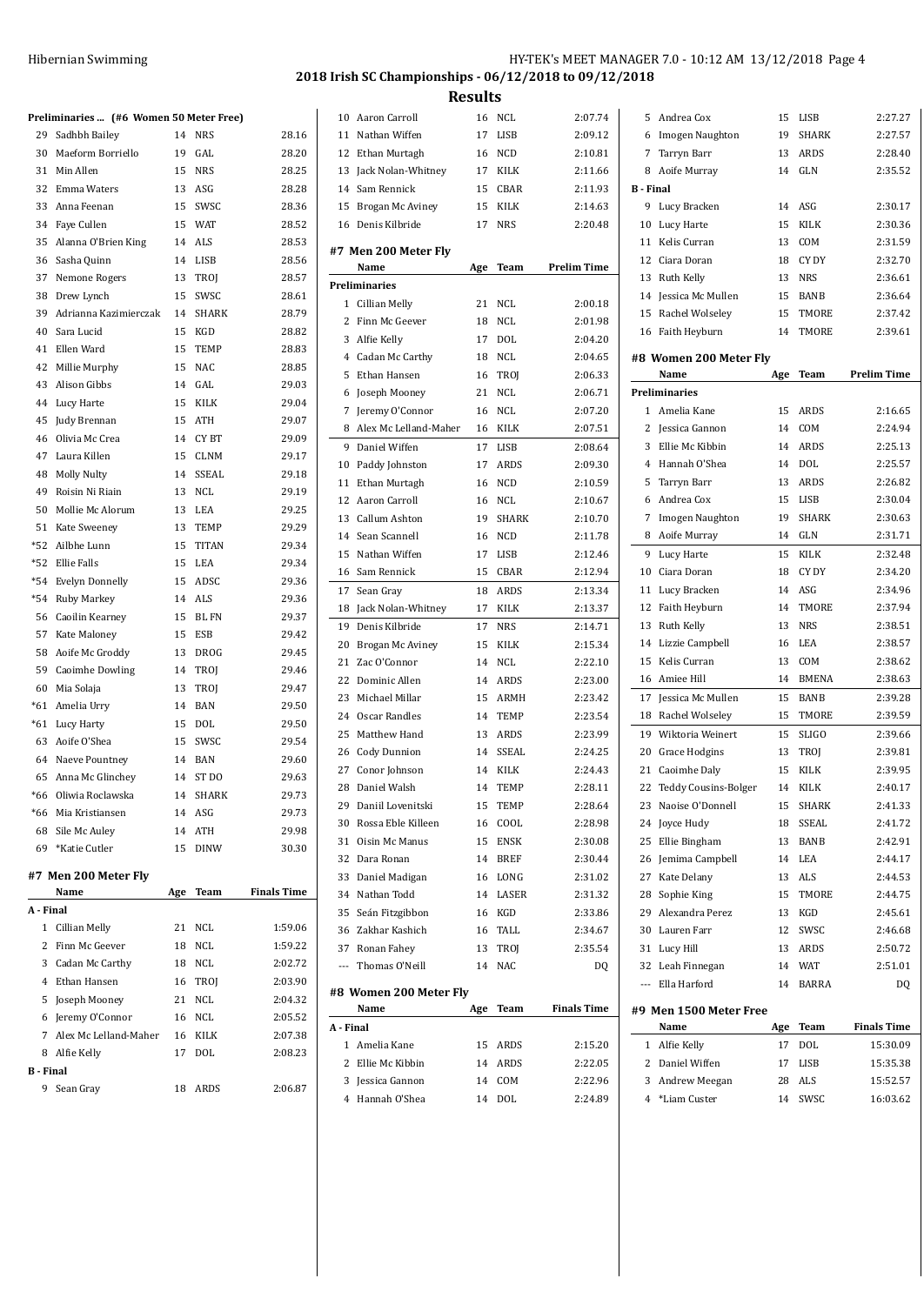|    | (#9 Men 1500 Meter Free)             |          |              |                      |
|----|--------------------------------------|----------|--------------|----------------------|
|    | 5 Denis Kilbride                     | 17       | NRS          | 16:20.10             |
|    | 6 Jack Fleming                       |          | 17 LISB      | 16:26.09             |
|    | 7 Caleb Maguire                      |          | 16 LISB      | 16:40.05             |
|    | 8 Ronan Kilcoyne                     |          | 13 SLIGO     | 16:55.68             |
| 9  | Ben David                            |          | 17 BARRA     | 17:00.00             |
|    | 10 Evan Bailey                       | 13       | NRS          | 17:02.62             |
|    | 11 Cian Foley                        | 19       | NRS          | 17:08.95             |
|    | 12 Adam Wilson                       | 15       | BANB         | 17:19.04             |
|    | 13 Sabian Kulczynski                 | 16       | <b>ENS</b>   | 17:24.96             |
|    | 14 Evan Mac Carthy                   | 16       | DOL          | 17:25.65             |
|    | 15 Ben Lynch                         | 15       | ENSK         | 17:35.21             |
| 16 | <b>Dillon Cousins</b>                |          | 14 WEX       | 17:44.26             |
|    | 17 Christian Kenny-Carroll           |          | 17 ST FC     | 17:46.01             |
| 18 | Euan Maguire                         |          | 14 NAC       | 17:49.85             |
|    | 19 Conor Kenny                       |          | 14 TEMP      | 17:54.00             |
|    | 20 Cillian Foley                     | 16       | NRS          | 17:59.41             |
|    | 21 Dean Mc Carthy                    | 18       | ASK          | 18:02.31             |
|    | 22 Conor Grogan                      | 18       | ENS          | 18:02.84             |
|    | 23 Michael Keogh                     |          | 14 CURRA     | 18:13.68             |
|    | 24 Killian O'Loughlin Brophy 12 COOL |          |              | 18:16.42             |
| 25 | Matthew Nolan                        | 15       | <b>BARRA</b> | 18:20.30             |
|    | 26 Calum Dornan                      |          | 14 BAN       | 18:23.58             |
|    | 27 Oisin O'Sullivan                  | 16       | CW           | 18:29.65             |
|    |                                      |          |              |                      |
|    | #10 Women 800 Meter Free<br>Name     |          | Age Team     | <b>Finals Time</b>   |
|    | 1 Rachel Bethel                      | 18       | <b>BAN</b>   | 8:49.32              |
|    | 2 Victoria Catterson                 | 17       | ARDS         | 8:51.39              |
|    | 3 Edel Daly                          | 15       | NCL          | 9:13.12              |
|    | 4 Éle Donegan                        | 15       | LEA          | 9:15.13              |
| 5  | Hannah O'Shea                        |          | 14 DOL       | 9:17.72              |
| 6  | Lara Mc Evoy                         |          | 17 ALS       | 9:21.18              |
|    | 7 Charlotte O'Riordan                | 16       | OTTER        | 9:23.81              |
| 8  | Ella Carroll                         |          | 13 NCL       | 9:24.39              |
| 9  | Brogán O'Hara                        |          | 20 LEA       | 9:24.50              |
|    | 10 Eimear Doyle                      |          | 17 WAT       | 9:24.56              |
|    | 11 Sadhbh Bailey                     |          | 14 NRS       | 9:39.06              |
|    | 12 Christine Mc Feely                |          | 17 ALS       | 9:39.63              |
|    | 13 Hazel Bentley                     |          | 14 ASG       | 9:44.57              |
| 14 | Ciara Doran                          | 18       | CY DY        | 9:45.33              |
| 15 | Ruth Kelly                           | 13       | <b>NRS</b>   | 9:47.68              |
| 16 | Aoife Doran                          | 12       | <b>ALS</b>   | 9:51.34              |
|    | 17 Sybil Perkins                     | 15       | ENS          | 9:53.86              |
| 18 | Laura Gleeson                        | 16       | TEMP         | 9:54.81              |
| 19 | Kate Sweenev                         | 13       | TEMP         | 9:55.69              |
| 20 | Lucy Devlin                          | 16       | CY DY        | 9:58.01              |
| 21 | Ellie Bingham                        | 13       | BANB         | 9:58.35              |
| 22 | Danielle Lee                         | 13       | ASG          | 10:00.40             |
| 23 | Mia Kristiansen                      | 14       | ASG          | 10:00.70             |
|    | 24 Sara Milosevic                    |          | TROJ         | 10:00.98             |
| 25 | Emma Waters                          | 15<br>13 | ASG          | 10:03.45             |
| 26 |                                      |          | BANB         | 10:09.06             |
|    | Rachel Blemmings                     | 14       |              |                      |
| 27 | Lily Sheehy                          | 13       | ASG          | 10:09.08             |
| 28 | Aoife Bradley                        | 15       | <b>TITAN</b> | 10:19.93             |
| 29 | Jessica Harris<br>Mia Mc Kinney      | 15<br>14 | MAL<br>CY DY | 10:20.94<br>10:25.91 |
| 30 |                                      |          |              |                      |

## Hibernian Swimming HY-TEK's MEET MANAGER 7.0 - 10:12 AM 13/12/2018 Page 5

**2018 Irish SC Championships - 06/12/2018 to 09/12/2018**

**Results**

31 Kate Byrne 15 ESB 10:28.67 32 Stella Devlin 14 CY DY 10:29.41 33 Alyssa Boyd 12 ARDS 10:40.19 **#11 Men 200 Meter Free Relay Team Relay Finals Time Finals** 1 BAN A 1:29.84 Jack Mc Millan 18 Jordan Sloan 25 Curtis Coulter 24 David Thompson 25 2 UCD A 1:30.30 Andrew Moore 20 John Higgins 23 Fiachra Lennon 20 Kevin Mc Glade 25 3 LIMK A 1:31.17 Alan Corby 21 Finn Mc Geever 18 Joseph Mooney 21 Jack Grace 20 4 ARDS A 1:35.68 James Brown 21 Jack Angus 17 Paddy Johnston 17 Tom Uprichard 17 5 ALS A 1:38.29 Cian O'Keefe Tighe 18 Nathan Turner 19 Sam Winston 16 Andrew Meegan 28 6 SWSC A 1:40.12 Paul Higgins 15 Andrew Feenan 17 Luc Galland 18 Luke O'Sullivan 17 7 ENS A 1:40.94 Tim Collins 16 Dylan O'Brien 16 Sabian Kulczynski 16 Rory Mc Evoy 20 8 KILK A 1:41.73 Teige Powell 15 Brogan Mc Aviney 15 Conor Johnson 14 Aidan Cook 14 **#11 Men 200 Meter Free Relay Team Relay Prelim Time Preliminaries** 1 LIMK A 1:32.85 Jack Grace 20 Finn Mc Geever 18 Alan Corby 21 Joseph Mooney 21 2 UCD A 1:34.07 Andrew Moore 20 Fiachra Lennon 20 John Higgins 23 Kevin Mc Glade 25 3 BAN A 1:34.31 Jack Mc Millan 18 Curtis Coulter 24 Jaime Nichols 18 David Thompson 25 4 ARDS A 1:37.18 Tom Uprichard 17 Jack Angus 17 Paddy Johnston 17 Bradley Fon 14 5 ALS A 1:37.94 Cian O'Keefe Tighe 18 Nathan Turner 19 Sam Winston 16 Conor Mc Menamin 23 6 SWSC A 1:40.79 Andrew Feenan 17 Paul Higgins 15 Luc Galland 18 Luke O'Sullivan 17 7 ENS A 1:40.97 Tim Collins 16 Conor Grogan 18 Rory Mc Evoy 20 Dylan O'Brien 16 8 NAC A 1:41.36 Cillian Colvin 21 Matthew Gardiner 17 Euan Maguire 14 Thomas O'Neill 14

| 9              | KILK                                     | A                     | 1:42.05            |
|----------------|------------------------------------------|-----------------------|--------------------|
|                | Teige Powell 15                          | Brogan Mc Aviney 15   |                    |
|                | Conor Johnson 14                         | Aidan Cook 14         |                    |
| 10             | TALL                                     | A                     | 1:42.69            |
|                | Zakhar Kashich 16                        | Ethan Comerford 17    |                    |
|                | Adam Nolan 17                            | Joseph Cassidy 28     |                    |
| 11             | <b>TEMP</b>                              | A                     | 1:42.74            |
|                | Evan De Lacey 15                         | Ethan Brady 16        |                    |
|                | Saulius Uoka 14                          | Joe Kenny 17          |                    |
|                | 12 CBAR                                  | A                     | 1:44.12            |
|                | Darragh Masterson 14                     | Rory Grady 15         |                    |
|                | Niall Carter 16                          | Sam Rennick 15        |                    |
|                | 13 NRS                                   | A                     | 1:46.31            |
|                | Denis Kilbride 17                        | Cian Foley 19         |                    |
|                | Evan Bailey 13                           | Cillian Foley 16      |                    |
|                | 14 LIMK                                  | B                     | 1:47.96            |
|                | Shane Doyle 15                           | Conor Hartney 14      |                    |
|                | Zac O'Connor 14                          | Tiarnan Nijs 15       |                    |
|                | 15 DOL                                   | A                     | 1:49.12            |
|                | Paddy Mc Carthy 15                       | Evan Mac Carthy 16    |                    |
|                | Neddie Irwin 15                          | Aaron Mc Mahon 16     |                    |
|                | 16 COOL                                  | A                     | 1:49.93            |
|                | Danny Morgan 14                          | Rossa Eble Killeen 16 |                    |
|                | Killian O'Loughlin Brophy 1 Ali Rayan 13 |                       |                    |
|                | 17 BAN                                   | B                     | 1:54.02            |
|                |                                          |                       |                    |
|                |                                          |                       |                    |
|                | Ben Riddell 13                           | Ciaran Mc Kee 13      |                    |
|                | Calum Dornan 14                          | Samuel Wright 13      |                    |
|                | #12 Women 200 Meter Free Relay           |                       |                    |
|                | Team                                     | Relay                 | <b>Finals Time</b> |
| Finals         |                                          |                       |                    |
|                | 1 ALS                                    | А                     | 1:46.43            |
|                | Caitriona Finlay 20                      | Aisling Haughey 23    |                    |
|                | Lisa Cooke 21                            | Hannah Mc Menamin 21  |                    |
| $\overline{2}$ | ARDS                                     | А                     | 1:46.58            |
|                | Rebecca Reid 17                          | Scarlett Armstrong 15 |                    |
|                | Ellie Mc Kibbin 14                       | Victoria Catterson 17 |                    |
| 3              | <b>KILK</b>                              | А                     | 1:48.18            |
|                | Maria Godden 16                          | Niamh Ahearne 15      |                    |
|                | Lucy Harte 15                            | Naomi Trait 15        |                    |
|                | 4 NAC                                    | Α                     | 1:50.33            |
|                | Aisling Nolan 17                         | Ailbhe Dawson 15      |                    |
|                | Jessica Burke 18                         | Beth Gardiner 15      |                    |
| 5              | <b>LISB</b>                              | А                     | 1:50.92            |
|                | Fiona Cash 20                            | Sarah Mc Cracken 19   |                    |
|                | Sasha Quinn 14                           | Jodie Marshall 16     |                    |
| 6              | SWSC                                     | Α                     | 1:51.06            |
|                | Anna Feenan 15                           | Drew Lynch 15         |                    |
|                | Beth Nolan 16                            | Sharon Semchiy 17     |                    |
| 7              | CY BT<br>Alex Mc Crea 17                 | Α<br>Elise Smyth 16   | 1:51.80            |

Olivia Mc Crea 14 Emma Montgomery 16 8 LEA A 1:52.38 EÉle Donegan 15 Mollie Mc Alorum 13 Brogaín O'Hara 20 Emma Henderson 20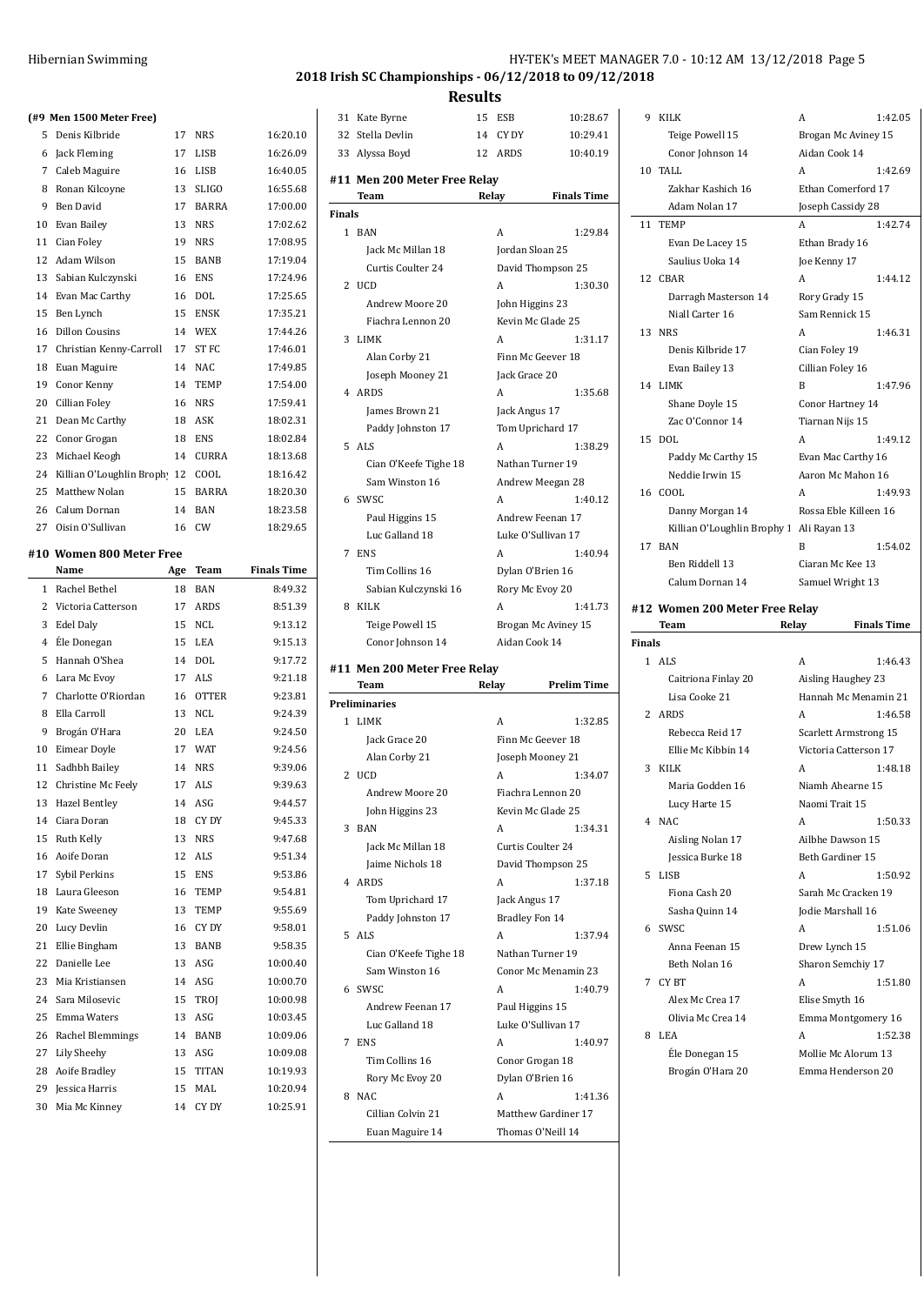| Hibernian Swimming | HY-TEK's MEET MANAGER 7.0 - 10:12 AM 13/12/2018 Page 6 |
|--------------------|--------------------------------------------------------|
|                    | 2018 Irish SC Championships - 06/12/2018 to 09/12/2018 |

|                | #12 Women 200 Meter Free Relay<br>Team | Relay |                    | <b>Prelim Time</b>           |
|----------------|----------------------------------------|-------|--------------------|------------------------------|
|                | Preliminaries                          |       |                    |                              |
| 1              | ALS                                    |       | Α                  | 1:47.35                      |
|                | Caitriona Finlay 20                    |       | Aisling Haughey 23 |                              |
|                | Hannah Mc Menamin 21                   |       | Lisa Cooke 21      |                              |
| $\overline{2}$ | ARDS                                   |       | A                  | 1:49.28                      |
|                | Rebecca Reid 17                        |       | Ellie Mc Kibbin 14 |                              |
|                | Florence Tinsley 16                    |       |                    | <b>Scarlett Armstrong 15</b> |
| 3              | NAC                                    |       | A                  | 1:49.79                      |
|                | Aisling Nolan 17                       |       | Ailbhe Dawson 15   |                              |
|                | Jessica Burke 18                       |       | Beth Gardiner 15   |                              |
|                | 4 KILK                                 |       | A                  | 1:50.12                      |
|                |                                        |       |                    |                              |
|                | Maria Godden 16                        |       | Niamh Ahearne 15   |                              |
|                | Lucy Harte 15                          |       | Naomi Trait 15     |                              |
| 5              | BAN                                    |       | A                  | 1:50.71                      |
|                | Rachel Bethel 18                       |       | Amelia Urry 14     |                              |
|                | Naeve Pountney 14                      |       | Emma Reid 19       |                              |
| 6              | SWSC                                   |       | A                  | 1:51.10                      |
|                | Sharon Semchiy 17                      |       | Drew Lynch 15      |                              |
|                | Anna Feenan 15                         |       | Beth Nolan 16      |                              |
| 7              | <b>LISB</b>                            |       | A                  | 1:51.50                      |
|                | Fiona Cash 20                          |       |                    | Sarah Mc Cracken 19          |
|                | Sasha Quinn 14                         |       | Jodie Marshall 16  |                              |
| 8              | CY BT                                  |       | Α                  | 1:52.52                      |
|                | Alex Mc Crea 17                        |       | Elise Smyth 16     |                              |
|                | Olivia Mc Crea 14                      |       |                    | Emma Montgomery 16           |
| 9              | LEA                                    |       | A                  | 1:52.67                      |
|                | Ele Donegan 15                         |       |                    | Mollie Mc Alorum 13          |
|                | Brogán O'Hara 20                       |       |                    | Emma Henderson 20            |
| 10             | TEMP                                   |       | A                  | 1:53.01                      |
|                | Cara Osing 15                          |       | Robyn Lynch 16     |                              |
|                | Alie Martin 17                         |       | Leah Martin 15     |                              |
| 11             | <b>SHARK</b>                           |       | A                  | 1:55.07                      |
|                | Imogen Naughton 19                     |       |                    | Adrianna Kazimierczak 14     |
|                | Oliwia Roclawska 14                    |       | Aimee Kelly 15     |                              |
|                | $*12$ ASG                              |       | A                  | 1:55.57                      |
|                | Lucy Bracken 14                        |       | Danielle Lee 13    |                              |
|                | Mia Kristiansen 14                     |       | Emma Waters 13     |                              |
| *12            | TROJ                                   |       | A                  | 1:55.57                      |
|                | Mia Solaja 13                          |       | Grace Hodgins 13   |                              |
|                | Nemone Rogers 13                       |       |                    | Aisling Rowlands 13          |
| 14             | LIMK                                   |       | Α                  | 1:55.82                      |
|                | Roisin Ni Riain 15                     |       | Olwyn Cooke 15     |                              |
|                | Ella Carroll 13                        |       | Edel Daly 15       |                              |
|                |                                        |       |                    |                              |
| 15             | TMORE                                  |       | Α                  | 1:58.69                      |
|                | Sophie Williams 18                     |       | Faith Heyburn 14   |                              |
|                | Charlotte Cullen 14                    |       | Sophie King 15     |                              |
| 16             | <b>KILK</b>                            |       | B                  | 2:01.01                      |
|                | Eleanor Godden 14                      |       |                    | Teddy Cousins-Bolger 14      |
|                | Abi Cullen 13                          |       | Rachel Vaughan 16  |                              |
|                | #13 Men 400 Meter IM                   |       |                    |                              |
|                | Name                                   | Age   | Team               | <b>Finals Time</b>           |
| A - Final      |                                        |       |                    |                              |
| 1              | Cillian Melly                          | 21    | NCL                | 4:17.82                      |
| 2              | Cadan Mc Carthy                        | 18    | NCL                | 4:20.71                      |
| 3              | Alfie Kelly                            | 17    | DOL                | 4:26.15                      |

| 4                | Ronan Anderson               | 21  | NCL         | 4:29.08            |
|------------------|------------------------------|-----|-------------|--------------------|
| 5                | Ethan Hansen                 | 16  | TROJ        | 4:30.05            |
| 6                | Eoin Corby                   | 16  | NCL         | 4:34.14            |
| 7                | Nathan Wiffen                | 17  | <b>LISB</b> | 4:39.88            |
| ---              | Daniel Wiffen                | 17  | LISB        | DQ                 |
| <b>B</b> - Final |                              |     |             |                    |
| 9                | *Liam Custer                 | 14  | SWSC        | 4:38.57            |
| 10               | Jack Fleming                 | 17  | LISB        | 4:40.01            |
| 11               | Aaron Carroll                | 16  | <b>NCL</b>  | 4:44.08            |
| 12               | Paul Cox                     | 16  | LISB        | 4:44.78            |
| 13               | Adam Wilson                  | 15  | <b>BANB</b> | 4:48.51            |
| 14               | Denis Kilbride               | 17  | <b>NRS</b>  | 4:50.43            |
| 15               | Caleb Maguire                | 16  | LISB        | 4:52.11            |
|                  | 16 Ronan Kilcoyne            | 13  | SLIGO       | 4:55.09            |
|                  |                              |     |             |                    |
|                  | #13 Men 400 Meter IM<br>Name |     | Team        | Prelim Time        |
|                  | <b>Preliminaries</b>         | Age |             |                    |
|                  |                              | 18  | <b>NCL</b>  |                    |
| $\overline{2}$   | 1 Cadan Mc Carthy            |     |             | 4:27.03            |
|                  | Alfie Kelly                  | 17  | DOL         | 4:27.44            |
| 3                | Cillian Melly                | 21  | <b>NCL</b>  | 4:27.52            |
| 4                | Ronan Anderson               | 21  | <b>NCL</b>  | 4:31.20            |
| 5                | Eoin Corby                   | 16  | NCL         | 4:32.15            |
| 6                | Ethan Hansen                 | 16  | TROJ        | 4:33.19            |
| 7                | Daniel Wiffen                | 17  | LISB        | 4:39.95            |
| 8                | Nathan Wiffen                | 17  | LISB        | 4:40.77            |
| 9                | *Liam Custer                 | 14  | SWSC        | 4:40.81            |
| 10               | Jack Fleming                 | 17  | <b>LISB</b> | 4:45.79            |
| 11               | Paul Cox                     | 16  | <b>LISB</b> | 4:47.68            |
| 12               | Aaron Carroll                | 16  | NCL         | 4:48.74            |
| 13               | Adam Wilson                  | 15  | <b>BANB</b> | 4:51.89            |
|                  | 14 Caleb Maguire             | 16  | LISB        | 4:51.94            |
| 15               | Denis Kilbride               | 17  | <b>NRS</b>  | 4:52.38            |
| 16               | Ronan Kilcoyne               | 13  | SLIGO       | 4:53.63            |
| 17               | Joe Kenny                    | 17  | TEMP        | 4:53.93            |
| 18               | Matthew Hand                 | 13  | <b>ARDS</b> | 4:57.38            |
| 19               | Neddie Irwin                 | 15  | DOL         | 4:57.56            |
| 20               | Adam Nolan                   | 17  | TALL        | 4:57.64            |
| 21               | Robin Pfeiffer               | 15  | BL FN       | 4:59.11            |
| 22               | Cody Dunnion                 | 14  | SSEAL       | 5:01.38            |
| 23               | Aaron Mc Mahon               | 16  | DOL         | 5:04.55            |
| 24               | Evan Bailey                  | 13  | NRS         | 5:05.03            |
|                  | 25 Bradley Fon               | 14  | ARDS        | 5:08.18            |
|                  | 26 Niklas Leahy              | 17  | DOL         | 5:08.67            |
|                  | 27 Michael Keogh             | 14  | CURRA       | 5:11.20            |
| 28               | Sami Phelan                  |     | 13 GLN      | 5:16.31            |
|                  | 29 Darragh Hughes            |     | 14 MULL     | 5:27.92            |
|                  | --- Conor Kenny              |     | 14 TEMP     | DQ                 |
|                  | --- Sean Church              | 16  | PORT        | DQ                 |
|                  | #14 Women 400 Meter IM       |     |             |                    |
|                  | Name                         | Age | Team        | <b>Finals Time</b> |
| A - Final        |                              |     |             |                    |
| $\mathbf{1}$     | Jessica Burke                | 18  | NAC         | 5:00.25            |
| 2                | Emma Henderson               | 20  | LEA         | 5:05.43            |
|                  | 3 Hannah O'Shea              | 14  | DOL         | 5:07.15            |

| 6                        | Ellie Mc Cartney               | 13  | <b>ENSK</b>  | 5:09.12            |
|--------------------------|--------------------------------|-----|--------------|--------------------|
| 7                        | <b>Heather Fane</b>            | 13  | DOL          | 5:12.18            |
| 8                        | Sophie Williams                | 18  | TMORE        | 5:21.80            |
| <b>B</b> - Final         |                                |     |              |                    |
| 9                        | Alison Gibbs                   | 14  | GAL          | 5:09.24            |
| 10                       | Rachel Vaughan                 | 16  | <b>KILK</b>  | 5:12.19            |
| 11                       | Imogen Naughton                | 19  | <b>SHARK</b> | 5:13.06            |
|                          | 12 Aoife Bates                 | 16  | SHARK        | 5:15.93            |
|                          | 13 Min Allen                   |     | 15 NRS       | 5:20.38            |
|                          | 14 Aoife Murray                |     | 14 GLN       | 5:25.27            |
| 15                       | Andrea Cox                     | 15  | LISB         | 5:27.86            |
|                          | 16 Ellie Bingham               | 13  | <b>BANB</b>  | 5:29.77            |
|                          | #14 Women 400 Meter IM         |     |              |                    |
|                          | Name                           | Age | Team         | <b>Prelim Time</b> |
|                          | <b>Preliminaries</b>           |     |              |                    |
| 1                        | Jessica Burke                  | 18  | <b>NAC</b>   | 5:05.05            |
| $\overline{c}$           | Emma Henderson                 | 20  | LEA          | 5:07.83            |
| 3                        | Hannah O'Shea                  | 14  | <b>DOL</b>   | 5:09.69            |
|                          | 4 Éle Donegan                  | 15  | LEA          | 5:11.04            |
| 5                        | Christine Mc Feely             | 17  | ALS          | 5:11.45            |
| 6                        | Ellie Mc Cartney               | 13  | <b>ENSK</b>  | 5:11.56            |
| 7                        | Heather Fane                   | 13  | <b>DOL</b>   | 5:14.48            |
|                          | 8 Sophie Williams              | 18  | TMORE        | 5:14.77            |
| 9                        | Alison Gibbs                   | 14  | GAL          | 5:15.40            |
| 10 <sup>1</sup>          | Andrea Cox                     | 15  | <b>LISB</b>  | 5:15.72            |
| 11                       | Rachel Vaughan                 | 16  | KILK         | 5:16.25            |
| 12                       | Imogen Naughton                | 19  | <b>SHARK</b> | 5:16.83            |
| 13                       | Lucy Bracken                   | 14  | ASG          | 5:20.34            |
| 14                       | Min Allen                      | 15  | <b>NRS</b>   | 5:20.57            |
| 15                       | Aoife Bates                    | 16  | <b>SHARK</b> | 5:20.79            |
| 16                       | Aoife Murray                   | 14  | GLN          | 5:27.74            |
| 17                       | Ellie Bingham                  | 13  | <b>BANB</b>  | 5:28.44            |
| 18                       | Lauren Sharkey                 | 15  | GAL          | 5:29.48            |
| 19                       | Ruth Kelly                     | 13  | <b>NRS</b>   | 5:29.99            |
| 20                       | Ellie Falls                    | 15  | LEA          | 5:32.00            |
|                          | 21 Rachel Blemmings            | 14  | BANB         | 5:35.01            |
|                          | 22 Rachel Wolseley             | 15  | TMORE        | 5:36.42            |
| $\overline{\phantom{a}}$ | Dara Tuinstra                  | 15  | ASG          | DQ                 |
|                          | --- Aimee Kelly                | 15  | SHARK        | DQ                 |
|                          |                                |     |              |                    |
|                          | #15 Men 100 Meter Free<br>Name | Age | Team         | <b>Finals Time</b> |
| A - Final                |                                |     |              |                    |
|                          | 1 Jordan Sloan                 | 25  | NCD          | 48.93              |
|                          | 2 Robert Powell                | 18  | NCD          | 49.22              |
|                          | 3 David Prendergast            | 24  | NCD          | 49.26              |
|                          | 4 David Thompson               | 25  | BAN          | 49.61              |
|                          | 5 Alan Corby                   |     | 21 NCL       | 50.21              |
|                          | 6 Curtis Coulter               | 24  | BAN          | 50.34              |
|                          | 7 Jack Grace                   | 20  | NCL          | 50.73              |
| 8                        | Dean Power                     | 21  | UCD          | 51.28              |
| <b>B</b> Final           |                                |     |              |                    |
|                          | 9 Michael Hewitt               |     | 18 CYBT      | 50.61              |

 Christine Mc Feely 17 ALS 5:08.68 EÉle Donegan 15 LEA 5:09.06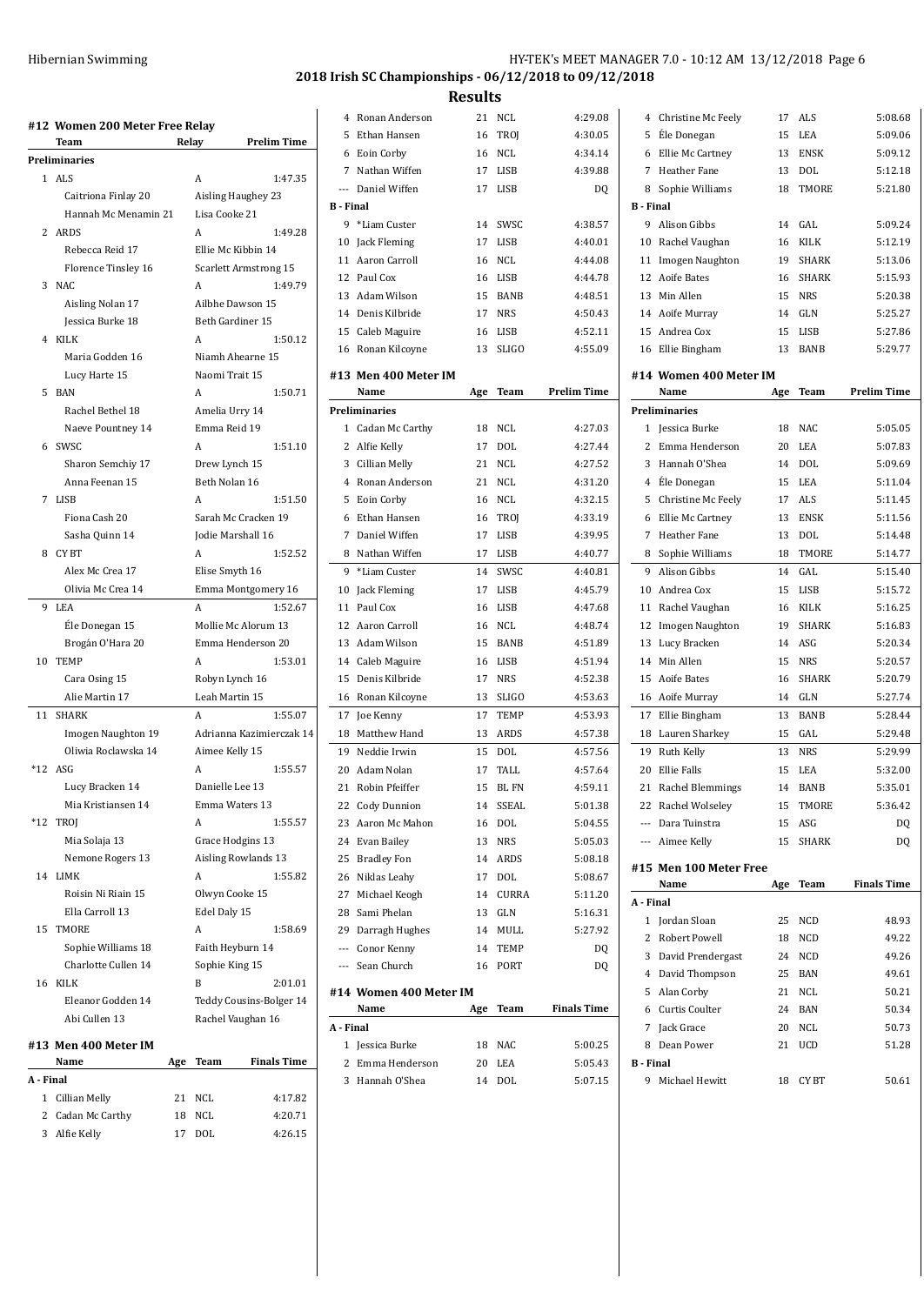|                | B - Final  (#15 Men 100 Meter Free) |     |              |                    |
|----------------|-------------------------------------|-----|--------------|--------------------|
| 10             | Finn Mc Geever                      | 18  | NCL          | 50.93              |
| 11             | Cillian Colvin                      | 21  | <b>NAC</b>   | 51.81              |
|                | 12 Fiachra Lennon                   | 20  | <b>UCD</b>   | 51.91              |
|                | 13 Joseph Mooney                    | 21  | NCL          | 51.96              |
|                | 14 Nathan Turner                    | 19  | ALS          | 52.70              |
| 15             | Cian O'Keefe Tighe                  |     | 18 ALS       | 53.02              |
|                | 16 *Cole Haigh                      | 16  | <b>DINW</b>  | 55.09              |
|                | #15 Men 100 Meter Free              |     |              |                    |
|                | Name                                | Age | Team         | <b>Prelim Time</b> |
|                | Preliminaries                       |     |              |                    |
| 1              | David Thompson                      | 25  | <b>BAN</b>   | 49.31              |
| $\overline{2}$ | David Prendergast                   | 24  | <b>NCD</b>   | 49.49              |
| 3              | Robert Powell                       | 18  | <b>NCD</b>   | 49.57              |
| 4              | Jordan Sloan                        | 25  | <b>NCD</b>   | 49.97              |
| 5              | Curtis Coulter                      | 24  | <b>BAN</b>   | 50.03              |
| 6              | Jack Grace                          | 20  | NCL          | 50.66              |
| 7              | Alan Corby                          | 21  | <b>NCL</b>   | 50.92              |
| 8              | John Higgins                        | 23  | UCD          | 50.99              |
| 9              | Andrew Moore                        | 20  | <b>UCD</b>   | 51.10              |
| 10             | Dean Power                          | 21  | <b>UCD</b>   | 51.21              |
| $*11$          | Fiachra Lennon                      | 20  | <b>UCD</b>   | 51.25              |
| $*11$          | Rory Mc Evoy                        | 20  | <b>NCD</b>   | 51.25              |
| 13             | Finn Mc Geever                      | 18  | <b>NCL</b>   | 51.34              |
| 14             | Joseph Mooney                       | 21  | <b>NCL</b>   | 51.50              |
| 15             | Michael Hewitt                      | 18  | CY BT        | 51.67              |
| 16             | Kevin Mc Glade                      | 25  | <b>UCD</b>   | 51.75              |
| 17             | Cillian Colvin                      | 21  | NAC          | 52.13              |
| 18             | Cian O'Keefe Tighe                  | 18  | ALS          | 52.54              |
| 19             | Nathan Turner                       | 19  | ALS          | 52.68              |
| 20             | *Cole Haigh                         | 16  | <b>DINW</b>  | 53.04              |
| 21             | Sam Winston                         | 16  | ALS          | 53.12              |
| 22             | Tom Uprichard                       | 17  | ARDS         | 53.41              |
| 23             | Diarmuid Sutton                     | 16  | NCL          | 54.15              |
| 24             | Ethan Murtagh                       | 16  | NCD          | 54.64              |
| 25             | <b>Finlay Stafford</b>              |     | 16 ARDS      | 54.90              |
| 26             | Jeremy O'Connor                     | 16  | <b>NCL</b>   | 54.92              |
| 27             | Sam Rennick                         | 15  | CBAR         | 55.00              |
| 28             | Paul Higgins                        | 15  | SWSC         | 55.05              |
| 29             | Dylan Griffiths                     | 16  | LISB         | 55.07              |
| 30             | Saulius Uoka                        | 14  | TEMP         | 55.12              |
| 31             | Brogan Mc Aviney                    | 15  | KILK         | 55.16              |
| 32             | Ethan Brady                         | 16  | TEMP         | 55.36              |
| 33             | Ciaran Cope                         | 16  | PORT         | 55.48              |
| 34             | Dylan O'Brien                       | 16  | <b>ENS</b>   | 55.49              |
| 35             | <b>Ben Mitchell</b>                 | 16  | <b>ESB</b>   | 55.57              |
|                | David Carroll                       |     |              |                    |
| 36             |                                     | 15  | DOL          | 55.86              |
| 37             | Sean Scannell                       | 16  | NCD          | 55.91              |
| 38             | Daragh Fitzgerld                    | 15  | ATH          | 55.93              |
| 39             | Robin Pfeiffer                      | 15  | BL FN        | 56.01              |
| 40             | Ronan Tan                           | 15  | ESB          | 56.10              |
| 41             | Conor Johnson                       | 14  | KILK         | 56.38              |
| 42             | Danny Morgan                        | 14  | COOL         | 56.47              |
| 43             | Michael Scully                      | 15  | <b>KFSHR</b> | 56.49              |
| 44             | Daniil Lovenitski                   | 15  | TEMP         | 56.54              |

 $58.45$  $58.45$  $58.52$ 58.95  $59.01$ 59.06  $59.11$ 59.14

 $54.65$  $56.49$  $57.14$  $57.18$  $57.46$ 57.48 57.54  $57.65$  $58.50$  $58.63$ 58.70 58.75  $58.81$ 58.92 59.04 59.04  $159.08$ 

 $59.16$  $59.24$ 59.39 59.44 59.45 59.52 59.58 59.75 59.84  $1:00.26$  $1:00.30$  $1:00.42$  $1:00.42$  $1:00.45$  $1:00.55$  $1:00.72$  $1:00.72$  $1:01.03$  $1:01.14$  $1:01.22$  $1:01.51$  $1:01.51$ 

|           | 45 Liam Sheedy           | 15  | CY DY        | 56.56              | 6                | *Bethy Firth~            | 22  | ARDS         | 57.31              |
|-----------|--------------------------|-----|--------------|--------------------|------------------|--------------------------|-----|--------------|--------------------|
|           | 46 Lewis Mc Cartney      |     | 16 ENSK      | 56.58              | 7                | Sharon Semchiy           | 17  | SWSC         | 57.94              |
| 47        | Illann Wall              | 16  | SWSC         | 56.83              | 8                | Kate Kavanagh            | 20  | <b>UCD</b>   | 58.60              |
| 48        | Harry Winston            | 13  | ALS          | 57.15              | <b>B</b> - Final |                          |     |              |                    |
| 49        | Krisztian Csarodai-Nagy  | 15  | WAT          | 57.16              | *9               | Cara Osing               | 15  | TEMP         | 58.45              |
| 50        | Sebastian Kaczynski      | 16  | CLNM         | 57.22              | *9               | Victoria Catterson       | 17  | ARDS         | 58.45              |
|           |                          |     | LONG         | 57.23              |                  | Rebecca Lowe             |     | <b>ATH</b>   | 58.52              |
| 51        | Oisin Kearney            | 16  |              |                    | 11               |                          | 16  |              |                    |
| 52        | Evan Shiels              | 16  | SPL          | 57.29              | 12               | Caitriona Finlay         | 20  | ALS          | 58.95              |
| $*53$     | Shane Doyle              | 15  | NCL          | 57.32              | 13               | Ellen Cassidy            | 17  | DOL          | 59.01              |
| *53       | Aaron Mc Mahon           | 16  | DOL          | 57.32              | 14               | Aoife Leahy              | 16  | GAL          | 59.06              |
| 55        | Ross O'Loughlin          | 15  | ASG          | 57.39              | 15               | Éle Donegan              | 15  | LEA          | 59.11              |
|           | 56 Sabian Kulczynski     | 16  | <b>ENS</b>   | 57.40              | 16               | Charlotte O'Riordan      | 16  | <b>OTTER</b> | 59.14              |
| *57       | Ciaran Morrissey         | 16  | WAT          | 57.49              |                  | #16 Women 100 Meter Free |     |              |                    |
| *57       | Finn O'Neill             | 13  | TROJ         | 57.49              |                  | Name                     | Age | Team         | <b>Prelim Time</b> |
| 59        | Michael Millar           | 15  | ARMH         | 57.51              |                  | Preliminaries            |     |              |                    |
| 60        | Adam O'Reilly            | 15  | TROJ         | 57.55              |                  | 1 Mona Mc Sharry         | 18  | MARL         | 54.65              |
| 61        | Cian Rooney              | 15  | MARL         | 57.69              | 2                | Erin Riordan             | 19  | <b>UCD</b>   | 56.49              |
| 62        | <b>Teige Powell</b>      | 15  | KILK         | 57.72              | 3                | Maria Godden             |     | 16 KILK      | 57.14              |
| $*63$     | Luke Cahill              | 14  | CW           | 57.73              | 4                | Rachel Bethel            | 18  | BAN          | 57.18              |
| $*63$     | Joe Reidy                | 15  | KGD          | 57.73              |                  | *Bethy Firth~            |     | 22 ARDS      |                    |
| 65        | Evan Bailey              | 13  | NRS          | 57.81              | 5                |                          |     |              | 57.46              |
| *66       | Sean Kenny               | 15  | <b>TEMP</b>  | 57.82              | 6                | Naomi Trait              |     | 15 KILK      | 57.48              |
|           | *66 Patrick Mc Partlan   | 16  | <b>SLIGO</b> | 57.82              | 7                | Niamh Kilgallen          | 19  | <b>NCD</b>   | 57.54              |
| 68        | Dylan Egan               | 16  | ALS          | 57.86              | 8                | Kate Kavanagh            | 20  | <b>UCD</b>   | 57.65              |
| 69        | Alexander Marfunin       | 15  | NY&MN        | 58.03              | 9                | Sharon Semchiy           | 17  | SWSC         | 58.50              |
| 70        | Niall Carter             | 16  | CBAR         | 58.08              | 10               | Cara Osing               | 15  | TEMP         | 58.63              |
| 71        | Evan De Lacey            | 15  | TEMP         | 58.16              | 11               | Hannah Mc Menamin        | 21  | ALS          | 58.70              |
| 72        | James Ryan               | 15  | SWSC         | 58.37              | 12               | Caitriona Finlay         | 20  | ALS          | 58.75              |
| 73        | Zakhar Kashich           | 16  | TALL         | 58.50              | 13               | Éle Donegan              |     | 15 LEA       | 58.81              |
| 74        | Martin Fiala             | 14  | CASC         | 58.62              | 14               | Rebecca Lowe             |     | 16 ATH       | 58.92              |
| 75        | Aran Keating             | 16  | PORT         | 58.67              | $*15$            | Aoife Leahy              | 16  | GAL          | 59.04              |
| 76        | Tommy Aitken             | 16  | BAN          | 58.72              | $*15$            | Victoria Catterson       | 17  | <b>ARDS</b>  | 59.04              |
| $*77$     | Marc Galland             | 13  | SWSC         | 58.78              | 17               | Ellen Cassidy            | 17  | <b>DOL</b>   | 59.08              |
| $*77$     | Ethan Breslin            |     | <b>CLM</b>   | 58.78              | 18               | Charlotte O'Riordan      | 16  | <b>OTTER</b> | 59.12              |
| $*79$     |                          | 16  |              |                    | 19               | Aisling Nolan            | 17  | NAC          | 59.16              |
|           | Tim Collins              | 16  | ENS          | 58.82              | 20               | Alex Mc Crea             | 17  | CY BT        | 59.24              |
| $*79$     | Conor Foley              | 14  | DOL          | 58.82              |                  | 21 Edel Daly             | 15  | NCL          | 59.39              |
|           | 81 Colm Carney           | 14  | CBAR         | 59.06              | 22               | Ellie Mc Kibbin          | 14  | ARDS         | 59.44              |
|           | 82 Ben Riddell           | 13  | BAN          | 59.14              |                  | 23 Sophie Hayman         | 15  | ALS          | 59.45              |
|           | 83 Colin Dragoi          |     | 16 KILK      | 59.33              |                  | 24 Emma Montgomery       |     | 16 CYBT      | 59.52              |
|           | 84 Yiqun Xie             | 16  | TROJ         | 59.41              |                  | 25 Ellen Flaherty        |     | 16 ATH       | 59.58              |
| 85        | Oscar Randles            | 14  | <b>TEMP</b>  | 59.51              | 26               | Sadhbh Bailey            |     | 14 NRS       | 59.75              |
| 86        | Dylan O'Donovan          |     | 16 ASG       | 59.54              | 27               | Emma Reid                |     | 19 BAN       | 59.84              |
| 87        | Daniel Madigan           | 16  | LONG         | 59.79              | 28               | Jessica Gannon           |     | 14 COM       | 1:00.26            |
| 88        | Patrick Sandstrom        | 15  | LEA          | 1:00.06            | 29               | <b>Aisling Rowlands</b>  |     | 13 TROJ      | 1:00.30            |
| 89        | Darragh Hughes           | 14  | MULL         | 1:00.12            |                  | <b>Florence Tinsley</b>  |     | 16 ARDS      | 1:00.42            |
| 90        | John Mulhall             | 13  | TROJ         | 1:00.17            | $*30$            |                          |     |              | 1:00.42            |
| 91        | Daniel Walsh             | 14  | <b>TEMP</b>  | 1:00.35            | *30              | Niamh Ahearne            |     | 15 KILK      |                    |
| 92        | Conor Moffett            | 26  | BAN          | 1:06.60            |                  | 32 Lisa Cooke            |     | 21 ALS       | 1:00.45            |
| ---       | Michael Keogh            | 14  | CURRA        | DQ                 |                  | 33 Beth Gardiner         |     | 15 NAC       | 1:00.55            |
|           |                          |     |              |                    |                  | *34 Hannah O'Shea        | 14  | DOL          | 1:00.72            |
|           | #16 Women 100 Meter Free |     | Team         |                    | *34              | Ailbhe Dawson            | 15  | <b>NAC</b>   | 1:00.72            |
|           | Name                     | Age |              | <b>Finals Time</b> | 36               | *Ciara Vogler            | 15  | MILW         | 1:01.03            |
| A - Final |                          |     |              |                    | 37               | Laura Killen             | 15  | CLNM         | 1:01.14            |
|           | 1 Mona Mc Sharry         | 18  | MARL         | 54.34              | 38               | Ellen Lee                | 13  | SWSC         | 1:01.22            |
| 2         | Erin Riordan             | 19  | <b>UCD</b>   | 55.52              | *39              | Paula Gomez              |     | 15 ENS       | 1:01.51            |
| 3         | Naomi Trait              | 15  | KILK         | 56.38              |                  | *39 Drew Lynch           | 15  | SWSC         | 1:01.51            |
| 4         | Rachel Bethel            | 18  | <b>BAN</b>   | 56.80              |                  |                          |     |              |                    |
|           | 5 Maria Godden           |     | 16 KILK      | 56.96              |                  |                          |     |              |                    |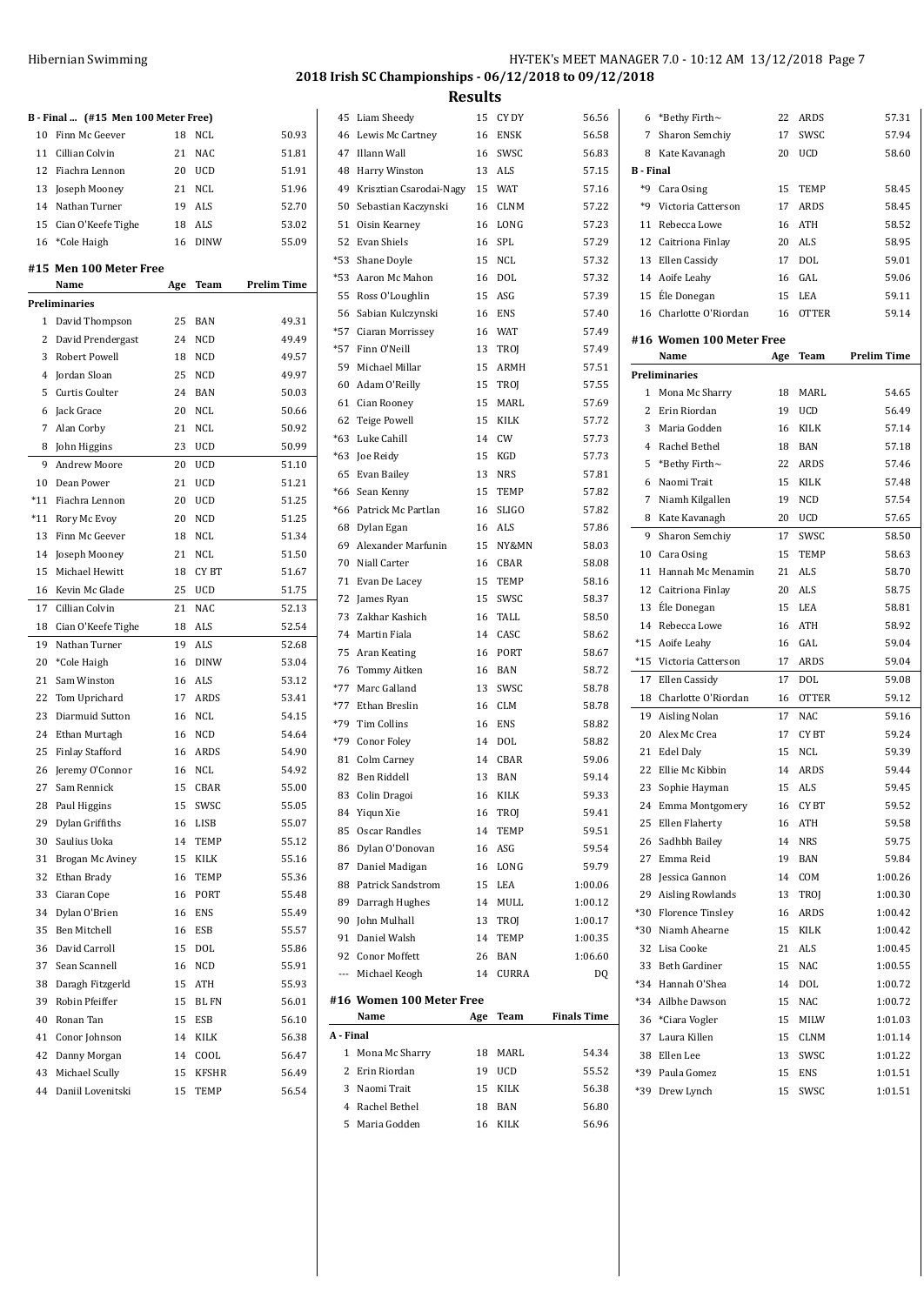## HY-TEK's MEET MANAGER 7.0 - 10:12 AM 13/12/2018 Page 8 **2018 Irish SC Championships - 06/12/2018 to 09/12/2018**

|                          | Preliminaries  (#16 Women 100 Meter Free) |     |              |                    |
|--------------------------|-------------------------------------------|-----|--------------|--------------------|
| 41                       | Cora Rooney                               | 13  | MARL         | 1:01.62            |
|                          | *42 Anna Feenan                           | 15  | SWSC         | 1:01.73            |
| *42                      | Emma Waters                               |     | 13 ASG       | 1:01.73            |
| 44                       | Faye Cullen                               | 15  | <b>WAT</b>   | 1:01.76            |
| 45                       | Mollie Mc Alorum                          | 13  | LEA          | 1:01.83            |
| 46                       | Nemone Rogers                             | 13  | TROJ         | 1:01.90            |
| 47                       | Lucy Harte                                | 15  | <b>KILK</b>  | 1:02.24            |
| 48                       | Lily MC Guire                             | 13  | LEA          | 1:02.65            |
| 49                       | Ellen Ward                                | 15  | <b>TEMP</b>  | 1:02.67            |
| 50                       | Lucy Harty                                | 15  | DOL          | 1:02.72            |
| 51                       | Penny Semple                              |     | 14 SWSC      | 1:03.08            |
| 52                       | Erin Delaney                              | 14  | TEMP         | 1:03.11            |
| 53                       | Olivia Mc Crea                            | 14  | CY BT        | 1:03.25            |
| 54                       | Grace Hodgins                             | 13  | TROJ         | 1:03.39            |
| 55                       | Naeve Pountney                            | 14  | <b>BAN</b>   | 1:03.42            |
| 56                       | Iona Ashton                               | 15  | <b>SHARK</b> | 1:03.46            |
| 57                       | Sybil Perkins                             | 15  | ENS          | 1:03.54            |
| 58                       | Ruby Markey                               |     | 14 ALS       | 1:03.56            |
| 59                       | *Erin Vogler                              | 15  | MILW         | 1:03.58            |
| 60                       | Cathy O'Sullivan                          | 14  | WAT          | 1:03.59            |
| 61                       | Orla Quinn                                | 14  | <b>LVADY</b> | 1:03.75            |
| 62                       | Ella Carroll                              | 13  | <b>NCL</b>   | 1:03.80            |
| 63                       | Sophie King                               | 15  | TMORE        | 1:03.90            |
| 64                       | Oliwia Roclawska                          | 14  | SHARK        | 1:04.38            |
| 65                       | Ellie Falls                               | 15  | LEA          | 1:04.46            |
| 66                       | Shannon Baird                             |     | 15 BMENA     | 1:04.78            |
|                          | --- Cara Stapleton                        | 17  | <b>OTTER</b> | DQ                 |
|                          |                                           |     |              |                    |
|                          | #17 Men 100 Meter Breast                  |     |              |                    |
|                          | Name                                      | Age | Team         | <b>Finals Time</b> |
| A - Final                |                                           |     |              |                    |
| 1                        | Eoin Corby                                | 16  | NCL          | 1:01.04            |
| $\overline{2}$           | Liam Doyle                                | 21  | NCL.         | 1:01.26            |
| 3                        | Uisean Cooke                              | 17  | <b>NCL</b>   | 1:01.79            |
| $\overline{4}$           | Paul Cox                                  | 16  | LISB         | 1:05.38            |
| 5                        | Euan Keighley                             |     | 20 UCD       | 1:05.93            |
| $\overline{\phantom{a}}$ | Jack Mc Millan                            | 18  | <b>BAN</b>   | DQ                 |
|                          | --- Andrew Moore                          |     | 20 UCD       | DO.                |
|                          | Ben Griffin                               | 22  | NCD          | DQ                 |
| <b>B</b> - Final         |                                           |     |              |                    |
| 9                        | *Matko Mrakovcic                          | 19  | UCD          | 1:04.74            |
| 10                       | Diarmuid Sutton                           | 16  | NCL          | 1:05.44            |
| 11                       | Tom Uprichard                             | 17  | ARDS         | 1:05.90            |
| 12                       | Andrew Feenan                             | 17  | SWSC         | 1:05.91            |
| 13                       | Mouric Mc Sharry                          | 16  | MARL         | 1:06.13            |
|                          | 14 Joseph Cassidy                         | 28  | TALL         | 1:06.14            |
| 15                       | Andrea Agius                              | 24  | TROJ         | 1:06.28            |
| 16                       | Alex Mc Lelland-Maher                     | 16  | KILK         | 1:06.56            |
|                          | #17 Men 100 Meter Breast                  |     |              |                    |
|                          | Name                                      | Age | Team         | <b>Prelim Time</b> |
|                          | Preliminaries                             |     |              |                    |
| 1                        | Liam Doyle                                | 21  | NCL          | 1:01.29            |
| 2                        | <b>Uisean Cooke</b>                       | 17  | NCL          | 1:01.44            |
| 3                        | Andrew Moore                              | 20  | UCD          | 1:01.85            |

| 5         | Jack Mc Millan                     | 18  | <b>BAN</b>   | 1:02.75            |
|-----------|------------------------------------|-----|--------------|--------------------|
| 6         | Ben Griffin                        | 22  | NCD          | 1:03.77            |
| 7         | Paul Cox                           | 16  | LISB         | 1:05.30            |
| 8         | Euan Keighley                      | 20  | UCD          | 1:05.36            |
| 9         | *Matko Mrakovcic                   | 19  | UCD          | 1:05.68            |
| 10        | Joseph Cassidy                     | 28  | TALL         | 1:06.03            |
| 11        | Ronan Anderson                     | 21  | NCL          | 1:06.07            |
| 12        | Diarmuid Sutton                    | 16  | NCL          | 1:06.34            |
|           | 13 Andrew Feenan                   | 17  | SWSC         | 1:06.65            |
|           | 14 Alex Mc Lelland-Maher           | 16  | KILK         | 1:06.93            |
| 15        | John Donnelly                      | 17  | SLBGH        | 1:07.00            |
| 16        | Mouric Mc Sharry                   | 16  | MARL         | 1:07.05            |
| 17        | Tom Uprichard                      | 17  | ARDS         | 1:07.36            |
| 18        | Ben Woodside                       | 15  | LARNE        | 1:07.49            |
| 19        | Andrea Agius                       | 24  | TROJ         | 1:07.58            |
| 20        | Joe Kenny                          | 17  | TEMP         | 1:08.46            |
| 21        | Noel Murray-Byrne                  | 18  | ESB          | 1:08.70            |
| 22        | Christopher Carew                  | 19  | KILK         | 1:08.85            |
| 23        | Oliver Creaney                     | 17  | ARDS         | 1:08.91            |
| 24        | Cillian O'Sullivan                 | 16  | PORT         | 1:10.03            |
| 25        | Sean Church                        | 16  | PORT         | 1:10.18            |
| 26        | Matthew Hand                       | 13  | ARDS         | 1:10.61            |
| 27        | Saulius Uoka                       |     | 14 TEMP      | 1:10.86            |
| 28        |                                    | 16  | <b>SSEAL</b> | 1:11.81            |
|           | Cian Mulligan                      |     | <b>ENSK</b>  |                    |
| 29        | Lewis Mc Cartney                   | 16  |              | 1:11.94            |
| 30        | Rory Grady                         | 15  | CBAR         | 1:12.41            |
| 31        | <b>Teige Powell</b>                | 15  | KILK         | 1:12.89            |
| 32        | Ethan Breslin                      | 16  | CLM          | 1:13.22            |
| 33        | Euan Maguire                       |     | 14 NAC       | 1:13.58            |
|           | 34 Alexander Marfunin              | 15  | NY&MN        | 1:13.95            |
| 35        | Ali Rayan                          | 13  | COOL         | 1:14.34            |
| 36        | Nikita Bondarevs                   | 14  | ST FC        | 1:14.43            |
|           | 37 Ciaran Morrissey                |     | 16 WAT       | 1:14.48            |
| 38        | Sami Phelan                        | 13  | GLN          | 1:14.57            |
| 39        | Cody Dunnion                       | 14  | SSEAL        | 1:14.60            |
| 40        | Milo O'Connor                      |     | 16 ATH       | 1:14.92            |
| 41        | Kyle Crean Mc Kenna                | 15  | <b>SLBGH</b> | 1:14.99            |
| 42        | Sebastian Kaczynski                | 16  | <b>CLNM</b>  | 1:15.05            |
|           | 43 Denis Klimonov                  | 15  | TG SK        | 1:15.53            |
| 44        | Ewan Fane                          | 14  | DOL          | 1:15.56            |
| 45        | James Evans                        | 16  | <b>ALS</b>   | 1:15.71            |
| 46        | Conor Foley                        | 14  | DOL          | 1:15.93            |
| 47        | Darragh Masterson                  | 14  | CBAR         | 1:16.05            |
| 48        | John Mulhall                       | 13  | TROI         | 1:16.46            |
| 49        | Patrick Harmon                     | 16  | NY&MN        | 1:16.53            |
| 50        | Robin Pfeiffer                     | 15  | <b>BLFN</b>  | 1:16.61            |
|           | 51 Yigun Xie                       | 16  | TROJ         | 1:17.07            |
| 52        | Conor Murray                       | 20  | NCL          | 1:28.91            |
|           | --- Sean Kenny                     | 15  | TEMP         | DQ                 |
|           | #18 Women 100 Meter Breast<br>Name |     |              | <b>Finals Time</b> |
| A - Final |                                    | Age | Team         |                    |
| 1         |                                    |     |              |                    |
| 2         | Mona Mc Sharry                     | 18  | MARL         | 1:07.91            |
|           | Aisling Haughey                    | 23  | ALS          | 1:08.01            |
| 3         | Niamh Kilgallen                    | 19  | <b>NCD</b>   | 1:09.66            |
| 4         | Eimear Doyle                       | 17  | <b>WAT</b>   | 1:11.56            |

| 5                | Lisa Cooke                   | 21  | ALS          | 1:12.20            |
|------------------|------------------------------|-----|--------------|--------------------|
| 6                | Caitriona Finlay             | 20  | <b>ALS</b>   | 1:12.57            |
| 7                | Martyna Szmagara             | 18  | UCD          | 1:12.73            |
| 8                | Olwyn Cooke                  | 15  | NCL          | 1:14.24            |
| <b>B</b> - Final |                              |     |              |                    |
| 9                | Ellie Mc Cartney             | 13  | ENSK         | 1:13.28            |
| 10               | Jade Murphy                  | 21  | NCL          | 1:15.11            |
| 11               | Robyn Lynch                  | 16  | <b>TEMP</b>  | 1:15.18            |
| 12               | Beth Gardiner                | 15  | <b>NAC</b>   | 1:15.25            |
| 13               | Beth Nolan                   | 16  | SWSC         | 1:15.83            |
| 14               | Grace Joyce                  | 16  | SHARK        | 1:15.87            |
| 15               | Thomasin Mc Kenna            | 15  | ESB          | 1:16.15            |
| 16               | Mia Davison                  | 15  | <b>ARDS</b>  | 1:16.29            |
|                  |                              |     |              |                    |
|                  | #18 Women 100 Meter Breast   |     |              | <b>Prelim Time</b> |
|                  | Name<br><b>Preliminaries</b> | Age | Team         |                    |
|                  |                              |     |              |                    |
| 1                | Mona Mc Sharry               | 18  | MARL         | 1:08.34            |
| $\overline{2}$   | Aisling Haughey              | 23  | <b>ALS</b>   | 1:09.08            |
| 3                | Niamh Kilgallen              | 19  | <b>NCD</b>   | 1:10.21            |
| 4                | Eimear Doyle                 | 17  | <b>WAT</b>   | 1:11.76            |
| 5                | Molly Curry                  | 16  | CASC         | 1:12.91            |
| 6                | Lisa Cooke                   | 21  | ALS          | 1:13.46            |
| 7                | Caitriona Finlay             | 20  | ALS          | 1:13.56            |
| 8                | Martyna Szmagara             | 18  | UCD          | 1:13.76            |
| 9                | Jena Macdougald              | 16  | <b>OTTER</b> | 1:14.27            |
| 10               | Olwyn Cooke                  | 15  | NCL          | 1:14.90            |
| 11               | Jade Murphy                  | 21  | NCL          | 1:15.21            |
| 12               | Ellie Mc Cartney             | 13  | ENSK         | 1:15.22            |
| 13               | Beth Nolan                   | 16  | SWSC         | 1:15.31            |
| 14               | Robyn Lynch                  | 16  | TEMP         | 1:15.44            |
| 15               | Beth Gardiner                | 15  | <b>NAC</b>   | 1:15.54            |
| 16               | Mia Davison                  | 15  | ARDS         | 1:15.81            |
| 17               | Grace Joyce                  | 16  | SHARK        | 1:15.98            |
| 18               | Thomasin Mc Kenna            | 15  | ESB          | 1:16.06            |
| 19               | Sara Lucid                   | 15  | KGD          | 1:16.45            |
| 20               | Amy Shivnen                  | 15  | <b>ALS</b>   | 1:16.94            |
| 21               | Emma Murphy                  | 14  | GAL          | 1:17.12            |
| 22               | Jodie Mc Mullen              | 13  | <b>BANB</b>  | 1:17.14            |
|                  | 23 Alison Gibbs              | 14  | GAL          | 1:17.38            |
|                  | 24 Aoife O'Shea              | 15  | SWSC         | 1:17.73            |
| 25               | Jennifer Andrews             | 16  | LONG         | 1:18.20            |
| 26               | Amelia Urry                  | 14  | BAN          | 1:18.35            |
| 27               | Niamh Ahearne                | 15  | KILK         | 1:18.36            |
| *28              | Sarah Mc Cracken             | 19  | LISB         | 1:18.39            |
| $*28$            | Orla Quinn                   | 14  | LVADY        | 1:18.39            |
| 30               | Molly Nulty                  | 14  | SSEAL        | 1:18.84            |
| 31               | Leah Martin                  | 15  | TEMP         | 1:19.22            |
| 32               | Min Allen                    | 15  | NRS          | 1:19.25            |
| 33               | Aoife Moore                  | 16  | ECAV         | 1:19.28            |
| 34               | Lucy Bracken                 | 14  | ASG          | 1:19.39            |
| 35               | Oonagh Lamont                | 14  | BMENA        | 1:19.48            |
| 36               | Aoife Bates                  | 16  | SHARK        | 1:19.71            |
| 37               | Amy Fitzpatrick              | 17  | CLNM         | 1:19.96            |
| 38               | Roisin Ni Riain              | 13  | NCL          | 1:19.98            |
| 39               | Wiktoria Weinert             | 15  | SLIGO        | 1:20.14            |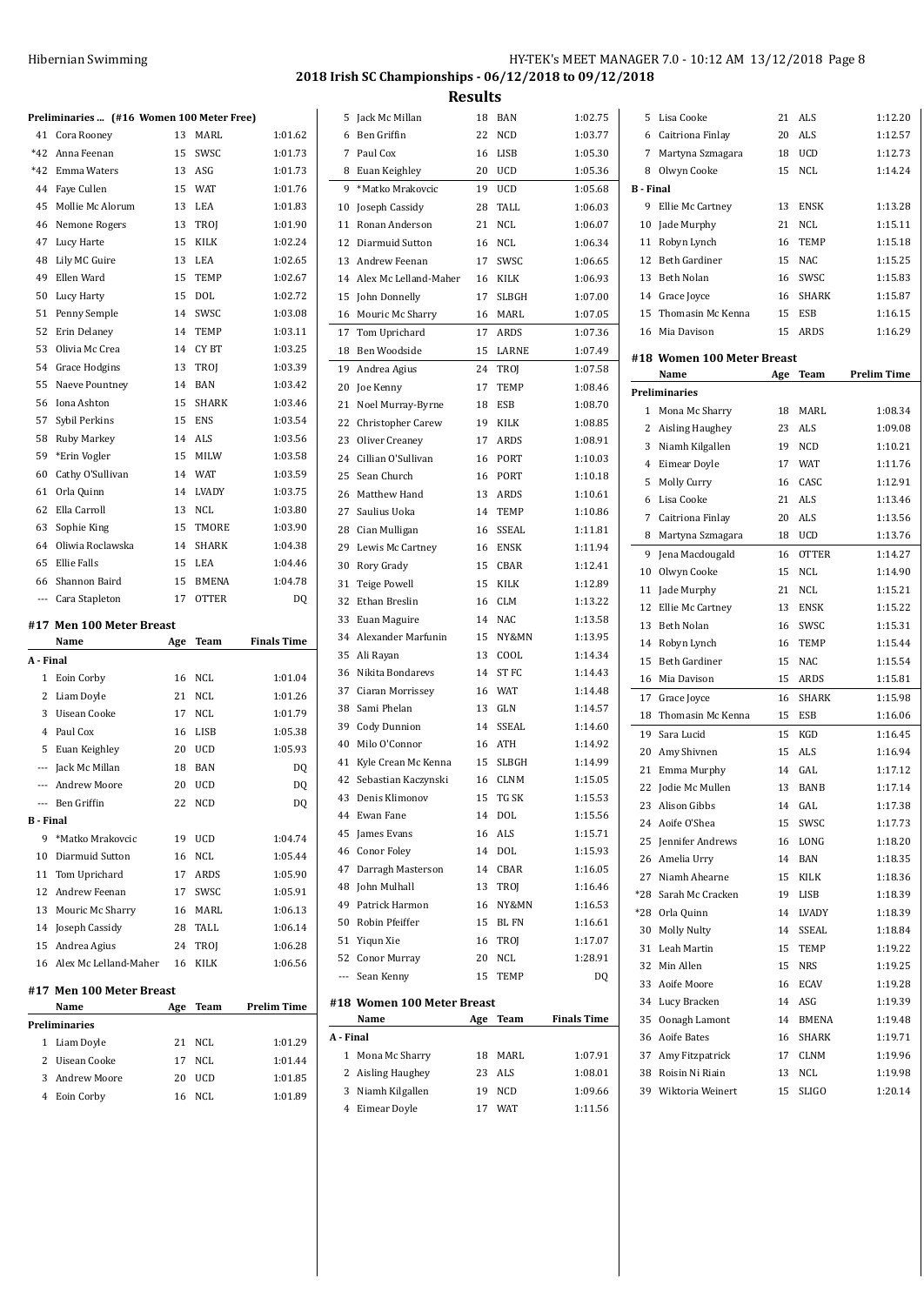## **2018 Irish SC Championships - 06/12/2018 to 09/12/2018**

**Results**

|                | Preliminaries  (#18 Women 100 Meter Breast) |          |              |                    |
|----------------|---------------------------------------------|----------|--------------|--------------------|
| 40             | Paula Gomez                                 | 15       | <b>ENS</b>   | 1:20.15            |
| 41             | Paula Crisan                                | 15       | LASER        | 1:20.23            |
| 42             | Giulia Allen                                | 15       | LARNE        | 1:20.46            |
| 43             | Cara Mc Cormack                             |          | 12 DOL       | 1:20.63            |
|                | 44 Aisling Reidy                            | 17       | <b>ENS</b>   | 1:20.81            |
| 45             | Heather Fane                                | 13       | <b>DOL</b>   | 1:20.83            |
| 46             | Zoe Daniels Howard                          | 14       | FER          | 1:20.89            |
| 47             | Judy Brennan                                | 15       | ATH          | 1:20.97            |
| 48             | Ellen O'Neill                               | 20       | UCD          | 1:21.10            |
| 49             | Lillie Wall                                 | 15       | <b>CLNM</b>  | 1:21.15            |
| 50             | Louise Mc Inerney                           | 14       | KILK         | 1:21.24            |
| 51             | Abby Wall                                   | 18       | <b>CLNM</b>  | 1:21.31            |
| 52             | Rachel Blemmings                            | 14       | <b>BANB</b>  | 1:21.47            |
| 53             | Allie Roche                                 | 14       | GLN          | 1:21.55            |
|                | 54 Aoife Doran                              |          | 12 ALS       | 1:21.92            |
| 55             | Aimee Kelly                                 | 15       | SHARK        | 1:22.15            |
| 56             | Holly Woodside                              |          | 14 LARNE     | 1:22.44            |
| 57             | Rosalie Phelan                              | 13       | PORT         | 1:22.64            |
| $*58$          | Rowan Walsh                                 | 14       | SWSC         | 1:22.85            |
| $*58$          | Clara Evans                                 | 14       | <b>TITAN</b> | 1:22.85            |
| 60             | Sara Milosevic                              | 15       | TROJ         | 1:22.95            |
| 61             | Hannah O'Connor                             | 14       | <b>NCL</b>   | 1:22.98            |
| 62             | Ruth Barrett                                | 13       | <b>ALS</b>   | 1:23.23            |
| 63             | Shannon Baird                               | 15       | BMENA        | 1:23.35            |
|                | 64 Laoise Fee                               | 15       | C FIN        | 1:23.53            |
| 65             | Jessica Mc Mullen                           | 15       | <b>BANB</b>  | 1:23.83            |
| 66             | Amy Agnew                                   | 14       | BANB         | 1:24.05            |
| 67             | Jana Alzaibag                               | 13       | PORT         | 1:24.25            |
| 68             | Ruth Doyle                                  | 14       | <b>WAT</b>   | 1:24.54            |
| 69             | Lavinia Comiskey                            | 13       | GLN          | 1:24.81            |
| 70             | Grace Reidy                                 | 13       | KGD          | 1:24.85            |
| 71             | Julia Moore                                 | 15       |              |                    |
|                |                                             |          | <b>CURRA</b> | 1:24.87            |
| 72             | Ellen Millar                                | 13       | LARNE        | 1:25.46            |
| 73             | Anna Mc Caffrey                             | 13       | MARL         | 1:25.62            |
|                | 74 Lily Sheehy                              | 13       | ASG          | 1:26.80            |
|                | --- Zoe Thompson                            | 17       | ARDS         | DQ                 |
|                | --- Lucy Hogan                              | 15       | LONG         | DQ                 |
|                |                                             |          |              |                    |
|                | #19 Women 1500 Meter Free<br>Name           | Age      | Team         | <b>Finals Time</b> |
| 1              | Amelia Kane                                 | 15       | <b>ARDS</b>  | 17:02.30           |
| 2              | Lara Mc Evov                                | 17       | ALS          | 17:53.25           |
| 3              | Danielle Farrell                            | 15       | <b>SLIGO</b> | 17:58.40           |
|                | 4 Ella Carroll                              | 13       | NCL          | 18:14.77           |
| 5              | Andrea Cox                                  | 15       | LISB         | 18:26.49           |
| 6              | Ciara Doran                                 | 18       | CY DY        | 18:34.25           |
|                |                                             |          |              |                    |
|                | #20 Men 50 Meter Fly                        |          |              |                    |
|                | Name                                        | Age      | <b>Team</b>  | <b>Finals Time</b> |
| A - Final      |                                             |          |              |                    |
| 1              | John Higgins                                | 23       | UCD          | 24.06              |
| $\overline{2}$ | Michael Hewitt                              | 18       | CY BT        | 24.35              |
| 3              | Fiachra Lennon                              | 20       | UCD          | 24.88              |
|                | 4 Cillian Colvin                            | 21       | NAC          | 25.34              |
| 5<br>6         | James Symons<br><b>Matthew Gardiner</b>     | 21<br>17 | GAL<br>NAC   | 25.55<br>25.65     |

| Fionnan Mc Menamin<br>8<br>18<br>ALS<br><b>B</b> - Final<br>9<br>Paddy Johnston<br>17<br>ARDS<br>10 Callum Ashton<br>19<br><b>SHARK</b><br>Alex Mc Lelland-Maher<br>11<br>16<br>KILK<br>12 Ethan Murtagh<br>16<br>NCD<br>13<br>Paul Higgins<br>SWSC<br>15<br>Jack Nolan-Whitney<br>14<br>17<br>KILK<br>Evan O'Broin<br>15<br>20<br>UCD<br>Shea Rafferty<br>17<br>NY&MN<br>16<br>#20 Men 50 Meter Fly<br>Prelim Time<br>Name<br>Age<br>Team<br><b>Preliminaries</b><br>$\mathbf{1}$<br>John Higgins<br>23<br>UCD<br>$\overline{2}$<br>Fiachra Lennon<br>20<br>UCD<br>3<br>Michael Hewitt<br>18<br>CY BT<br>$\overline{4}$<br>Cillian Colvin<br>21<br><b>NAC</b><br>GAL<br>5<br>James Symons<br>21<br>Jeremy O'Connor<br><b>NCL</b><br>6<br>16<br>7<br>Fionnan Mc Menamin<br><b>ALS</b><br>18<br>Matthew Gardiner<br><b>NAC</b><br>8<br>17<br>9<br>Paddy Johnston<br>17<br>ARDS<br>Alex Mc Lelland-Maher<br>10<br>16<br><b>KILK</b><br>Callum Ashton<br>19<br>11<br><b>SHARK</b><br>12<br>Paul Higgins<br>15<br>SWSC<br>Evan O'Broin<br>13<br>20<br><b>UCD</b><br>14<br>Ethan Murtagh<br>16<br>NCD<br>15<br>Shea Rafferty<br>17<br>NY&MN<br>ARDS<br>16<br>Sean Gray<br>18<br>17<br>Jack Nolan-Whitney<br>17<br>KILK<br>CBAR<br>18<br>Sam Rennick<br>15<br>19<br>Sean Scannell<br><b>NCD</b><br>16<br>20<br>Ryan Lewis<br>19<br>BAN<br>21<br>Keith Bentley<br>ASG<br>18<br>22<br>Kasparas Juskus<br>18<br>SSEAL<br>23<br>*Cole Haigh<br>16<br>DINW<br>Dylan Griffiths<br>24<br>16<br>LISB<br>15<br>KILK<br>25 Brogan Mc Aviney<br>26<br>Iarlaith Hayes/ Breheny<br>17<br>KGD<br>27<br>Dylan O'Brien<br>16<br>ENS<br>28 Cian Rooney<br>15<br>MARL<br>Zac O'Connor<br>29<br>14<br>NCL<br>Michael Millar<br>30<br>15<br>ARMH<br>31<br>Ross O'Loughlin<br>ASG<br>15<br>32<br>Daniil Lovenitski<br>15<br>TEMP<br>33<br>Patrick Mc Partlan<br>16<br>SLIGO<br>34<br>Ciaran Cope<br>PORT<br>16<br>35<br>Martin Fiala<br>CASC<br>14<br>36<br>David Carroll<br>15<br>DOL<br>37<br>Ben Mitchell<br>16<br>ESB | 7 | Jeremy O'Connor | 16 | NCL | 25.76 |
|------------------------------------------------------------------------------------------------------------------------------------------------------------------------------------------------------------------------------------------------------------------------------------------------------------------------------------------------------------------------------------------------------------------------------------------------------------------------------------------------------------------------------------------------------------------------------------------------------------------------------------------------------------------------------------------------------------------------------------------------------------------------------------------------------------------------------------------------------------------------------------------------------------------------------------------------------------------------------------------------------------------------------------------------------------------------------------------------------------------------------------------------------------------------------------------------------------------------------------------------------------------------------------------------------------------------------------------------------------------------------------------------------------------------------------------------------------------------------------------------------------------------------------------------------------------------------------------------------------------------------------------------------------------------------------------------------------------------------------------------------------------------------------------------------------------------------------------------------------------------------------------------------------------------------------------------------------------------------------------------|---|-----------------|----|-----|-------|
|                                                                                                                                                                                                                                                                                                                                                                                                                                                                                                                                                                                                                                                                                                                                                                                                                                                                                                                                                                                                                                                                                                                                                                                                                                                                                                                                                                                                                                                                                                                                                                                                                                                                                                                                                                                                                                                                                                                                                                                                |   |                 |    |     | 25.88 |
|                                                                                                                                                                                                                                                                                                                                                                                                                                                                                                                                                                                                                                                                                                                                                                                                                                                                                                                                                                                                                                                                                                                                                                                                                                                                                                                                                                                                                                                                                                                                                                                                                                                                                                                                                                                                                                                                                                                                                                                                |   |                 |    |     |       |
|                                                                                                                                                                                                                                                                                                                                                                                                                                                                                                                                                                                                                                                                                                                                                                                                                                                                                                                                                                                                                                                                                                                                                                                                                                                                                                                                                                                                                                                                                                                                                                                                                                                                                                                                                                                                                                                                                                                                                                                                |   |                 |    |     | 26.06 |
|                                                                                                                                                                                                                                                                                                                                                                                                                                                                                                                                                                                                                                                                                                                                                                                                                                                                                                                                                                                                                                                                                                                                                                                                                                                                                                                                                                                                                                                                                                                                                                                                                                                                                                                                                                                                                                                                                                                                                                                                |   |                 |    |     | 26.20 |
|                                                                                                                                                                                                                                                                                                                                                                                                                                                                                                                                                                                                                                                                                                                                                                                                                                                                                                                                                                                                                                                                                                                                                                                                                                                                                                                                                                                                                                                                                                                                                                                                                                                                                                                                                                                                                                                                                                                                                                                                |   |                 |    |     | 26.46 |
|                                                                                                                                                                                                                                                                                                                                                                                                                                                                                                                                                                                                                                                                                                                                                                                                                                                                                                                                                                                                                                                                                                                                                                                                                                                                                                                                                                                                                                                                                                                                                                                                                                                                                                                                                                                                                                                                                                                                                                                                |   |                 |    |     | 26.51 |
|                                                                                                                                                                                                                                                                                                                                                                                                                                                                                                                                                                                                                                                                                                                                                                                                                                                                                                                                                                                                                                                                                                                                                                                                                                                                                                                                                                                                                                                                                                                                                                                                                                                                                                                                                                                                                                                                                                                                                                                                |   |                 |    |     | 26.52 |
|                                                                                                                                                                                                                                                                                                                                                                                                                                                                                                                                                                                                                                                                                                                                                                                                                                                                                                                                                                                                                                                                                                                                                                                                                                                                                                                                                                                                                                                                                                                                                                                                                                                                                                                                                                                                                                                                                                                                                                                                |   |                 |    |     | 26.56 |
|                                                                                                                                                                                                                                                                                                                                                                                                                                                                                                                                                                                                                                                                                                                                                                                                                                                                                                                                                                                                                                                                                                                                                                                                                                                                                                                                                                                                                                                                                                                                                                                                                                                                                                                                                                                                                                                                                                                                                                                                |   |                 |    |     | 26.59 |
|                                                                                                                                                                                                                                                                                                                                                                                                                                                                                                                                                                                                                                                                                                                                                                                                                                                                                                                                                                                                                                                                                                                                                                                                                                                                                                                                                                                                                                                                                                                                                                                                                                                                                                                                                                                                                                                                                                                                                                                                |   |                 |    |     | 27.41 |
|                                                                                                                                                                                                                                                                                                                                                                                                                                                                                                                                                                                                                                                                                                                                                                                                                                                                                                                                                                                                                                                                                                                                                                                                                                                                                                                                                                                                                                                                                                                                                                                                                                                                                                                                                                                                                                                                                                                                                                                                |   |                 |    |     |       |
|                                                                                                                                                                                                                                                                                                                                                                                                                                                                                                                                                                                                                                                                                                                                                                                                                                                                                                                                                                                                                                                                                                                                                                                                                                                                                                                                                                                                                                                                                                                                                                                                                                                                                                                                                                                                                                                                                                                                                                                                |   |                 |    |     |       |
|                                                                                                                                                                                                                                                                                                                                                                                                                                                                                                                                                                                                                                                                                                                                                                                                                                                                                                                                                                                                                                                                                                                                                                                                                                                                                                                                                                                                                                                                                                                                                                                                                                                                                                                                                                                                                                                                                                                                                                                                |   |                 |    |     |       |
|                                                                                                                                                                                                                                                                                                                                                                                                                                                                                                                                                                                                                                                                                                                                                                                                                                                                                                                                                                                                                                                                                                                                                                                                                                                                                                                                                                                                                                                                                                                                                                                                                                                                                                                                                                                                                                                                                                                                                                                                |   |                 |    |     |       |
|                                                                                                                                                                                                                                                                                                                                                                                                                                                                                                                                                                                                                                                                                                                                                                                                                                                                                                                                                                                                                                                                                                                                                                                                                                                                                                                                                                                                                                                                                                                                                                                                                                                                                                                                                                                                                                                                                                                                                                                                |   |                 |    |     | 24.36 |
|                                                                                                                                                                                                                                                                                                                                                                                                                                                                                                                                                                                                                                                                                                                                                                                                                                                                                                                                                                                                                                                                                                                                                                                                                                                                                                                                                                                                                                                                                                                                                                                                                                                                                                                                                                                                                                                                                                                                                                                                |   |                 |    |     | 24.82 |
|                                                                                                                                                                                                                                                                                                                                                                                                                                                                                                                                                                                                                                                                                                                                                                                                                                                                                                                                                                                                                                                                                                                                                                                                                                                                                                                                                                                                                                                                                                                                                                                                                                                                                                                                                                                                                                                                                                                                                                                                |   |                 |    |     | 24.91 |
|                                                                                                                                                                                                                                                                                                                                                                                                                                                                                                                                                                                                                                                                                                                                                                                                                                                                                                                                                                                                                                                                                                                                                                                                                                                                                                                                                                                                                                                                                                                                                                                                                                                                                                                                                                                                                                                                                                                                                                                                |   |                 |    |     | 25.43 |
|                                                                                                                                                                                                                                                                                                                                                                                                                                                                                                                                                                                                                                                                                                                                                                                                                                                                                                                                                                                                                                                                                                                                                                                                                                                                                                                                                                                                                                                                                                                                                                                                                                                                                                                                                                                                                                                                                                                                                                                                |   |                 |    |     | 25.45 |
|                                                                                                                                                                                                                                                                                                                                                                                                                                                                                                                                                                                                                                                                                                                                                                                                                                                                                                                                                                                                                                                                                                                                                                                                                                                                                                                                                                                                                                                                                                                                                                                                                                                                                                                                                                                                                                                                                                                                                                                                |   |                 |    |     | 25.73 |
|                                                                                                                                                                                                                                                                                                                                                                                                                                                                                                                                                                                                                                                                                                                                                                                                                                                                                                                                                                                                                                                                                                                                                                                                                                                                                                                                                                                                                                                                                                                                                                                                                                                                                                                                                                                                                                                                                                                                                                                                |   |                 |    |     | 25.92 |
|                                                                                                                                                                                                                                                                                                                                                                                                                                                                                                                                                                                                                                                                                                                                                                                                                                                                                                                                                                                                                                                                                                                                                                                                                                                                                                                                                                                                                                                                                                                                                                                                                                                                                                                                                                                                                                                                                                                                                                                                |   |                 |    |     | 26.02 |
|                                                                                                                                                                                                                                                                                                                                                                                                                                                                                                                                                                                                                                                                                                                                                                                                                                                                                                                                                                                                                                                                                                                                                                                                                                                                                                                                                                                                                                                                                                                                                                                                                                                                                                                                                                                                                                                                                                                                                                                                |   |                 |    |     | 26.03 |
|                                                                                                                                                                                                                                                                                                                                                                                                                                                                                                                                                                                                                                                                                                                                                                                                                                                                                                                                                                                                                                                                                                                                                                                                                                                                                                                                                                                                                                                                                                                                                                                                                                                                                                                                                                                                                                                                                                                                                                                                |   |                 |    |     | 26.09 |
|                                                                                                                                                                                                                                                                                                                                                                                                                                                                                                                                                                                                                                                                                                                                                                                                                                                                                                                                                                                                                                                                                                                                                                                                                                                                                                                                                                                                                                                                                                                                                                                                                                                                                                                                                                                                                                                                                                                                                                                                |   |                 |    |     | 26.27 |
|                                                                                                                                                                                                                                                                                                                                                                                                                                                                                                                                                                                                                                                                                                                                                                                                                                                                                                                                                                                                                                                                                                                                                                                                                                                                                                                                                                                                                                                                                                                                                                                                                                                                                                                                                                                                                                                                                                                                                                                                |   |                 |    |     | 26.30 |
|                                                                                                                                                                                                                                                                                                                                                                                                                                                                                                                                                                                                                                                                                                                                                                                                                                                                                                                                                                                                                                                                                                                                                                                                                                                                                                                                                                                                                                                                                                                                                                                                                                                                                                                                                                                                                                                                                                                                                                                                |   |                 |    |     | 26.42 |
|                                                                                                                                                                                                                                                                                                                                                                                                                                                                                                                                                                                                                                                                                                                                                                                                                                                                                                                                                                                                                                                                                                                                                                                                                                                                                                                                                                                                                                                                                                                                                                                                                                                                                                                                                                                                                                                                                                                                                                                                |   |                 |    |     | 26.51 |
|                                                                                                                                                                                                                                                                                                                                                                                                                                                                                                                                                                                                                                                                                                                                                                                                                                                                                                                                                                                                                                                                                                                                                                                                                                                                                                                                                                                                                                                                                                                                                                                                                                                                                                                                                                                                                                                                                                                                                                                                |   |                 |    |     | 26.83 |
|                                                                                                                                                                                                                                                                                                                                                                                                                                                                                                                                                                                                                                                                                                                                                                                                                                                                                                                                                                                                                                                                                                                                                                                                                                                                                                                                                                                                                                                                                                                                                                                                                                                                                                                                                                                                                                                                                                                                                                                                |   |                 |    |     | 26.84 |
|                                                                                                                                                                                                                                                                                                                                                                                                                                                                                                                                                                                                                                                                                                                                                                                                                                                                                                                                                                                                                                                                                                                                                                                                                                                                                                                                                                                                                                                                                                                                                                                                                                                                                                                                                                                                                                                                                                                                                                                                |   |                 |    |     | 26.86 |
|                                                                                                                                                                                                                                                                                                                                                                                                                                                                                                                                                                                                                                                                                                                                                                                                                                                                                                                                                                                                                                                                                                                                                                                                                                                                                                                                                                                                                                                                                                                                                                                                                                                                                                                                                                                                                                                                                                                                                                                                |   |                 |    |     | 26.88 |
|                                                                                                                                                                                                                                                                                                                                                                                                                                                                                                                                                                                                                                                                                                                                                                                                                                                                                                                                                                                                                                                                                                                                                                                                                                                                                                                                                                                                                                                                                                                                                                                                                                                                                                                                                                                                                                                                                                                                                                                                |   |                 |    |     | 26.91 |
|                                                                                                                                                                                                                                                                                                                                                                                                                                                                                                                                                                                                                                                                                                                                                                                                                                                                                                                                                                                                                                                                                                                                                                                                                                                                                                                                                                                                                                                                                                                                                                                                                                                                                                                                                                                                                                                                                                                                                                                                |   |                 |    |     | 27.08 |
|                                                                                                                                                                                                                                                                                                                                                                                                                                                                                                                                                                                                                                                                                                                                                                                                                                                                                                                                                                                                                                                                                                                                                                                                                                                                                                                                                                                                                                                                                                                                                                                                                                                                                                                                                                                                                                                                                                                                                                                                |   |                 |    |     | 27.40 |
|                                                                                                                                                                                                                                                                                                                                                                                                                                                                                                                                                                                                                                                                                                                                                                                                                                                                                                                                                                                                                                                                                                                                                                                                                                                                                                                                                                                                                                                                                                                                                                                                                                                                                                                                                                                                                                                                                                                                                                                                |   |                 |    |     | 27.47 |
|                                                                                                                                                                                                                                                                                                                                                                                                                                                                                                                                                                                                                                                                                                                                                                                                                                                                                                                                                                                                                                                                                                                                                                                                                                                                                                                                                                                                                                                                                                                                                                                                                                                                                                                                                                                                                                                                                                                                                                                                |   |                 |    |     | 27.82 |
|                                                                                                                                                                                                                                                                                                                                                                                                                                                                                                                                                                                                                                                                                                                                                                                                                                                                                                                                                                                                                                                                                                                                                                                                                                                                                                                                                                                                                                                                                                                                                                                                                                                                                                                                                                                                                                                                                                                                                                                                |   |                 |    |     | 28.00 |
|                                                                                                                                                                                                                                                                                                                                                                                                                                                                                                                                                                                                                                                                                                                                                                                                                                                                                                                                                                                                                                                                                                                                                                                                                                                                                                                                                                                                                                                                                                                                                                                                                                                                                                                                                                                                                                                                                                                                                                                                |   |                 |    |     | 28.02 |
|                                                                                                                                                                                                                                                                                                                                                                                                                                                                                                                                                                                                                                                                                                                                                                                                                                                                                                                                                                                                                                                                                                                                                                                                                                                                                                                                                                                                                                                                                                                                                                                                                                                                                                                                                                                                                                                                                                                                                                                                |   |                 |    |     | 28.15 |
|                                                                                                                                                                                                                                                                                                                                                                                                                                                                                                                                                                                                                                                                                                                                                                                                                                                                                                                                                                                                                                                                                                                                                                                                                                                                                                                                                                                                                                                                                                                                                                                                                                                                                                                                                                                                                                                                                                                                                                                                |   |                 |    |     | 28.20 |
|                                                                                                                                                                                                                                                                                                                                                                                                                                                                                                                                                                                                                                                                                                                                                                                                                                                                                                                                                                                                                                                                                                                                                                                                                                                                                                                                                                                                                                                                                                                                                                                                                                                                                                                                                                                                                                                                                                                                                                                                |   |                 |    |     | 28.40 |
|                                                                                                                                                                                                                                                                                                                                                                                                                                                                                                                                                                                                                                                                                                                                                                                                                                                                                                                                                                                                                                                                                                                                                                                                                                                                                                                                                                                                                                                                                                                                                                                                                                                                                                                                                                                                                                                                                                                                                                                                |   |                 |    |     | 28.54 |
|                                                                                                                                                                                                                                                                                                                                                                                                                                                                                                                                                                                                                                                                                                                                                                                                                                                                                                                                                                                                                                                                                                                                                                                                                                                                                                                                                                                                                                                                                                                                                                                                                                                                                                                                                                                                                                                                                                                                                                                                |   |                 |    |     | 28.55 |
|                                                                                                                                                                                                                                                                                                                                                                                                                                                                                                                                                                                                                                                                                                                                                                                                                                                                                                                                                                                                                                                                                                                                                                                                                                                                                                                                                                                                                                                                                                                                                                                                                                                                                                                                                                                                                                                                                                                                                                                                |   |                 |    |     | 28.64 |
|                                                                                                                                                                                                                                                                                                                                                                                                                                                                                                                                                                                                                                                                                                                                                                                                                                                                                                                                                                                                                                                                                                                                                                                                                                                                                                                                                                                                                                                                                                                                                                                                                                                                                                                                                                                                                                                                                                                                                                                                |   |                 |    |     | 28.66 |
|                                                                                                                                                                                                                                                                                                                                                                                                                                                                                                                                                                                                                                                                                                                                                                                                                                                                                                                                                                                                                                                                                                                                                                                                                                                                                                                                                                                                                                                                                                                                                                                                                                                                                                                                                                                                                                                                                                                                                                                                |   |                 |    |     | 28.72 |
|                                                                                                                                                                                                                                                                                                                                                                                                                                                                                                                                                                                                                                                                                                                                                                                                                                                                                                                                                                                                                                                                                                                                                                                                                                                                                                                                                                                                                                                                                                                                                                                                                                                                                                                                                                                                                                                                                                                                                                                                |   |                 |    |     | 28.74 |
|                                                                                                                                                                                                                                                                                                                                                                                                                                                                                                                                                                                                                                                                                                                                                                                                                                                                                                                                                                                                                                                                                                                                                                                                                                                                                                                                                                                                                                                                                                                                                                                                                                                                                                                                                                                                                                                                                                                                                                                                |   |                 |    |     | 28.76 |
|                                                                                                                                                                                                                                                                                                                                                                                                                                                                                                                                                                                                                                                                                                                                                                                                                                                                                                                                                                                                                                                                                                                                                                                                                                                                                                                                                                                                                                                                                                                                                                                                                                                                                                                                                                                                                                                                                                                                                                                                |   |                 |    |     | 28.77 |
|                                                                                                                                                                                                                                                                                                                                                                                                                                                                                                                                                                                                                                                                                                                                                                                                                                                                                                                                                                                                                                                                                                                                                                                                                                                                                                                                                                                                                                                                                                                                                                                                                                                                                                                                                                                                                                                                                                                                                                                                |   |                 |    |     | 28.79 |
| *38<br>Oisin Kearney<br>16<br>LONG                                                                                                                                                                                                                                                                                                                                                                                                                                                                                                                                                                                                                                                                                                                                                                                                                                                                                                                                                                                                                                                                                                                                                                                                                                                                                                                                                                                                                                                                                                                                                                                                                                                                                                                                                                                                                                                                                                                                                             |   |                 |    |     | 28.81 |
| Saulius Uoka<br>*38<br>14<br>TEMP                                                                                                                                                                                                                                                                                                                                                                                                                                                                                                                                                                                                                                                                                                                                                                                                                                                                                                                                                                                                                                                                                                                                                                                                                                                                                                                                                                                                                                                                                                                                                                                                                                                                                                                                                                                                                                                                                                                                                              |   |                 |    |     | 28.81 |
| Sebastian Kaczynski<br><b>CLNM</b><br>40<br>16                                                                                                                                                                                                                                                                                                                                                                                                                                                                                                                                                                                                                                                                                                                                                                                                                                                                                                                                                                                                                                                                                                                                                                                                                                                                                                                                                                                                                                                                                                                                                                                                                                                                                                                                                                                                                                                                                                                                                 |   |                 |    |     | 28.91 |
| Thomas O'Neill<br>41<br>14<br>NAC                                                                                                                                                                                                                                                                                                                                                                                                                                                                                                                                                                                                                                                                                                                                                                                                                                                                                                                                                                                                                                                                                                                                                                                                                                                                                                                                                                                                                                                                                                                                                                                                                                                                                                                                                                                                                                                                                                                                                              |   |                 |    |     | 28.95 |

| 42               | Dara Ronan                      | 14       | BREF                         | 28.99              |
|------------------|---------------------------------|----------|------------------------------|--------------------|
| 43               | Patrick Harmon                  | 16       | NY&MN                        | 29.04              |
| 44               | Ronan Kilcoyne                  | 13       | <b>SLIGO</b>                 | 29.07              |
| $*45$            | Dylan O'Donovan                 | 16       | ASG                          | 29.18              |
| *45              | James Evans                     | 16       | ALS                          | 29.18              |
| 47               | Adam O'Reilly                   | 15       | TROJ                         | 29.21              |
| 48               | <b>Ben Willmott</b>             | 15       | SPL                          | 29.26              |
| 49               | Danny Morgan                    | 14       | COOL                         | 29.28              |
| 50               | Zakhar Kashich                  | 16       | TALL                         | 29.31              |
| *51              | Darragh Masterson               | 14       | CBAR                         | 29.39              |
| $*51$            | Aran Keating                    | 16       | PORT                         | 29.39              |
| 53               | James Ryan                      | 15       | SWSC                         | 29.44              |
| 54               | Nathan Todd                     | 14       | LASER                        | 29.52              |
| 55               | Rossa Eble Killeen              | 16       | COOL                         | 29.59              |
| 56               | Jack Duggan                     | 15       | FER                          | 29.61              |
| 57               | Cillian O'Sullivan              | 16       | PORT                         | 29.67              |
| 58               | Neddie Irwin                    | 15       | DOL                          | 29.69              |
| 59               | Evan De Lacey                   | 15       | <b>TEMP</b>                  | 29.94              |
| 60               | Illann Wall                     | 16       | SWSC                         | 30.24              |
| 61               | Sami Phelan                     | 13       | <b>GLN</b>                   | 30.40              |
| 62               | Marc Galland                    | 13       | SWSC                         | 30.81              |
| 63               | <b>Conor Moffett</b>            | 26       | BAN                          | 35.01              |
|                  |                                 |          |                              |                    |
|                  | #21 Women 50 Meter Fly<br>Name  | Age      | <b>Team</b>                  | <b>Finals Time</b> |
| A - Final        |                                 |          |                              |                    |
| 1                | Emma Reid                       | 19       | <b>BAN</b>                   | 27.04              |
|                  |                                 |          | ARDS                         | 27.82              |
| 2                |                                 | 17       |                              |                    |
|                  | Rebecca Reid                    |          |                              |                    |
| *3               | Jena Macdougald                 | 16<br>17 | <b>OTTER</b><br><b>OTTER</b> | 28.36              |
| *3               | Cara Stapleton                  | 22       | ARDS                         | 28.36              |
| 5<br>$*6$        | *Bethy Firth~                   | 16       | TEMP                         | 28.56<br>29.07     |
| *6               | Robyn Lynch                     | 17       | SWSC                         |                    |
| 8                | Sharon Semchiy<br>Alex Mc Crea  | 17       | CY BT                        | 29.07<br>29.09     |
| <b>B</b> - Final |                                 |          |                              |                    |
| 9                | Martyna Szmagara                | 18       | <b>UCD</b>                   | 29.36              |
| 10               | Sarah Davidson                  | 19       | BAN                          | 29.47              |
| 11               | Ellen Lee                       | 13       | SWSC                         | 29.67              |
| 12               | Charlotte O'Riordan             | 16       | <b>OTTER</b>                 | 29.88              |
| $*13$            | Ellen Cassidy                   | 17       | DOL                          | 29.98              |
| *13              | Mia Davison                     | 15       | ARDS                         | 29.98              |
| 15               | Lucy Bracken                    | 14       | ASG                          | 30.01              |
| 16               | Emma Fagan                      | 15       | ALS                          | 30.11              |
|                  |                                 |          |                              |                    |
|                  | #21 Women 50 Meter Fly          |          |                              |                    |
|                  | Name                            | Age      | Team                         | Prelim Time        |
|                  | <b>Preliminaries</b>            |          |                              |                    |
| 1                | Emma Reid                       | 19       | <b>BAN</b>                   | 27.73              |
| 2<br>3           | Rebecca Reid                    | 17       | ARDS<br><b>OTTER</b>         | 28.47              |
|                  | Jena Macdougald                 | 16       |                              | 28.54              |
| $\overline{4}$   | Cara Stapleton                  | 17       | <b>OTTER</b>                 | 28.75              |
| 5                | *Bethy Firth~                   | 22       | <b>ARDS</b>                  | 29.22              |
| 6                | Alex Mc Crea                    | 17       | CY BT                        | 29.24              |
| 7<br>8           | Sharon Semchiy                  | 17<br>16 | SWSC                         | 29.34              |
| 9                | Robyn Lynch<br>Martyna Szmagara | 18       | TEMP<br>UCD                  | 29.50<br>29.57     |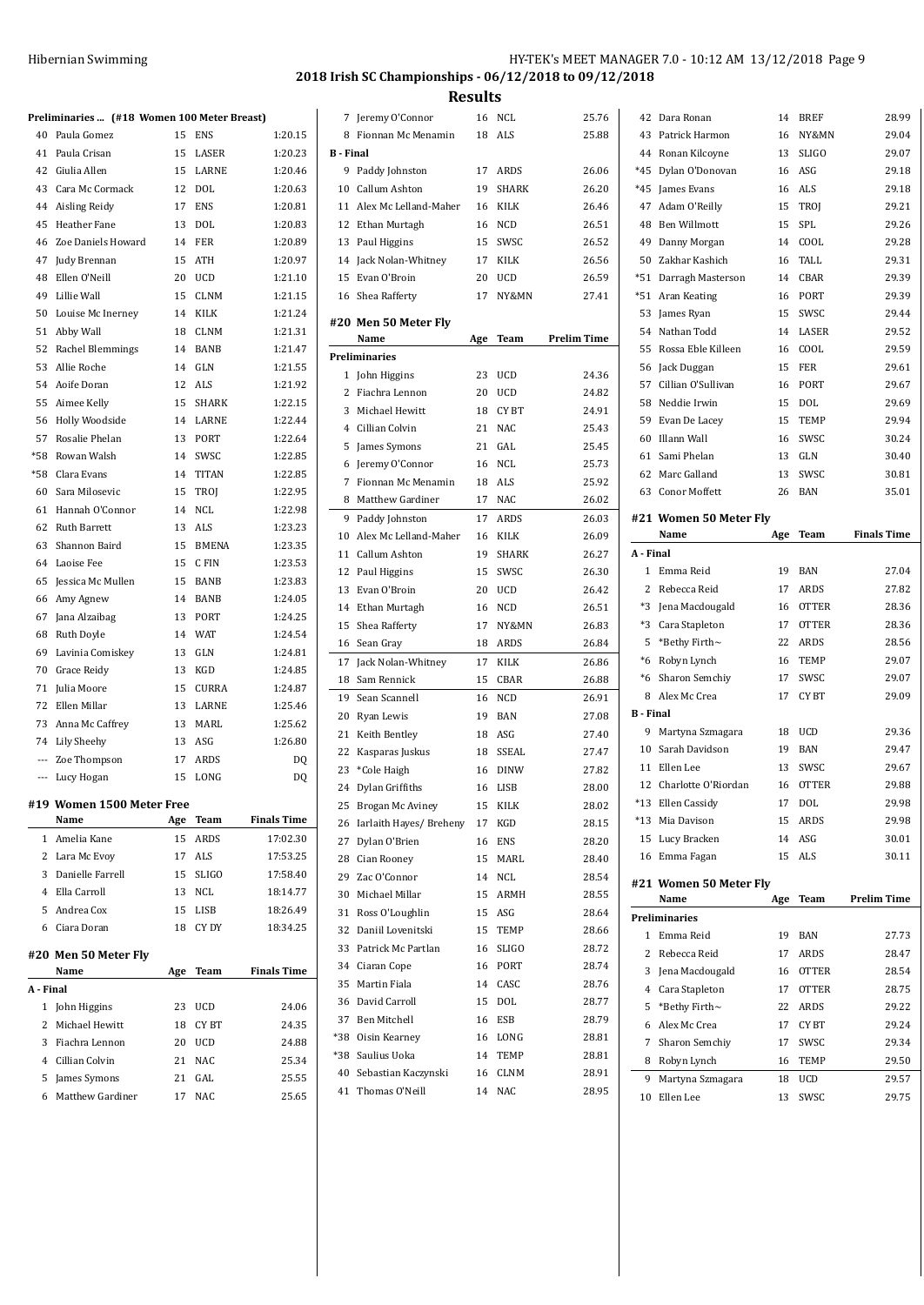| Hibernian Swimming | HY-TEK's MEET MANAGER 7.0 - 10:12 AM 13/12/2018 Page 10 |
|--------------------|---------------------------------------------------------|
|                    | 2018 Irish SC Championships - 06/12/2018 to 09/12/2018  |

|       | Preliminaries  (#21 Women 50 Meter Fly) |    |              |       |
|-------|-----------------------------------------|----|--------------|-------|
| 11    | Mia Davison                             | 15 | ARDS         | 29.76 |
| 12    | Ellen Cassidy                           | 17 | DOL          | 29.78 |
|       | 13 Charlotte O'Riordan                  | 16 | <b>OTTER</b> | 29.98 |
|       | 14 Lucy Bracken                         | 14 | ASG          | 30.13 |
| $*15$ | Sarah Davidson                          |    | 19 BAN       | 30.16 |
| $*15$ | Emma Fagan                              | 15 | ALS          | 30.16 |
| 17    | Aoife Leahy                             | 16 | GAL          | 30.17 |
| 18    | Megan O'Donnell                         | 18 | UCD          | 30.23 |
| 19    | Caoimhe Egan                            | 18 | TALL         | 30.24 |
|       | 20 Aoife Moore                          |    | 16 ECAV      | 30.29 |
| 21    | *Ciara Vogler                           |    | 15 MILW      | 30.43 |
| 22    | Caoimhe Daly                            | 15 | KILK         | 30.48 |
| $*23$ | Isabelle Gibbs                          |    | 16 GAL       | 30.49 |
|       | *23 Ellen Flaherty                      | 16 | ATH          | 30.49 |
| 25    | Brogán O'Hara                           |    | 20 LEA       | 30.53 |
|       | 26 Giulia Allen                         |    | 15 LARNE     | 30.60 |
| 27    | Maeform Borriello                       | 19 | GAL          | 30.61 |
|       | 28 Alanna O'Brien King                  | 14 | ALS          | 30.66 |
|       | 29 Sophie Williams                      |    | 18 TMORE     | 30.71 |
|       | 30 Andrea Cox                           | 15 | LISB         | 30.76 |
|       | *31 Lucy Harte                          | 15 | KILK         | 30.77 |
|       | *31 Rachel Wolseley                     | 15 | TMORE        | 30.77 |
| *33   | Cora Rooney                             |    | 13 MARL      | 30.78 |
| $*33$ | *Erin Vogler                            |    | 15 MILW      | 30.78 |
| 35    | Zara Loftus                             |    | 17 CLM       | 30.82 |
|       | 36 Aisling Nolan                        |    | 17 NAC       | 30.89 |
|       | 37 Beth Nolan                           | 16 | SWSC         | 30.92 |
| 38    | Thomasin Mc Kenna                       | 15 | ESB          | 30.93 |
| 39    | Lillie-May Ruddy                        |    | 14 PDOWN     | 30.94 |
| 40    | Kelis Curran                            | 13 | COM          | 30.97 |
| 41    | Naoise O'Donnell                        | 15 | SHARK        | 31.11 |
| 42    | Emma Montgomery                         |    | 16 CYBT      | 31.12 |
|       | 43 Aoife Murray                         |    | 14 GLN       | 31.14 |
| 44    | Imogen Naughton                         |    | 19 SHARK     | 31.18 |
| 45    | Roisin Ni Riain                         |    | 13 NCL       | 31.28 |
| 46    | Anna Feenan                             | 15 | SWSC         | 31.38 |
| 47    | <b>Aoife Bates</b>                      | 16 | <b>SHARK</b> | 31.50 |
| 48    | Anna Mc Glinchey                        | 14 | ST DO        | 31.60 |
| 49    | Kate Maloney                            | 15 | <b>ESB</b>   | 31.70 |
| $*50$ | Dara Tuinstra                           | 15 | ASG          | 31.74 |
| $*50$ | Ellie Falls                             | 15 | LEA          | 31.74 |
| 52    | Faith Heyburn                           | 14 | TMORE        | 32.08 |
| 53    | Laura Killen                            | 15 | <b>CLNM</b>  | 32.10 |
| 54    | Sybil Perkins                           | 15 | <b>ENS</b>   | 32.11 |
| 55    | Leah Finnegan                           | 14 | WAT          | 32.28 |
| 56    | Wiktoria Weinert                        | 15 | SLIGO        | 32.34 |
| 57    | Drew Lynch                              | 15 | SWSC         | 32.45 |
| 58    | *Katie Cutler                           | 15 | DINW         | 32.50 |
| 59    | Adrianna Kazimierczak                   | 14 | SHARK        | 32.70 |

|           | #22 Mixed 200 Meter Free Relay<br>Team | Relay                                | <b>Finals Time</b> |
|-----------|----------------------------------------|--------------------------------------|--------------------|
| A - Final |                                        |                                      |                    |
|           | 1 UCD                                  | A                                    | 1:35.74            |
|           | Andrew Moore M20                       | Erin Riordan W19                     |                    |
|           | Kate Kavanagh W20                      | Kevin Mc Glade M25                   |                    |
| 2         | ARDS                                   | A                                    | 1:39.92            |
|           | Tom Uprichard M17                      | Paddy Johnston M17                   |                    |
|           | Victoria Catterson W17                 | Rebecca Reid W17                     |                    |
| 3         | ATH                                    | A                                    | 1:40.98            |
|           | Robert Powell M18                      | Ellen Flaherty W16                   |                    |
|           | Rebecca Lowe W16                       | Daragh Fitzgerld M15                 |                    |
|           | 4 ALS                                  | A                                    | 1:41.02            |
|           | Fionnan Mc Menamin M18                 | Cian O'Keefe Tighe M18               |                    |
|           | Aisling Haughey W23                    | Hannah Mc Menamin W21                |                    |
| 5         | <b>NAC</b>                             | A                                    | 1:41.88            |
|           | Aisling Nolan W17                      | Matthew Gardiner M17                 |                    |
|           | Cillian Colvin M21                     | Beth Gardiner W15                    |                    |
| 6         | CY BT                                  | A                                    | 1:43.07            |
|           | Emma Montgomery W16                    | Alex Mc Crea W17                     |                    |
|           | Evan Coulter M13                       | Michael Hewitt M18                   |                    |
| 7         | SWSC                                   | A                                    | 1:44.71            |
|           | Andrew Feenan M17                      |                                      |                    |
|           |                                        | Sharon Semchiy W17<br>Beth Nolan W16 |                    |
| 8         | Luke O'Sullivan M17<br><b>TEMP</b>     | A                                    | 1:45.58            |
|           |                                        |                                      |                    |
|           | Saulius Uoka M14                       | Ethan Brady M16                      |                    |
|           | Cara Osing W15                         | Robyn Lynch W16                      |                    |
|           | #22 Mixed 200 Meter Free Relay         |                                      |                    |
|           | Team                                   | Relay                                | <b>Prelim Time</b> |
|           | <b>Preliminaries</b>                   |                                      |                    |
| 1         | <b>UCD</b>                             | A                                    | 1:38.29            |
|           | Fiachra Lennon M20                     | Erin Riordan W19                     |                    |
|           | Kate Kavanagh W20                      | Kevin Mc Glade M25                   |                    |
| 2         | ARDS                                   | A                                    | 1:41.51            |
|           | Tom Uprichard M17                      | Paddy Johnston M17                   |                    |
|           | Victoria Catterson W17                 | Rebecca Reid W17                     |                    |
| 3         | ALS                                    | А                                    | 1:42.34            |
|           | Fionnan Mc Menamin M18                 | Cian O'Keefe Tighe M18               |                    |
|           | Aisling Haughey W23                    | Caitriona Finlay W20                 |                    |
|           | 4 ATH                                  | A                                    | 1:42.86            |
|           | Robert Powell M18                      | Ellen Flaherty W16                   |                    |
|           | Rebecca Lowe W16                       | Daragh Fitzgerld M15                 |                    |
| 5         | <b>CYBT</b>                            | A                                    | 1:43.59            |
|           | Emma Montgomery W16                    | Alex Mc Crea W17                     |                    |
|           | Evan Coulter M13                       | Michael Hewitt M18                   |                    |
| 6         | <b>NAC</b>                             | A                                    | 1:43.63            |
|           | Cillian Colvin M21                     | Matthew Gardiner M17                 |                    |
|           | Ailbhe Dawson W15                      | Beth Gardiner W15                    |                    |
| 7         | SWSC                                   | A                                    | 1:45.65            |
|           | Andrew Feenan M17                      | Sharon Semchiy W17                   |                    |
|           | Luke O'Sullivan M17                    | Beth Nolan W16                       |                    |
| 8         | <b>TEMP</b>                            | A                                    | 1:46.16            |
|           | Saulius Uoka M14                       | Ethan Brady M16                      |                    |
|           | Cara Osing W15                         | Robyn Lynch W16                      |                    |
| 9         | <b>NRS</b>                             | A                                    |                    |
|           |                                        |                                      | 1:46.60            |
|           | Denis Kilbride M17                     | Cian Foley M19                       |                    |
|           | Min Allen W15                          | Sadhbh Bailey W14                    |                    |

| Jodie Marshall W16       |  |
|--------------------------|--|
| Caleb Maguire M16        |  |
| 1:46.75                  |  |
| Bradley Fon M14          |  |
| Zoe Thompson W17         |  |
| 1:46.90                  |  |
| Adrianna Kazimierczak W1 |  |
| Imogen Naughton W19      |  |
| 1:47.78                  |  |
| Lucy Harty W15           |  |
| Ellen Cassidy W17        |  |
| 1:48.12                  |  |
| Dara Tuinstra W15        |  |
| Keith Bentley M18        |  |
| 1:48.15                  |  |
| 1:49.65                  |  |
| Zac O'Connor M14         |  |
| Roisin Ni Riain W15      |  |
| 1:50.28                  |  |
| Paddy Mc Carthy M15      |  |
| Conor Foley M14          |  |
| 1:50.67                  |  |
| Christopher Carew M19    |  |
| Caoimhe Daly W15         |  |
| 1:52.78                  |  |
| Samuel Wright M13        |  |
| Amelia Urry W14          |  |
|                          |  |
| 1:52.87                  |  |
| Colin Dragoi M16         |  |
| Abi Cullen W13           |  |
|                          |  |
|                          |  |
| <b>Finals Time</b>       |  |
| 1:00.43                  |  |
| 1:02.21                  |  |
| 1:03.21                  |  |
| 1:03.70                  |  |
| 1:06.00                  |  |
| 1:06.22                  |  |
| 1:06.63                  |  |
| 1:08.42                  |  |
|                          |  |
| 1:06.14                  |  |
| 1:06.41                  |  |
| 1:07.80                  |  |
| 1:08.48                  |  |
| 1:08.61                  |  |
| 1:08.64                  |  |
| 1:08.99                  |  |
| 1:09.63                  |  |
|                          |  |
| <b>Prelim Time</b>       |  |
|                          |  |
| 1:00.34                  |  |
|                          |  |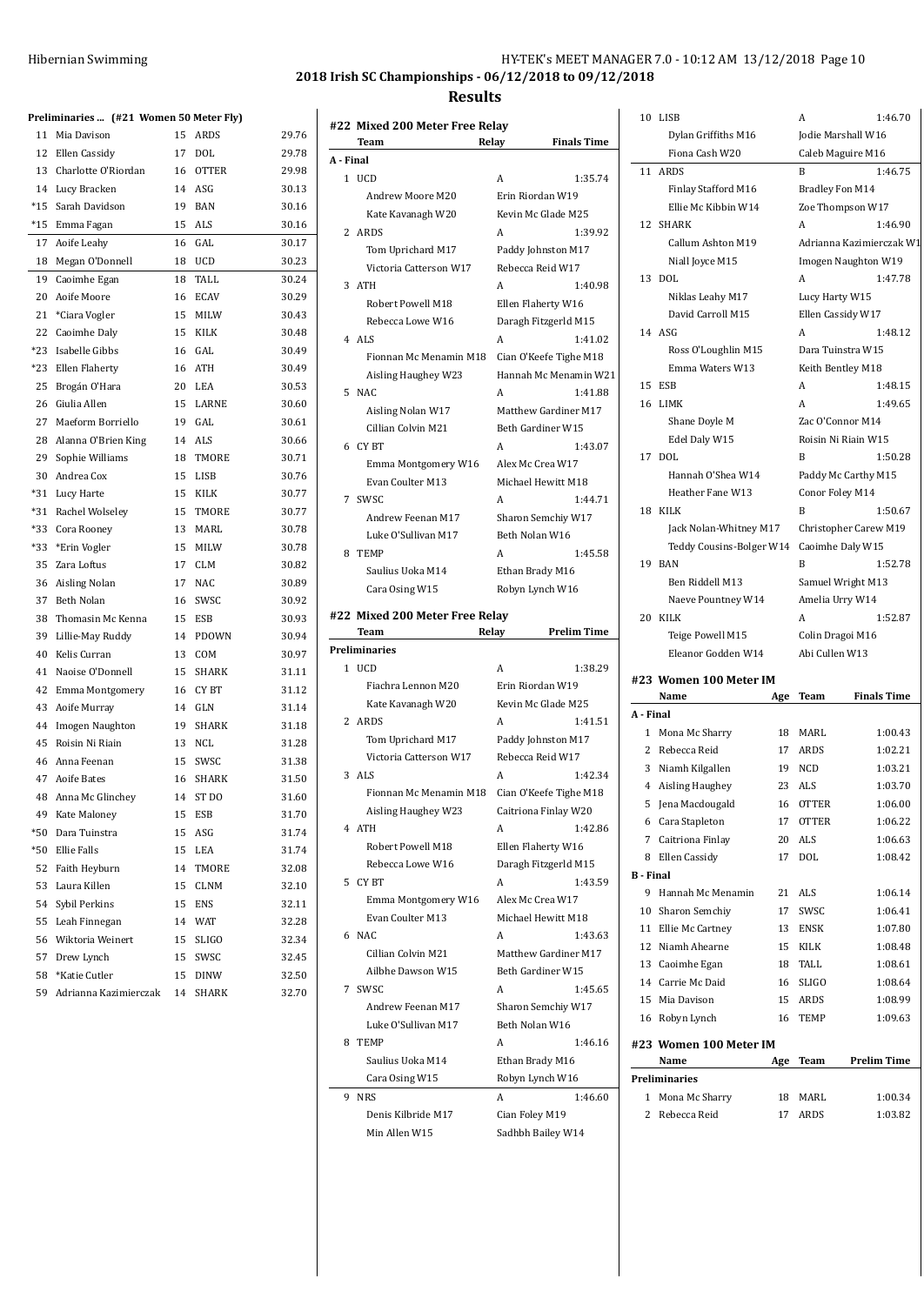## Hibernian Swimming HY-TEK's MEET MANAGER 7.0 - 10:12 AM 13/12/2018 Page 11

**2018 Irish SC Championships - 06/12/2018 to 09/12/2018 Results**

|                  | Preliminaries  (#23 Women 100 Meter IM) |     |              |                                          |
|------------------|-----------------------------------------|-----|--------------|------------------------------------------|
| 3                | Niamh Kilgallen                         | 19  | <b>NCD</b>   | 1:04.58                                  |
|                  | 4 *Bethy Firth~                         | 22  | ARDS         | 1:05.17                                  |
| 5                | Jena Macdougald                         | 16  | <b>OTTER</b> | 1:05.50                                  |
|                  | 6 Aisling Haughey                       | 23  | ALS          | 1:05.68                                  |
| 7                | Cara Stapleton                          | 17  | <b>OTTER</b> | 1:06.10                                  |
|                  | 8 Caitriona Finlay                      | 20  | ALS          | 1:06.79                                  |
| 9                | Ellen Cassidy                           | 17  | DOL          | 1:07.28                                  |
|                  | 10 Ellie Mc Cartney                     | 13  | <b>ENSK</b>  | 1:07.75                                  |
| 11               | Hannah Mc Menamin                       | 21  | <b>ALS</b>   | 1:07.76                                  |
| 12               | Carrie Mc Daid                          | 16  | <b>SLIGO</b> | 1:08.05                                  |
| 13               | Sharon Semchiy                          | 17  | SWSC         | 1:08.43                                  |
|                  | *14 Caoimhe Egan                        | 18  | TALL         | 1:08.70                                  |
|                  | *14 Robyn Lynch                         | 16  | TEMP         | 1:08.70                                  |
| 16               | Niamh Ahearne                           | 15  | KILK         | 1:08.74                                  |
| 17               | Mia Davison                             | 15  | ARDS         | 1:08.88                                  |
| 18               | Lucy Bracken                            | 14  | ASG          | 1:09.17                                  |
| 19               | Heather Fane                            | 13  | DOL          | 1:09.91                                  |
| 20               | Paula Gomez                             | 15  | <b>ENS</b>   | 1:09.94                                  |
| 21               | Orla Quinn                              | 14  | <b>LVADY</b> | 1:10.64                                  |
| 22               | Aoife O'Shea                            | 15  | SWSC         | 1:10.66                                  |
| 23               | Molly Nulty                             | 14  | <b>SSEAL</b> | 1:10.70                                  |
|                  | 24 Cora Rooney                          | 13  | MARL         | 1:10.92                                  |
| 25               | Dara Tuinstra                           | 15  | ASG          | 1:10.98                                  |
|                  | 26 Amelia Urry                          | 14  | BAN          | 1:11.30                                  |
|                  | 27 Caoimhe Daly                         | 15  | KILK         | 1:11.48                                  |
|                  | 28 Ellie Falls                          | 15  | LEA          | 1:11.61                                  |
| 29               | Roisin Ni Riain                         | 13  | <b>NCL</b>   | 1:11.75                                  |
| 30               | Min Allen                               | 15  | <b>NRS</b>   | 1:12.04                                  |
| 31               | Ailbhe Mulhall                          | 15  | GAL          | 1:12.10                                  |
|                  | 32 Aimee Kelly                          | 15  | SHARK        | 1:12.42                                  |
| 33               | Ellen Ward                              | 15  | TEMP         | 1:12.62                                  |
|                  | 34 Laura Killen                         | 15  | CLNM         | 1:12.93                                  |
|                  | #24 Men 100 Meter IM<br>Name            | Age | Team         | <b>Finals Time</b>                       |
| A - Final        |                                         |     |              |                                          |
| $\mathbf{1}$     | Alan Corby                              | 21  | NCL          | 54.32                                    |
| $\overline{2}$   | <b>Andrew Moore</b>                     | 20  | UCD          | 55.31                                    |
|                  | 3 Ben Griffin                           | 22  | <b>NCD</b>   | 56.61                                    |
|                  | 4 Eoin Corby                            | 16  | NCL          | 57.58                                    |
|                  | 5 Uisean Cooke                          | 17  | NCL          | 58.52                                    |
|                  | 6 James Allison                         | 17  | <b>LISB</b>  | 59.10                                    |
|                  | 7 Matthew Gardiner                      | 17  | NAC          | 1:00.12                                  |
| 8                | Nathan Turner                           | 19  | ALS          | 1:00.74                                  |
|                  |                                         |     |              |                                          |
| <b>B</b> - Final | *Cole Haigh                             | 16  | <b>DINW</b>  | 59.58                                    |
| 9                |                                         | 17  | ARDS         | 59.75                                    |
| 10               | Tom Uprichard                           |     | <b>SHARK</b> | 1:00.25                                  |
| 11               | Callum Ashton                           | 19  |              |                                          |
|                  | 12 Paul Cox                             | 16  | LISB         | 1:00.29                                  |
|                  | 13 Mouric Mc Sharry                     |     | 16 MARL      |                                          |
|                  | 14 Diarmuid Sutton                      |     | 16 NCL       |                                          |
|                  | 15 Andrew Feenan                        | 17  | SWSC         |                                          |
|                  | 16 Sam Rennick                          | 15  | CBAR         | 1:00.63<br>1:01.23<br>1:02.28<br>1:02.64 |

|                | #24 Men 100 Meter IM     |     |              |                    |
|----------------|--------------------------|-----|--------------|--------------------|
|                | Name                     | Age | Team         | Prelim Time        |
|                | Preliminaries            |     |              |                    |
| 1              | <b>Andrew Moore</b>      | 20  | UCD          | 56.04              |
| $\overline{c}$ | Ben Griffin              | 22  | NCD          | 57.95              |
| 3              | Eoin Corby               | 16  | <b>NCL</b>   | 58.31              |
| 4              | Alan Corby               | 21  | NCL          | 58.32              |
| 5              | Uisean Cooke             | 17  | <b>NCL</b>   | 58.84              |
| 6              | James Allison            | 17  | LISB         | 59.38              |
| 7              | Nathan Turner            | 19  | ALS          | 59.90              |
| 8              | Matthew Gardiner         | 17  | <b>NAC</b>   | 1:00.14            |
| 9              | Paul Cox                 | 16  | LISB         | 1:00.56            |
| 10             | *Cole Haigh              | 16  | DINW         | 1:00.61            |
| 11             | Callum Ashton            | 19  | SHARK        | 1:00.87            |
| 12             | Tom Uprichard            | 17  | ARDS         | 1:01.31            |
| 13             | Mouric Mc Sharry         | 16  | <b>MARL</b>  | 1:01.53            |
| 14             | Sam Rennick              | 15  | CBAR         | 1:01.80            |
| 15             | Diarmuid Sutton          | 16  | NCL          | 1:02.01            |
| 16             | Andrew Feenan            | 17  | SWSC         | 1:02.41            |
| 17             | Ryan Lewis               | 19  | <b>BAN</b>   | 1:02.44            |
| 18             | Conor Mc Ilroy-Sanchez   | 16  | LVADY        | 1:03.45            |
| 19             | Cian Rooney              | 15  | MARL         | 1:04.11            |
| 20             | <b>Bradley Fon</b>       | 14  | <b>ARDS</b>  | 1:04.14            |
| 21             | Aaron Mc Mahon           | 16  | <b>DOL</b>   | 1:04.45            |
| 22             | Cillian O'Sullivan       | 16  | PORT         | 1:04.71            |
| 23             | Lewis Mc Cartney         | 16  | <b>ENSK</b>  | 1:05.07            |
| 24             | Ciaran Cope              | 16  | PORT         | 1:05.33            |
| 25             | Aidan Cook               | 14  | KILK         | 1:05.51            |
| 26             | Evan Bailey              | 13  | <b>NRS</b>   | 1:05.67            |
| 27             | Sami Phelan              | 13  | GLN          | 1:05.83            |
| 28             | Patrick Mc Partlan       | 16  | SLIGO        | 1:06.43            |
| 29             | Niall Carter             | 16  | CBAR         | 1:06.47            |
| 30             | Daniel Vennard           | 16  | PDOWN        | 1:06.79            |
| 31             | Aran Keating             | 16  | PORT         | 1:06.81            |
| 32             | Ethan Breslin            | 16  | <b>CLM</b>   | 1:06.92            |
| 33             | Finn Longmore            | 15  | <b>ECAV</b>  | 1:07.18            |
| 34             | John Mulhall             | 13  | TROJ         | 1:07.23            |
| 35             | Euan Maguire             | 14  | <b>NAC</b>   | 1:07.44            |
| 36             | Conor Foley              | 14  | <b>DOL</b>   | 1:07.82            |
| 37             | Noah Coleman             | 16  | DOL          | 1:07.91            |
| 38             | Killian O'Connor         | 15  | BARRA        | 1:08.06            |
| 39             | Conor Moffett            | 26  | <b>BAN</b>   | 1:19.06            |
|                |                          |     |              |                    |
|                | #25 Women 400 Meter Free |     |              |                    |
|                | Name                     | Age | Team         | <b>Finals Time</b> |
| A - Final      |                          |     |              |                    |
| 1              | Victoria Catterson       | 17  | ARDS         | 4:18.79            |
| 2              | Naomi Trait              | 15  | KILK         | 4:21.83            |
| 3              | <b>Jessica Burke</b>     | 18  | <b>NAC</b>   | 4:24.06            |
| 4              | Charlotte O'Riordan      | 16  | <b>OTTER</b> | 4:24.80            |
| 5              | Jessica Gannon           | 14  | COM          | 4:27.09            |
| 6              | Edel Daly                | 15  | <b>NCL</b>   | 4:27.27            |
| 7              | Éle Donegan              | 15  | LEA          | 4:30.75            |
| 8              | Cara Osing               | 15  | <b>TEMP</b>  | 4:30.81            |

| <b>B</b> - Final |                              |     |              |                    |
|------------------|------------------------------|-----|--------------|--------------------|
| 9                | Lara Mc Evoy                 | 17  | ALS          | 4:27.94            |
| 10               | Hannah O'Shea                | 14  | DOL          | 4:27.96            |
|                  | 11 Danielle Farrell          | 15  | <b>SLIGO</b> | 4:28.51            |
| 12               | Sophie Hayman                | 15  | <b>ALS</b>   | 4:32.21            |
| 13               | Brogán O'Hara                | 20  | LEA          | 4:34.75            |
|                  | 14 Sadhbh Bailey             | 14  | <b>NRS</b>   | 4:34.80            |
| 15               | Beth Gardiner                | 15  | <b>NAC</b>   | 4:35.03            |
| 16               | Alison Gibbs                 | 14  | GAL          | 4:39.08            |
|                  |                              |     |              |                    |
|                  | #25 Women 400 Meter Free     |     |              |                    |
|                  | Name<br><b>Preliminaries</b> | Age | Team         | <b>Prelim Time</b> |
| 1                | Naomi Trait                  | 15  | KILK         | 4:25.90            |
| 2                | Victoria Catterson           | 17  | <b>ARDS</b>  | 4:28.23            |
| 3                | Jessica Burke                | 18  | <b>NAC</b>   | 4:28.26            |
| 4                | Charlotte O'Riordan          | 16  | <b>OTTER</b> | 4:29.30            |
| 5                | Edel Daly                    | 15  | <b>NCL</b>   | 4:30.82            |
| 6                | <b>Jessica Gannon</b>        | 14  | COM          | 4:31.55            |
| 7                | Cara Osing                   | 15  | TEMP         | 4:31.75            |
| 8                | Éle Donegan                  | 15  | LEA          | 4:32.43            |
|                  |                              |     |              |                    |
| 9                | Hannah O'Shea                | 14  | <b>DOL</b>   | 4:32.93            |
| 10               | Lara Mc Evov                 | 17  | <b>ALS</b>   | 4:33.11<br>4:33.21 |
| 11               | Danielle Farrell             | 15  | <b>SLIGO</b> |                    |
| 12               | Sophie Hayman                | 15  | <b>ALS</b>   | 4:34.41            |
| 13               | Sadhbh Bailey                | 14  | <b>NRS</b>   | 4:34.68            |
| 14               | Brogán O'Hara                | 20  | <b>LEA</b>   | 4:34.90            |
| 15               | <b>Beth Gardiner</b>         | 15  | <b>NAC</b>   | 4:36.49            |
| 16               | Alison Gibbs                 | 14  | GAL          | 4:37.51            |
| 17               | Ellen Flaherty               | 16  | <b>ATH</b>   | 4:37.75            |
| 18               | Grace Hodgins                | 13  | TROJ         | 4:38.63            |
| 19               | Mollie Mc Alorum             | 13  | LEA          | 4:39.25            |
| 20               | Oonagh Payne                 | 15  | CY DY        | 4:42.48            |
| 21               | Ciara Doran                  | 18  | CY DY        | 4:43.03            |
| 22               | Lauren Sharkey               | 15  | GAL          | 4:43.46            |
| 23               | Ellen Mallett                | 14  | CY DY        | 4:45.41            |
| 24               | Ella Carroll                 | 13  | <b>NCL</b>   | 4:45.51            |
| 25               | <b>Hazel Bentley</b>         | 14  | ASG          | 4:46.51            |
| 26               | Tara Mc Evoy                 | 18  | <b>ENS</b>   | 4:46.54            |
| 27               | Dara Tuinstra                | 15  | ASG          | 4:47.07            |
| 28               | Sybil Perkins                | 15  | ENS          | 4:47.11            |
| 29               | Christine Mc Feely           | 17  | ALS          | 4:47.60            |
| 30               | Emma Waters                  | 13  | ASG          | 4:50.15            |
| 31               | Jodie Mc Mullen              | 13  | BANB         | 4:50.87            |
| 32               | Ailbhe Mulhall               | 15  | GAL          | 4:52.32            |
|                  | #26 Men 400 Meter Free       |     |              |                    |
|                  | Name                         | Age | Team         | <b>Finals Time</b> |
| A - Final        |                              |     |              |                    |
| 1                | Jack Mc Millan               | 18  | BAN          | 3:46.43            |
| 2                | Finn Mc Geever               | 18  | <b>NCL</b>   | 3:50.53            |
| 3                | Dean Power                   | 21  | UCD          | 3:51.27            |
|                  | 4 Cadan Mc Carthy            | 18  | NCL          | 3:58.70            |
|                  | 5 Alfie Kelly                | 17  | DOL          | 4:00.60            |
| 6                | Daniel Wiffen                | 17  | LISB         | 4:01.60            |
| 7                | Jack Grace                   | 20  | NCL          | 4:02.58            |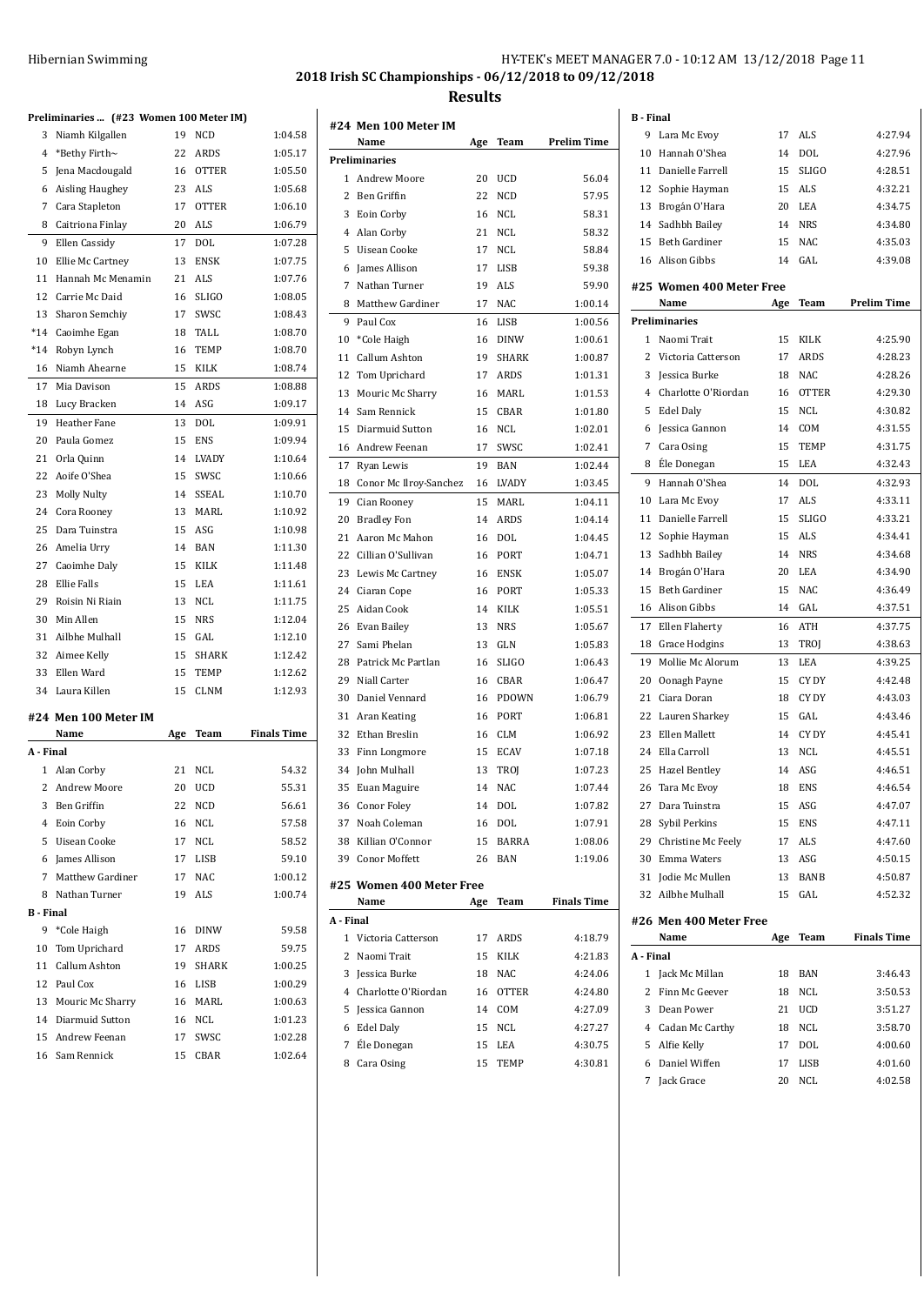|                  | A - Final  (#26 Men 400 Meter Free) |     |              |                    |
|------------------|-------------------------------------|-----|--------------|--------------------|
| 8                | Nathan Turner                       | 19  | ALS          | 4:03.25            |
| <b>B</b> - Final |                                     |     |              |                    |
| 9                | Denis Kilbride                      | 17  | <b>NRS</b>   | 4:03.72            |
|                  | 10 *Liam Custer                     | 14  | SWSC         | 4:04.23            |
| 11               | Fionn Camacho Lenihan 16 NAC        |     |              | 4:06.15            |
|                  | 12 Jack Fleming                     |     | 17 LISB      | 4:08.19            |
|                  | 13 Luke O'Sullivan                  | 17  | SWSC         | 4:09.35            |
|                  | 14 Alastair Mc Kinlav               | 18  | TEMP         | 4:17.16            |
|                  | 15 Saulius Uoka                     | 14  | <b>TEMP</b>  | 4:19.54            |
|                  | #26 Men 400 Meter Free              |     |              |                    |
|                  | Name                                | Age | Team         | <b>Prelim Time</b> |
|                  | <b>Preliminaries</b>                |     |              |                    |
|                  | 1 Jack Mc Millan                    | 18  | <b>BAN</b>   | 3:56.09            |
| $\mathbf{2}$     | Finn Mc Geever                      | 18  | <b>NCL</b>   | 3:56.80            |
| 3                | Dean Power                          | 21  | <b>UCD</b>   | 3:58.27            |
| 4                | Daniel Wiffen                       | 17  | LISB         | 4:00.61            |
| 5                | Andrew Meegan                       | 28  | ALS          | 4:00.69            |
| 6                | Nathan Turner                       | 19  | ALS          | 4:00.75            |
| 7                | Cadan Mc Carthy                     | 18  | NCL          | 4:01.00            |
| 8                | Jack Grace                          | 20  | <b>NCL</b>   | 4:01.67            |
|                  |                                     |     |              |                    |
| 9                | Alfie Kelly                         | 17  | DOL          | 4:03.38            |
| 10               | Eoin Corby                          | 16  | NCL          | 4:04.30            |
| 11               | Denis Kilbride                      |     | 17 NRS       | 4:06.58            |
| 12               | *Liam Custer                        | 14  | SWSC         | 4:08.80            |
| 13               | Joseph Mooney                       | 21  | <b>NCL</b>   | 4:11.97            |
| 14               | Fionn Camacho Lenihan               |     | 16 NAC       | 4:12.13            |
| 15               | Jack Fleming                        | 17  | LISB         | 4:12.87            |
| 16               | Luke O'Sullivan                     | 17  | SWSC         | 4:16.24            |
| 17               | Alastair Mc Kinlay                  | 18  | TEMP         | 4:17.30            |
| 18               | Saulius Uoka                        | 14  | <b>TEMP</b>  | 4:18.61            |
| 19               | Caleb Maguire                       | 16  | <b>LISB</b>  | 4:19.55            |
| 20               | Neddie Irwin                        | 15  | <b>DOL</b>   | 4:20.30            |
| 21               | Robin Pfeiffer                      | 15  | <b>BL FN</b> | 4:21.36            |
| 22               | Joe Reidy                           | 15  | KGD          | 4:21.97            |
| 23               | Sean Church                         | 16  | <b>PORT</b>  | 4:22.00            |
| 24               | <b>Evan Shiels</b>                  | 16  | <b>SPL</b>   | 4:22.13            |
| 25               | Ewan Yamin-Ali                      | 16  | <b>ARDS</b>  | 4:22.77            |
| 26               | Adam Wilson                         | 15  | BANB         | 4:22.81            |
| 27               | Ronan Kilcoyne                      | 13  | SLIGO        | 4:22.87            |
| 28               | Oisin Mc Manus                      | 15  | ENSK         | 4:22.92            |
| 29               | Finn O'Neill                        | 13  | TROI         | 4:24.21            |
| 30               | Evan Bailey                         | 13  | NRS          | 4:24.93            |
| 31               | Luke Cahill                         | 14  | CW           | 4:25.10            |
| 32               | Mark Mallett                        | 14  | CY DY        | 4:25.33            |
| 33               | Ben Lynch                           | 15  | ENSK         | 4:25.38            |
| 34               | Sabian Kulczynski                   | 16  | ENS          | 4:25.39            |
| 35               | Euan Maguire                        | 14  | NAC          | 4:26.08            |
| 36               | Matthew Hand                        | 13  | ARDS         | 4:26.55            |
| 37               | Jaime Nichols                       | 18  | BAN          | 4:26.60            |
| 38               | Evan Mac Carthy                     | 16  | DOL          | 4:29.13            |
| 39               | Cillian Foley                       | 16  | NRS          | 4:30.74            |
| 40               | Barry Mc Clements                   |     | 17 ARDS      | 4:31.20            |
|                  | 41 Ronan Tan                        |     | 15 ESB       | 4:33.71            |

## HY-TEK's MEET MANAGER 7.0 - 10:12 AM 13/12/2018 Page 12 **2018 Irish SC Championships - 06/12/2018 to 09/12/2018**

**Results**

|                  | 42 Marc Galland         | 13  | SWSC        | 4:34.01            |
|------------------|-------------------------|-----|-------------|--------------------|
|                  | 43 Finlay Wright        |     | 14 BANB     | 4:35.55            |
|                  | 44 Joshua Bradshaw      |     | 15 ARDS     | 4:37.60            |
|                  | 45 Jake Stafford        |     | 14 ARDS     | 4:38.51            |
|                  | 46 Ben Riddell          |     | 13 BAN      | 4:38.82            |
|                  | 47 Faolan Campbell      |     | 16 SLBGH    | 4:41.50            |
|                  | 48 James Strutt         |     | 15 LARNE    | 4:43.30            |
|                  | --- James O'Reilly      | 16  | ALS         | DQ                 |
|                  | #27 Women 100 Meter Fly |     |             |                    |
| A - Final        | Name                    | Age | Team        | <b>Finals Time</b> |
| $\mathbf{1}$     | Emma Reid               | 19  | BAN         | 1:00.60            |
| $\mathbf{2}$     | Ellie Mc Kibbin         |     | 14 ARDS     | 1:03.50            |
|                  | 3 Rachel Bethel         |     | 18 BAN      | 1:03.62            |
|                  | 4 Alex Mc Crea          |     | 17 CYBT     | 1:03.95            |
|                  |                         |     | 17 SWSC     | 1:04.05            |
| 5                | Sharon Semchiy          |     |             |                    |
|                  | 6 Aoife Bates           | 16  | SHARK       | 1:05.68            |
|                  | 7 Andrea Cox            | 15  | LISB        | 1:05.95            |
| <b>B</b> - Final | 8 Caitriona Finlay      | 20  | ALS         | 1:06.27            |
|                  |                         |     | TEMP        |                    |
|                  | 9 Robyn Lynch           | 16  |             | 1:05.65            |
|                  | 10 Sarah Davidson       |     | 19 BAN      | 1:06.68            |
|                  | 11 Lucy Bracken         |     | 14 ASG      | 1:06.98            |
|                  | 12 Hannah Mc Menamin    |     | 21 ALS      | 1:07.29<br>1:07.38 |
| 13               | Tarryn Barr             |     | 13 ARDS     |                    |
|                  | 14 Beth Gardiner        |     | 15 NAC      | 1:07.56            |
| 15               | Sinead Gourley          | 19  | LARNE       | 1:07.68            |
|                  | 16 Megan O'Donnell      | 18  | <b>UCD</b>  | 1:08.14            |
|                  | #27 Women 100 Meter Fly |     |             |                    |
|                  | Name                    | Age | Team        | <b>Prelim Time</b> |
|                  | <b>Preliminaries</b>    |     |             |                    |
|                  | 1 Emma Reid             | 19  | BAN         | 1:01.60            |
|                  | 2 Ellie Mc Kibbin       |     | 14 ARDS     | 1:04.33            |
| 3                | Rachel Bethel           | 18  | BAN         | 1:04.37            |
|                  | 4 Alex Mc Crea          | 17  | CY BT       | 1:04.84            |
| 5                | Sharon Semchiy          |     | 17 SWSC     | 1:05.22            |
|                  | 6 Caitriona Finlay      | 20  | ALS         | 1:05.60            |
|                  | 7 Andrea Cox            | 15  | <b>LISB</b> | 1:06.17            |
| 8                | Jena Macdougald         | 16  | OTTER       | 1:06.93            |
| 9                | Aoife Bates             | 16  | SHARK       | 1:07.01            |
| 10               | Robyn Lynch             | 16  | TEMP        | 1:07.07            |
| 11               | Sarah Davidson          | 19  | BAN         | 1:07.11            |
| 12               | Sinead Gourley          | 19  | LARNE       | 1:07.13            |
| 13               | Tarryn Barr             | 13  | ARDS        | 1:07.18            |
| 14               | Beth Gardiner           | 15  | <b>NAC</b>  | 1:07.40            |
| 15               | Megan O'Donnell         | 18  | <b>UCD</b>  | 1:07.50            |
| 16               | Hannah Mc Menamin       | 21  | ALS         | 1:07.54            |
| 17               | Lucy Bracken            | 14  | ASG         | 1:07.66            |
| 18               | Lucy Harte              | 15  | KILK        | 1:07.73            |
| 19               | Ele Donegan             | 15  | LEA         | 1:08.09            |
| 20               | Aoife Murray            | 14  | GLN         | 1:08.19            |
|                  | 21 Ellen Lee            | 13  | SWSC        | 1:08.28            |
| 22               | Aoife Moore             | 16  | ECAV        | 1:08.29            |
|                  | 23 Emma Montgomery      | 16  | CY BT       | 1:08.43            |

| 24        | Brogán O'Hara               | 20  | LEA          | 1:08.59            |
|-----------|-----------------------------|-----|--------------|--------------------|
| 25        | Jessica Mc Mullen           | 15  | <b>BANB</b>  | 1:08.62            |
| $*26$     | Kelis Curran                | 13  | COM          | 1:08.72            |
| $*26$     | Aisling Nolan               | 17  | <b>NAC</b>   | 1:08.72            |
| 28        | Thomasin Mc Kenna           | 15  | <b>ESB</b>   | 1:08.85            |
| 29        | Caoimhe Daly                | 15  | KILK         | 1:08.89            |
| 30        | Grace Joyce                 | 16  | <b>SHARK</b> | 1:08.95            |
| 31        | Hannah O'Shea               | 14  | <b>DOL</b>   | 1:09.35            |
| 32        | Heather Fane                | 13  | <b>DOL</b>   | 1:09.58            |
| 33        |                             | 14  | ALS          | 1:09.63            |
|           | Alanna O'Brien King         |     |              |                    |
| 34        | Imogen Naughton             | 19  | <b>SHARK</b> | 1:09.70            |
| 35        | Ailbhe Mulhall              | 15  | GAL          | 1:09.83            |
| 36        | Lillie-May Ruddy            | 14  | <b>PDOWN</b> | 1:09.92            |
| 37        | Rachel Wolseley             | 15  | TMORE        | 1:09.96            |
| 38        | Nevaeh Kenny                | 13  | ALS          | 1:10.08            |
| 39        | Ciara Kilcommons            | 15  | COM          | 1:10.17            |
| 40        | Naoise O'Donnell            | 15  | <b>SHARK</b> | 1:10.38            |
| 41        | Zara Loftus                 | 17  | <b>CLM</b>   | 1:10.78            |
| 42        | Amiee Hill                  | 14  | <b>BMENA</b> | 1:11.00            |
| 43        | Faith Heyburn               | 14  | TMORE        | 1:11.08            |
| 44        | Grace Coyle                 | 14  | SSEAL        | 1:11.21            |
| 45        | Roisin Ni Riain             |     | 13 NCL       | 1:11.30            |
| 46        | Lucy Harty                  | 15  | <b>DOL</b>   | 1:11.34            |
| 47        | Emma Fagan                  | 15  | ALS          | 1:11.43            |
|           |                             |     |              |                    |
| 48        | Anna Feenan                 | 15  | SWSC         | 1:11.57            |
| 49        | Wiktoria Weinert            | 15  | <b>SLIGO</b> | 1:11.79            |
| 50        | Min Allen                   | 15  | <b>NRS</b>   | 1:11.97            |
| 51        | <b>Fallon Becker</b>        | 13  | GLN          | 1:11.98            |
| 52        | Ellie Falls                 | 15  | LEA          | 1:12.15            |
| 53        | Alexandra Perez             | 13  | KGD          | 1:12.45            |
| 54        | Sorcha Treanor              | 15  | <b>CLM</b>   | 1:12.85            |
| 55        | Kate Delany                 | 13  | ALS          | 1:12.97            |
| *56       | Ruth Kelly                  | 13  | <b>NRS</b>   | 1:13.06            |
| $*56$     | Mia Kristiansen             | 14  | ASG          | 1:13.06            |
| 58        | Drew Lynch                  | 15  | SWSC         | 1:13.09            |
| 59        | <b>Teddy Cousins-Bolger</b> |     | 14 KILK      | 1:13.26            |
| 60        | Jemima Campbell             | 14  | LEA          | 1:13.30            |
| 61        | Sybil Perkins               | 15  | <b>ENS</b>   | 1:13.36            |
| 62        | Adrienne Keuck              | 15  | <b>ECAV</b>  | 1:13.48            |
| 63        | Abi Cullen                  | 13  | KILK         | 1:13.60            |
| 64        | Rose Clancy                 | 15  | LIMK         | 1:13.81            |
| 65        | Anna Mc Glinchey            | 14  | ST DO        | 1:14.55            |
|           |                             |     |              |                    |
| 66        | <b>Ruby Markey</b>          | 14  | ALS          | 1:14.63            |
| 67        | Jana Alzaibag               | 13  | PORT         | 1:15.02            |
|           | --- Caoimhe Egan            | 18  | TALL         | DQ                 |
|           | --- Ellie Mc Cartney        | 13  | ENSK         | DQ                 |
|           | #28 Men 100 Meter Fly       |     |              |                    |
|           | Name                        | Age | Team         | <b>Finals Time</b> |
| A - Final |                             |     |              |                    |
| 1         | John Higgins                | 23  | UCD          | 53.31              |
| 2         | Michael Hewitt              | 18  | CY BT        | 54.31              |
| 3         | <b>Cillian Melly</b>        | 21  | NCL          | 54.40              |
| 4         | Jack Mc Millan              | 18  | BAN          | 54.55              |
| 5         | Fiachra Lennon              | 20  | UCD          | 55.35              |
| 6         | Jeremy O'Connor             | 16  | NCL          | 56.32              |
| 7         |                             |     |              | 56.73              |
|           | James Symons                | 21  | GAL          |                    |
| 8         | Finn Mc Geever              | 18  | NCL          | 56.95              |

 $\overline{1}$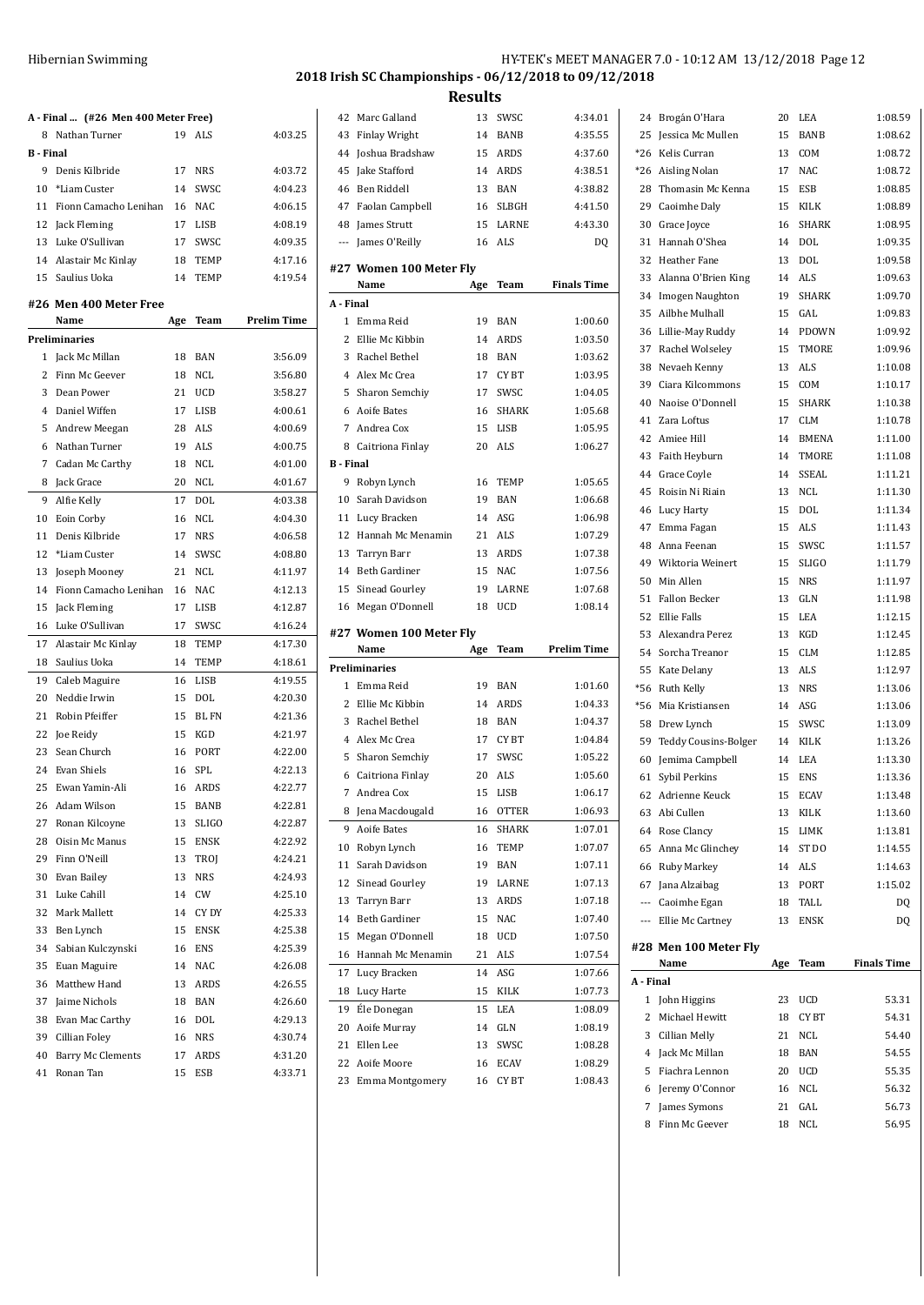|                  | B - Final  (#28 Men 100 Meter Fly) |     |                    |                    |
|------------------|------------------------------------|-----|--------------------|--------------------|
| <b>B</b> - Final |                                    |     |                    |                    |
|                  | 9 Paddy Johnston                   | 17  | ARDS               | 55.90              |
| 10               | Matthew Gardiner                   | 17  | <b>NAC</b>         | 57.32              |
| 11               | Callum Ashton                      | 19  | <b>SHARK</b>       | 57.39              |
|                  | 12 Alex Mc Lelland-Maher           |     | 16 KILK            | 58.18              |
|                  | *13 James Allison                  |     | 17 LISB            | 58.28              |
|                  | *13 Fionnan Mc Menamin             | 18  | ALS                | 58.28              |
|                  | 15 Ethan Murtagh                   | 16  | NCD<br><b>KILK</b> | 58.29<br>58.45     |
|                  | 16 Jack Nolan-Whitney              | 17  |                    |                    |
|                  | #28 Men 100 Meter Fly              |     |                    |                    |
|                  | Name                               | Age | Team               | <b>Prelim Time</b> |
|                  | Preliminaries                      |     |                    |                    |
|                  | 1 John Higgins                     | 23  | UCD                | 53.07              |
|                  | 2 Cillian Melly                    |     | 21 NCL             | 54.12              |
| 3                | Michael Hewitt                     | 18  | CY BT              | 54.91              |
|                  | 4 Jack Mc Millan                   |     | 18 BAN             | 55.36              |
| 5                | Finn Mc Geever                     | 18  | NCL                | 55.94              |
| 6                | Fiachra Lennon                     | 20  | <b>UCD</b>         | 56.17              |
| 7                | James Symons                       | 21  | GAL                | 56.62              |
| 8                | Jeremy O'Connor                    | 16  | NCL                | 56.78              |
| 9                | Callum Ashton                      | 19  | SHARK              | 57.29              |
|                  | 10 Paddy Johnston                  |     | 17 ARDS            | 57.36              |
| 11               | Matthew Gardiner                   |     | 17 NAC             | 58.05              |
| 12               | Alex Mc Lelland-Maher              | 16  | KILK               | 58.18              |
| 13               | Fionnan Mc Menamin                 |     | 18 ALS             | 58.20              |
| 14               | James Allison                      |     | 17 LISB            | 58.50              |
| 15               | Jack Nolan-Whitney                 |     | 17 KILK            | 58.58              |
| $*16$            | Ronan Anderson                     | 21  | NCL                | 58.81              |
|                  | *16 Ethan Murtagh                  | 16  | <b>NCD</b>         | 58.81              |
|                  | <b>Swim-Off Required</b>           |     |                    |                    |
| 18               | Rory Mc Evoy                       | 20  | NCD                | 58.93              |
| 19               | Paul Higgins                       | 15  | SWSC               | 59.58              |
| $*20$            | Sam Rennick                        | 15  | CBAR               | 59.60              |
|                  | *20 Cian O'Keefe Tighe             | 18  | ALS                | 59.60              |
| 22               | Sean Gray                          |     | 18 ARDS            | 59.72              |
|                  | 23 Leon Campbell                   | 18  | SLBGH              | 59.86              |
|                  | 24 Nathan Wiffen                   | 17  | LISB               | 59.88              |
|                  | *25 Aaron Carroll                  |     | 16 NCL             | 1:00.07            |
| *25              | <b>Finlay Stafford</b>             | 16  | ARDS               | 1:00.07            |
| 27               | Kasparas Juskus                    | 18  | SSEAL              | 1:00.12            |
| 28               | Brogan Mc Aviney                   | 15  | KILK               | 1:00.14            |
| 29               | Ryan Lewis                         | 19  | BAN                | 1:00.31            |
| 30               | Evan O'Broin                       | 20  | UCD                | 1:00.58            |
| 31               | Keith Bentley                      | 18  | ASG                | 1:00.63            |
| 32               | Rory Lee                           | 17  | SWSC               | 1:01.00            |
| 33               | *Cole Haigh                        | 16  | DINW               | 1:01.03            |
| 34               | Denis Kilbride                     | 17  | <b>NRS</b>         | 1:01.10            |
| 35               | Luke O'Sullivan                    | 17  | SWSC               | 1:01.25            |
| 36               | Eoin Mullan                        | 15  | <b>BMNY</b>        | 1:01.39            |
| 37               | Danny Morgan                       | 14  | COOL               | 1:02.22            |
| 38               | Shea Rafferty                      | 17  | NY&MN              | 1:02.25            |
|                  | *39 Daniil Lovenitski              | 15  | TEMP               | 1:02.47            |
| *39              | Noel Murray-Byrne                  | 18  | ESB                | 1:02.47            |
| 41               | Ethan Brady                        | 16  | TEMP               | 1:02.83            |

## Hibernian Swimming HY-TEK's MEET MANAGER 7.0 - 10:12 AM 13/12/2018 Page 13 **2018 Irish SC Championships - 06/12/2018 to 09/12/2018**

| 42        | Aidan Cook                        | 14  | KILK         | 1:02.89            |
|-----------|-----------------------------------|-----|--------------|--------------------|
|           | 43 Zac O'Connor                   | 14  | NCL          | 1:02.95            |
|           | 44 Conor Mc Ilroy-Sanchez         | 16  | LVADY        | 1:03.05            |
| 45        | Niall Carter                      | 16  | CBAR         | 1:03.09            |
| 46        | Evan Bailey                       |     | 13 NRS       | 1:03.11            |
|           | 47 Matthew Hand                   |     | 13 ARDS      | 1:03.22            |
|           | 48 Iarlaith Hayes/ Breheny 17 KGD |     |              | 1:03.52            |
|           | 49 Conor Johnson                  | 14  | KILK         | 1:03.68            |
|           | 50 Michael Millar                 | 15  | ARMH         | 1:03.71            |
|           | *51 Adam O'Reilly                 | 15  | <b>TROJ</b>  | 1:03.79            |
|           | *51 David Carroll                 | 15  | <b>DOL</b>   | 1:03.79            |
|           | 53 Cody Dunnion                   | 14  | SSEAL        | 1:03.81            |
|           | 54 Matthew Mc Kee                 |     | 14 BANB      | 1:03.84            |
| 55        | Martin Fiala                      |     | 14 CASC      | 1:03.91            |
|           | 56 Dylan O'Brien                  | 16  | <b>ENS</b>   | 1:04.03            |
|           | 57 Oisin Kearney                  | 16  | LONG         | 1:04.20            |
| *58       | <b>Patrick Sandstrom</b>          | 15  | LEA          | 1:04.42            |
|           | *58 Zakhar Kashich                |     | 16 TALL      | 1:04.42            |
|           | 60 Rory Grady                     |     | 15 CBAR      | 1:04.82            |
|           | 61 Dominic Allen                  |     | 14 ARDS      | 1:05.05            |
|           | 62 Dara Ronan                     |     | 14 BREF      | 1:05.14            |
|           | 63 Rossa Eble Killeen             | 16  | COOL         | 1:05.20            |
|           | 64 Daniel Vennard                 | 16  | PDOWN        | 1:05.26            |
| 65        | Oscar Randles                     | 14  | TEMP         | 1:05.38            |
| 66        | Ben Mitchell                      | 16  | ESB          | 1:05.73            |
| 67        | Simon Barrett                     | 15  | ALS          | 1:05.74            |
| 68        | Dylan O'Donovan                   |     | 16 ASG       | 1:05.80            |
| 69        | Daniel Walsh                      |     | 14 TEMP      | 1:05.94            |
| 70        | Patrick Mc Partlan                | 16  | SLIGO        | 1:05.99            |
|           | 71 Evan Coulter                   |     | 13 CYBT      | 1:06.06            |
|           | 72 Thomas O'Neill                 |     | 14 NAC       | 1:06.18            |
| 73        | Nathan Todd                       |     | 14 LASER     | 1:06.27            |
|           | 74 Sam Purcell                    |     | 14 ENS       | 1:06.58            |
|           | 75 Michael Keogh                  |     | 14 CURRA     | 1:06.68            |
| 76        | Jack Duggan                       | 15  | FER          | 1:06.76            |
|           | 77 Cian Mulligan                  | 16  | SSEAL        | 1:06.98            |
| 78        | Yiqun Xie                         |     | 16 TROJ      | 1:07.03            |
| 79        | Marc Galland                      | 13  | SWSC         | 1:07.04            |
| 80        | <b>Conor Moffett</b>              | 26  | <b>BAN</b>   | 1:20.33            |
|           | 81 Conor Murray                   | 20  | <b>NCL</b>   | 1:20.41            |
| ---       | Ewan Yamin-Ali                    | 16  | <b>ARDS</b>  | DQ                 |
|           |                                   |     |              |                    |
|           | #29 Women 50 Meter Breast         |     |              |                    |
|           | Name                              | Age | Team         | <b>Finals Time</b> |
| A - Final |                                   |     |              |                    |
| 1         | Aisling Haughey                   | 23  | ALS          | 31.32              |
|           | 2 Eimear Doyle                    | 17  | <b>WAT</b>   | 32.91              |
|           | 3 Martyna Szmagara                | 18  | UCD          | 33.61              |
|           | 4 Caitriona Finlay                |     | 20 ALS       | 33.72              |
|           | 5 Zoe Thompson                    |     | 17 ARDS      | 33.81              |
|           | 6 Lisa Cooke                      |     | 21 ALS       | 33.90              |
|           | 7 Cara Stapleton                  |     | 17 OTTER     | 34.09              |
|           | 8 Jena Macdougald                 | 16  | <b>OTTER</b> | 34.20              |
| B - Final |                                   |     |              |                    |
| 9         | Hannah Mc Menamin                 |     | 21 ALS       | 34.00              |
|           | 10 Sarah Mc Cracken               |     | 19 LISB      | 34.32              |
|           | 11 Mia Davison                    | 15  | ARDS         | 34.35              |

| 12          | Ellie Mc Cartney                | 13       | ENSK                       | 34.55              |
|-------------|---------------------------------|----------|----------------------------|--------------------|
| 13          | Alison Gibbs                    | 14       | GAL                        | 34.82              |
|             | 14 Rachel Vaughan               | 16       | KILK                       | 35.05              |
| 15          | Jade Murphy                     | 21       | <b>NCL</b>                 | 35.11              |
| 16          | Beth Nolan                      | 16       | SWSC                       | 35.86              |
|             | #29 Women 50 Meter Breast       |          |                            |                    |
|             | Name                            | Age      | Team                       | <b>Prelim Time</b> |
|             | <b>Preliminaries</b>            |          |                            |                    |
| 1           | Aisling Haughey                 | 23       | <b>ALS</b>                 | 31.70              |
| 2           | Eimear Doyle                    | 17       | <b>WAT</b>                 | 33.38              |
| 3           | Martyna Szmagara                | 18       | <b>UCD</b>                 | 33.59              |
| 4           | Cara Stapleton                  | 17       | <b>OTTER</b>               | 34.01              |
| 5           | Caitriona Finlay                | 20       | <b>ALS</b>                 | 34.12              |
| 6           | Lisa Cooke                      | 21       | ALS                        | 34.15              |
| 7           | Jena Macdougald                 | 16       | <b>OTTER</b>               | 34.19              |
| 8           | Zoe Thompson                    | 17       | ARDS                       | 34.36              |
| 9           | Mia Davison                     | 15       | <b>ARDS</b>                | 34.39              |
| 10          | Hannah Mc Menamin               | 21       | <b>ALS</b>                 | 34.59              |
| 11          | Sarah Mc Cracken                | 19       |                            |                    |
| 12          |                                 | 13       | LISB<br><b>ENSK</b>        | 34.61<br>34.73     |
| 13          | Ellie Mc Cartney<br>Jade Murphy | 21       | <b>NCL</b>                 | 34.80              |
| 14          | Alison Gibbs                    | 14       | GAL                        | 35.11              |
| 15          | Rachel Vaughan                  | 16       | KILK                       | 35.21              |
| 16          | Beth Nolan                      | 16       | SWSC                       |                    |
| 17          |                                 |          | <b>ESB</b>                 | 35.23<br>35.29     |
|             | Thomasin Mc Kenna               | 15<br>15 | ALS                        | 35.42              |
| 18<br>$*19$ | Amy Shivnen                     | 14       |                            |                    |
| $*19$       | Oonagh Lamont<br>Ellen O'Neill  | 20       | <b>BMENA</b><br><b>UCD</b> | 35.58<br>35.58     |
| 21          | Olwyn Cooke                     | 15       | NCL                        | 35.61              |
| 22          | Gabriella Weaver                | 20       | <b>UCD</b>                 | 35.62              |
| 23          | Aoife O'Shea                    | 15       | SWSC                       | 35.86              |
| 24          | Carrie Mc Daid                  | 16       | SLIGO                      | 35.96              |
| 25          | Orla Quinn                      | 14       | <b>LVADY</b>               | 36.03              |
| 26          | Ellen Mallett                   | 14       | CY DY                      | 36.04              |
| 27          | Aoife Moore                     | 16       | <b>ECAV</b>                | 36.07              |
| 28          | Min Allen                       | 15       | <b>NRS</b>                 | 36.13              |
| 29          | Emma Murphy                     | 14       | GAL                        | 36.19              |
| 30          | <b>Ellen Flaherty</b>           | 16       | <b>ATH</b>                 | 36.31              |
| 31          | Paula Gomez                     | 15       | ENS                        | 36.43              |
| 32          | Paula Crisan                    | 15       | LASER                      | 36.46              |
| 33          | Lauren Frain                    | 16       | <b>CLM</b>                 | 36.47              |
| 34          | Amelia Urry                     | 14       | BAN                        | 36.60              |
| 35          | Leah Martin                     | 15       | TEMP                       | 36.74              |
| 36          | Judy Brennan                    | 15       | ATH                        | 36.82              |
| 37          | <b>Evelyn Donnelly</b>          | 15       | ADSC                       | 37.02              |
| 38          | Clara Kelly                     | 13       | <b>ALS</b>                 | 37.20              |
| 39          | Wiktoria Weinert                | 15       | <b>SLIGO</b>               | 37.22              |
| 40          | Sarah Condron                   | 15       | <b>ATH</b>                 | 37.29              |
| 41          | Aoife Doran                     | 12       | <b>ALS</b>                 | 37.38              |
| 42          | Millie Murphy                   | 15       | <b>NAC</b>                 | 37.44              |
| 43          | Zoe Daniels Howard              | 14       | FER                        | 37.54              |
| 44          | Allie Roche                     | 14       | GLN                        | 37.82              |
| 45          | Jana Alzaibag                   | 13       | PORT                       | 37.88              |
| 46          | <b>Ruth Barrett</b>             | 13       | ALS                        | 37.94              |
| 47          | Rowan Walsh                     | 14       | SWSC                       | 38.06              |
| 48          | Cara Mc Cormack                 | 12       | DOL                        | 38.13              |
|             |                                 |          |                            |                    |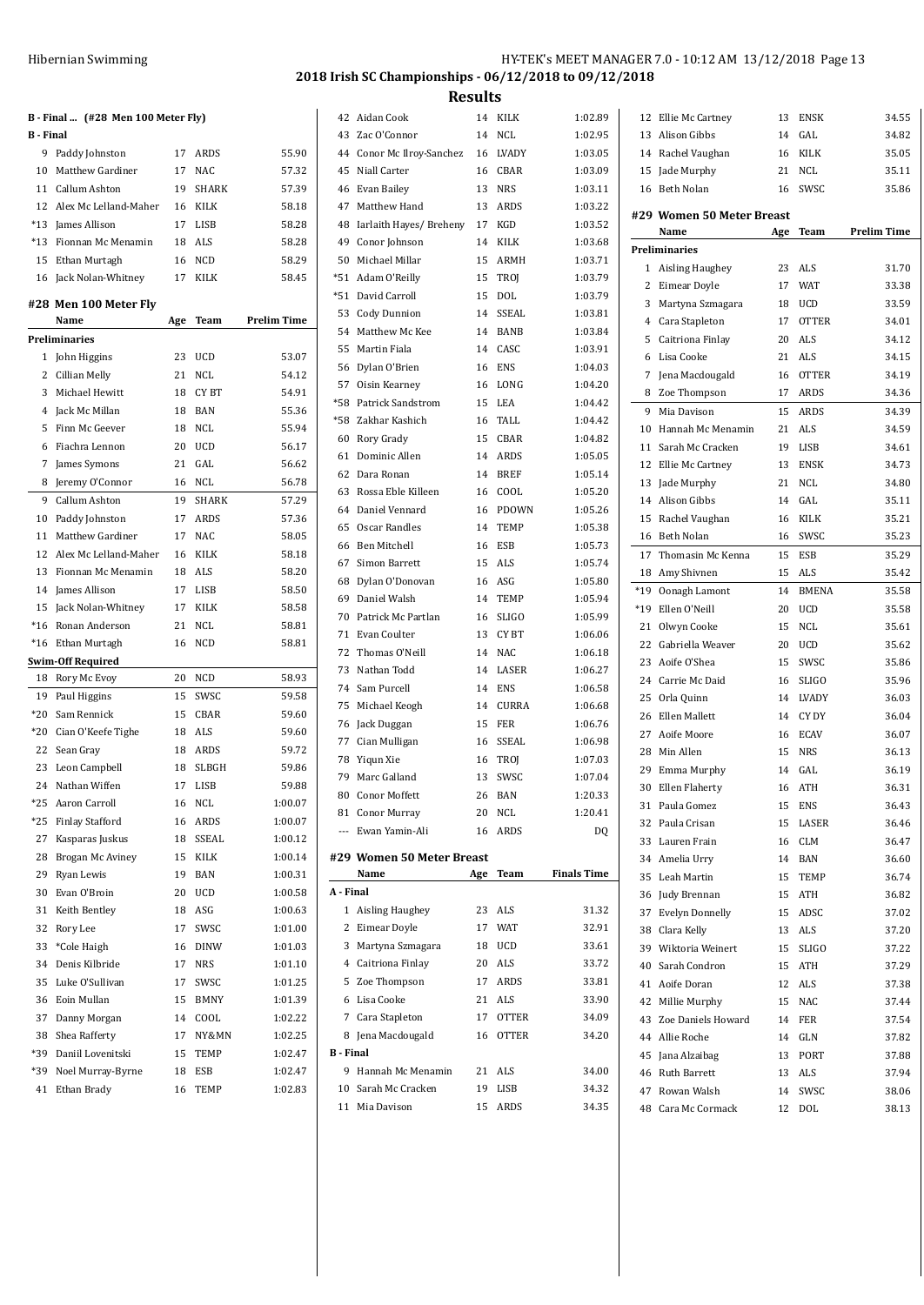| Hibernian Swimming |  |
|--------------------|--|
|--------------------|--|

| Hibernian Swimming | HY-TEK's MEET MANAGER 7.0 - 10:12 AM 13/12/2018 Page 14 |
|--------------------|---------------------------------------------------------|
|                    | 2018 Irish SC Championships - 06/12/2018 to 09/12/2018  |

2:21.64  $2:23.17$  $2: 23.30$ 2:23.95 2:23.98  $2:24.17$  $2: 24.81$  $2.2515$  $2:25.27$ 2:25.75  $2:25.87$  $2:26.14$  $2.2644$  $2:26.77$ 2:26.96  $2:27.51$ 2:27.75  $2: 27.82$  $2:27.86$ 2:28.59  $2: 28.68$  $2:29.10$  $2: 29.40$  $2:29.60$ 2:29.97 2:30.57 2:30.69  $2:30.71$  $2:30.75$  $2:30.86$ 2:31.08 2:31.36 2:31.43 2:31.67 2:31.90 2:31.91 2:32.27 2:32.48 2:32.49 2:32.69 2:33.04 2:33.09 2:33.21 2:33.49 2:33.52 2:33.74 2:33.77 2:33.86 2:34.02 8:34.31  $2:34.70$ 8:35.22 81:35.27 8:35.67 8:35.79 8:36.62

|                     | Preliminaries  (#29 Women 50 Meter Breast) |     |            |                    | $*20$            | Noel Murray-Byrne             | 18       | ESB         | 31.33              | 9  | Isabelle Gibbs                 | 16       | GAL            |
|---------------------|--------------------------------------------|-----|------------|--------------------|------------------|-------------------------------|----------|-------------|--------------------|----|--------------------------------|----------|----------------|
|                     | 49 Drew Lynch                              | 15  | SWSC       | 38.20              | 22               | Conor Mc Ilroy-Sanchez        | 16       | LVADY       | 31.62              | 10 | Sophie Williams                | 18       | TMORE          |
|                     | 50 Laoise Fee                              | 15  | C FIN      | 38.37              |                  | 23 Sean Kenny                 | 15       | TEMP        | 32.46              |    | 11 Beth Nolan                  | 16       | SWSC           |
|                     | 51 Amy Noble                               | 12  | ASG        | 38.38              |                  | 24 Saulius Uoka               | 14       | TEMP        | 32.50              |    | 12 Niamh Ahearne               |          | 15 KILK        |
|                     | 52 Louise Mc Inerney                       | 14  | KILK       | 38.52              |                  | 25 Sean Church                | 16       | PORT        | 32.65              |    | 13 Iona Ashton                 | 15       | <b>SHARK</b>   |
|                     | 53 Abbie Thompson                          | 15  | ARDS       | 38.61              | 26               | <b>Teige Powell</b>           | 15       | KILK        | 32.92              |    | 14 Cora Rooney                 | 13       | MARL           |
|                     | 54 Hannah O'Connor                         | 14  | NCL        | 38.73              | 27               | Daragh Fitzgerld              |          | 15 ATH      | 32.94              |    | 15 Jessica Gannon              | 14       | COM            |
|                     | 55 Anna Mc Caffrey                         | 13  | MARL       | 38.75              | 28               | Alexander Marfunin            | 15       | NY&MN       | 33.06              |    | 16 Christine Ryan              |          | 16 NCL         |
|                     | Grace Joyce                                | 16  | SHARK      | DQ                 | 29               | Cillian O'Sullivan            | 16       | PORT        | 33.11              |    | 17 Aimee Kelly                 | 15       | SHARK          |
| $\qquad \qquad - -$ | Mona Mc Sharry                             | 18  | MARL       | DQ                 | 30               | <b>Brendan Cantwell</b>       | 16       | <b>CLNM</b> | 33.41              |    | 18 Jenni Beattie               | 17       | TMORE          |
|                     |                                            |     |            |                    |                  | 31 Ali Rayan                  | 13       | COOL        | 33.66              |    | 19 Florence Tinsley            |          | 16 ARDS        |
|                     | #30 Men 50 Meter Breast                    |     |            |                    | 32               | Ethan Breslin                 | 16       | <b>CLM</b>  | 33.69              |    | 20 Aisling Rowlands            |          | 13 TROJ        |
|                     | Name                                       | Age | Team       | <b>Finals Time</b> | 33               | Milo O'Connor                 | 16       | ATH         | 33.75              |    | 21 Heather Fane                | 13       | DOL            |
| A - Final           |                                            |     |            |                    | 34               | Darragh Masterson             | 14       | CBAR        | 33.78              | 22 | Rachel Vaughan                 | 16       | KILK           |
|                     | 1 Andrew Moore                             | 20  | UCD        | 27.81              | 35               | Ciaran Morrissey              | 16       | <b>WAT</b>  | 33.80              | 23 | Charlotte Cullen               | 14       | TMORE          |
|                     | 2 Liam Doyle                               |     | 21 NCL     | 28.63              |                  | 36 Cian Mulligan              | 16       | SSEAL       | 33.82              | 24 | Emma Fagan                     |          | 15 ALS         |
|                     | 3 Eoin Corby                               | 16  | NCL        | 28.64              |                  | 37 Rory Grady                 | 15       | CBAR        | 33.88              | 25 | Sile Mc Auley                  |          | 14 ATH         |
| 4                   | Uisean Cooke                               | 17  | NCL        | 28.66              | 38               | John Mulhall                  | 13       | <b>TROI</b> | 34.17              |    | 26 Laura Killen                |          | 15 CLNM        |
| 5                   | Kevin Mc Glade                             | 25  | UCD        | 28.90              | 39               | Nikita Bondarevs              | 14       | ST FC       | 34.24              |    | 27 Naeve Pountney              | 14       | BAN            |
| 6                   | *Matko Mrakovcic                           | 19  | <b>UCD</b> | 29.17              | 40               | Conor Foley                   | 14       | DOL         | 34.26              | 28 | Rachel Doherty                 | 17       | <b>NAC</b>     |
| 7                   | Cillian Colvin                             | 21  | NAC        | 29.44              |                  | 41 Sami Phelan                | 13       | GLN         | 34.53              | 29 | Leah Martin                    | 15       | <b>TEMP</b>    |
|                     | 8 Paul Cox                                 | 16  | LISB       | 30.02              |                  | 42 Zakhar Kashich             | 16       | TALL        | 35.41              | 30 | Naóse Mc Bride                 | 16       | TALL           |
| <b>B</b> - Final    |                                            |     |            |                    |                  | 43 Ciaran Cope                | 16       | PORT        | 35.57              |    | 31 Caoilin Kearney             | 15       | <b>BLFN</b>    |
|                     | 9 Tom Uprichard                            | 17  | ARDS       | 30.21              |                  | 44 Yiqun Xie                  | 16       | <b>TROI</b> | 35.84              |    | 32 Ailbhe Dawson               |          | 15 NAC         |
| 10                  | Diarmuid Sutton                            | 16  | NCL        | 30.29              | $\cdots$         | Patrick Harmon                | 16       | NY&MN       | DQ                 | 33 |                                |          | CY DY          |
| 11                  | John Donnelly                              | 17  | SLBGH      | 30.31              |                  |                               |          |             |                    |    | Oonagh Payne<br>34 Ciara Doran | 15<br>18 | CY DY          |
|                     | 12 Ben Woodside                            | 15  | LARNE      | 30.43              |                  | #31 Women 200 Meter Back      |          |             |                    |    |                                |          |                |
|                     | 13 Mouric Mc Sharry                        | 16  | MARL       | 30.52              |                  | Name                          | Age      | Team        | <b>Finals Time</b> |    | 35 Allie Roche                 | 14       | GLN            |
|                     | 14 Joseph Cassidy                          | 28  | TALL       | 30.67              | A - Final        |                               |          |             |                    | 36 | Lucy Bracken<br>37 Tarryn Barr | 14       | ASG<br>13 ARDS |
|                     |                                            |     |            |                    |                  |                               |          |             |                    |    |                                |          |                |
|                     | 15 Alex Mc Lelland-Maher                   |     | 16 KILK    | 30.89              |                  | 1 Maria Godden                | 16       | KILK        | 2:13.62            |    |                                |          |                |
|                     | 16 Andrew Feenan                           |     | 17 SWSC    | 30.93              |                  | 2 Amelia Kane                 | 15       | ARDS        | 2:14.61            | 38 | Julia Moore                    | 15       | <b>CURRA</b>   |
|                     |                                            |     |            |                    |                  | 3 Scarlett Armstrong          | 15       | ARDS        | 2:17.17            | 39 | Ellie Bingham                  | 13       | <b>BANB</b>    |
|                     | #30 Men 50 Meter Breast                    |     |            |                    |                  | 4 Ellen Cassidy               | 17       | DOL         | 2:17.97            | 40 | Mairead O'Mahony               | 15       | LARNE          |
|                     | Name                                       |     | Age Team   | <b>Prelim Time</b> |                  | 5 Rebecca Lowe                | 16       | ATH         | 2:17.99            |    | 41 Aoife Mc Groddy             | 13       | <b>DROG</b>    |
|                     | Preliminaries                              |     |            |                    |                  | 6 Alie Martin                 | 17       | <b>TEMP</b> | 2:18.46            |    | 42 Lucy Devlin                 | 16       | CY DY          |
|                     | 1 Andrew Moore                             | 20  | UCD        | 28.25              |                  | 7 Aoife Leahy                 | 16       | GAL         | 2:21.23            |    | 43 Sophie King                 | 15       | TMORE          |
|                     | 2 Liam Doyle                               | 21  | NCL        | 28.47              |                  | 8 Cara Osing                  | 15       | TEMP        | 2:23.42            |    | 44 Lauren Farr                 | 12       | SWSC           |
|                     | 3 Uisean Cooke                             | 17  | NCL        | 28.55              | <b>B</b> - Final |                               |          |             |                    |    | 45 Kelis Curran                | 13       | COM            |
|                     | 4 Eoin Corby                               | 16  | NCL        | 28.70              |                  | 9 Isabelle Gibbs              |          | 16 GAL      | 2:20.26            | 46 | Penny Semple                   | 14       | SWSC           |
|                     | 5 *Matko Mrakovcic                         | 19  | UCD        | 29.41              |                  | 10 Cora Rooney                |          | 13 MARL     | 2:20.75            |    | 47 Roisin Ni Riain             |          | 13 NCL         |
| 6                   | Kevin Mc Glade                             | 25  | <b>UCD</b> | 29.42              |                  | 11 Sophie Williams            | 18       | TMORE       | 2:22.54            | 48 | Rachel Wolseley                | 15       | TMORE          |
|                     | 7 Cillian Colvin                           | 21  | NAC        | 29.78              |                  | 12 Beth Nolan                 | 16       | SWSC        | 2:23.44            | 49 | Grainne O'Reilly               | 17       | TROJ           |
|                     | 8 Paul Cox                                 |     | 16 LISB    | 29.87              |                  | 13 Iona Ashton                | 15       | SHARK       | 2:24.63            | 50 | Ciara Kilcommons               |          | 15 COM         |
|                     | 9 Andrew Feenan                            | 17  | SWSC       | 30.22              |                  | 14 Jessica Gannon             | 14       | COM         | 2:24.78            |    | 51 Giulia Allen                |          | 15 LARNE       |
| 10                  | Joseph Cassidy                             | 28  | TALL       | 30.40              |                  | 15 Christine Ryan             | 16       | NCL         | 2:24.79            |    | 52 Alice Mc Partlan            | 15       | <b>SLIGO</b>   |
| 11                  | Diarmuid Sutton                            | 16  | NCL        | 30.46              |                  | 16 Niamh Ahearne              | 15       | KILK        | 2:25.67            |    | 53 Sadhbh Bailey               |          | 14 NRS         |
| 12                  | Ben Woodside                               | 15  | LARNE      | 30.50              |                  |                               |          |             |                    |    | 54 Lauren Sharkey              |          | 15 GAL         |
| 13                  | John Donnelly                              | 17  | SLBGH      | 30.64              |                  | #31 Women 200 Meter Back      |          |             |                    |    | 55 Molly Nulty                 | 14       | SSEAL          |
| 14                  | Tom Uprichard                              | 17  | ARDS       | 30.66              |                  | Name                          |          | Age Team    | <b>Prelim Time</b> |    | 56 Lara Whitten                | 15       | TMORE          |
| 15                  | Alex Mc Lelland-Maher                      | 16  | KILK       | 30.70              |                  | Preliminaries                 |          |             |                    |    | 57 Ruth Kelly                  |          | 13 NRS         |
|                     | 16 Mouric Mc Sharry                        |     | 16 MARL    | 30.75              |                  | 1 Maria Godden                |          | 16 KILK     | 2:10.97            | 58 | Aoife Doran                    |          | 12 ALS         |
| 17                  | Euan Keighley                              |     | 20 UCD     | 30.76              |                  | 2 Amelia Kane                 | 15       | ARDS        | 2:15.69            | 59 | Adrianna Kazimierczak          | 14       | SHARK          |
|                     | 18 Adam Dickinson                          | 27  | BAN        | 30.77              |                  | 3 Alie Martin                 | 17       | TEMP        | 2:18.51            | 60 | Sybil Perkins                  | 15       | ENS            |
| 19                  | Andrea Agius                               | 24  | TROJ       | 30.79              |                  | 4 Ellen Cassidy               | 17       | DOL         | 2:18.79            |    | 61 Rose Clancy                 |          | 15 LIMK        |
|                     | *20 Oliver Creaney                         |     | 17 ARDS    | 31.33              |                  | 5 Rebecca Lowe                | 16       | ATH         | 2:19.50            |    | 62 Aislinn Callery             |          | 14 CLNM        |
|                     |                                            |     |            |                    |                  | 6 Scarlett Armstrong          | 15       | ARDS        | 2:19.98            |    | 63 Kate Byrne                  |          | 15 ESB         |
|                     |                                            |     |            |                    |                  | 7 Aoife Leahy<br>8 Cara Osing | 16<br>15 | GAL<br>TEMP | 2:21.22<br>2:21.62 |    | 64 Faye Cullen                 |          | 15 WAT         |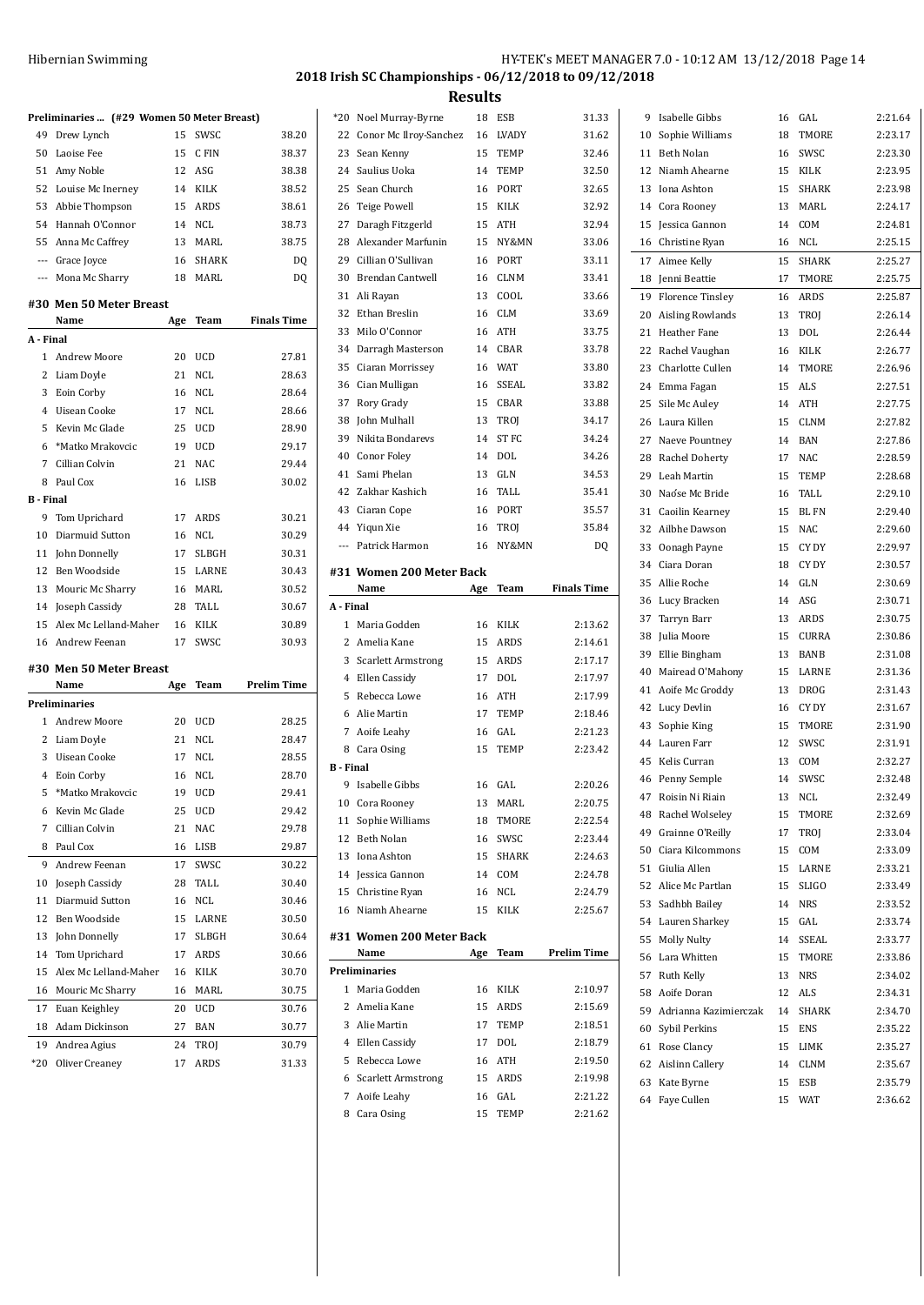|                  | Preliminaries  (#31 Women 200 Meter Back) |          |                    |                    |
|------------------|-------------------------------------------|----------|--------------------|--------------------|
| 65               | Rachel Childs                             |          | 14 ARDS            | 2:37.33            |
|                  | 66 Alyssa Boyd                            |          | 12 ARDS            | 2:40.16            |
|                  | 67 Lucy Mc Knight                         |          | 14 LARNE           | 2:41.45            |
|                  | --- Nemone Rogers                         |          | 13 TROJ            | DQ                 |
|                  | --- Sophie Hayman                         |          | 15 ALS             | DQ                 |
|                  | #32 Men 200 Meter Back<br>Name            | Age      | Team               | <b>Finals Time</b> |
| A - Final        |                                           |          |                    |                    |
|                  | 1 Cillian Melly                           | 21       | <b>NCL</b>         | 1:59.34            |
|                  | 2 Alfie Kelly                             | 17       | <b>DOL</b>         | 2:03.90            |
| 3                | Nathan Wiffen                             | 17       | <b>LISB</b>        | 2:05.23            |
| 4                | Conor Mc Menamin                          | 23       | ALS                | 2:05.78            |
| 5                | Ronan Anderson                            | 21       | <b>NCL</b>         | 2:05.94            |
| 6                | Ethan Hansen                              | 16       | TROJ               | 2:06.60            |
| 7                | Neddie Irwin                              | 15       | DOL                | 2:08.98            |
| 8                | *Liam Custer                              | 14       | SWSC               | 2:09.61            |
| <b>B</b> - Final |                                           |          |                    |                    |
| 9                | Aaron Carroll                             | 16       | <b>NCL</b>         | 2:08.58            |
|                  | 10 Oiśn O'Rourke                          | 17       | TUAM               | 2:10.08            |
|                  | 11 Ethan Brady                            | 16       | TEMP               | 2:10.09            |
|                  | 12 Adam Geddis                            | 15       | <b>CKSTN</b>       | 2:10.38            |
|                  | 13 Luc Galland                            | 18       | SWSC               | 2:10.43            |
|                  | 14 Rory Lee                               | 17       | SWSC               | 2:11.75            |
|                  | 15 Aaron Mc Mahon                         | 16       | DOL                | 2:16.20            |
|                  | 16 Aran Keating                           | 16       | PORT               | 2:16.29            |
|                  |                                           |          |                    |                    |
|                  |                                           |          |                    |                    |
|                  | #32 Men 200 Meter Back                    |          |                    |                    |
|                  | Name                                      | Age      | Team               | <b>Prelim Time</b> |
|                  | Preliminaries                             | 21       |                    |                    |
|                  | 1 Cillian Melly                           |          | NCL                | 2:04.39            |
|                  | 2 Alfie Kelly                             | 17       | <b>DOL</b>         | 2:06.16            |
| 3                | Nathan Wiffen                             | 17       | LISB               | 2:06.19            |
| 4                | Cadan Mc Carthy                           | 18       | <b>NCL</b>         | 2:06.69            |
| 5                | Conor Mc Menamin<br>Ethan Hansen          | 23       | ALS                | 2:07.00<br>2:07.30 |
| 6<br>7           | *Liam Custer                              | 16       | TROI               |                    |
| 8                | Neddie Irwin                              | 14<br>15 | SWSC<br><b>DOL</b> | 2:07.86<br>2:07.90 |
| 9                |                                           |          |                    |                    |
|                  | Ronan Anderson                            |          | 21 NCL             | 2:08.79            |
| 10               | Oiśn O'Rourke                             | 17       | TUAM               | 2:10.05            |
| 11               | Adam Geddis                               | 15<br>16 | CKSTN              | 2:10.60            |
| 12<br>13         | Ethan Brady<br>Luc Galland                | 18       | TEMP               | 2:11.06<br>2:12.56 |
|                  |                                           | 17       | SWSC               |                    |
| 14               | Rory Lee                                  |          | SWSC               | 2:13.09            |
| 15               | Aran Keating                              | 16       | PORT<br><b>ALS</b> | 2:13.49            |
| 16               | Sam Winston                               | 16       |                    | 2:13.67            |
| 17               | Aaron Mc Mahon                            | 16       | DOL                | 2:15.19            |
| 18               | Aaron Carroll                             | 16       | <b>NCL</b>         | 2:15.41            |
| 19               | Evan Shiels                               | 16       | SPL                | 2:16.23            |
| 20               | Mark Mallett                              | 14       | CY DY              | 2:16.26            |
| 21               | Cian Rooney                               | 15       | MARL               | 2:16.54            |
| 22<br>23         | <b>Bradley Fon</b><br>Ben David           | 14<br>17 | ARDS<br>BARRA      | 2:17.52<br>2:17.80 |

## HY-TEK's MEET MANAGER 7.0 - 10:12 AM 13/12/2018 Page 15 **2018 Irish SC Championships - 06/12/2018 to 09/12/2018**

| 25           | Ronan Kilcoyne                               | 13    | <b>SLIGO</b>           | 2:18.49                  |
|--------------|----------------------------------------------|-------|------------------------|--------------------------|
| 26           | Robin Pfeiffer                               | 15    | BL FN                  | 2:19.47                  |
| 27           | Joe Reidy                                    | 15    | KGD                    | 2:19.57                  |
| 28           | Harry Winston                                | 13    | ALS                    | 2:19.60                  |
| 29           | Adam Nolan                                   | 17    | TALL                   | 2:19.78                  |
| 30           | Illann Wall                                  | 16    | SWSC                   | 2:19.81                  |
| 31           | Jericho Balgos                               |       | 14 CYBT                | 2:20.41                  |
| 32           | James O'Reilly                               | 16    | ALS                    | 2:20.52                  |
| 33           | <b>Conor Hartney</b>                         | 14    | <b>NCL</b>             | 2:20.62                  |
| 34           | Lewis Mc Cartney                             | 16    | <b>ENSK</b>            | 2:20.80                  |
| 35           | Noah Coleman                                 | 16    | <b>DOL</b>             | 2:20.92                  |
| 36           | Sean Kenny                                   | 15    | TEMP                   | 2:21.42                  |
| 37           | Finlay Wright                                | 14    | BANB                   | 2:22.60                  |
| 38           | Colin Dragoi                                 | 16    | KILK                   | 2:22.67                  |
| 39           | Peter Kanyuka                                | 16    | ESB                    | 2:22.75                  |
| 40           | John Jeffery                                 | 16    | TMORE                  | 2:22.76                  |
| 41           | Caleb Maguire                                | 16    | LISB                   | 2:22.90                  |
| 42           | Evan Coulter                                 | 13    | <b>CYBT</b>            | 2:24.93                  |
|              |                                              |       |                        |                          |
|              | #33 Mixed 200 Meter Medley Relay<br>Team     | Relay |                        | <b>Finals Time</b>       |
| A - Final    |                                              |       |                        |                          |
| $\mathbf{1}$ | <b>UCD</b>                                   |       | A                      | 1:44.02                  |
|              | Kate Kavanagh W20                            |       | Andrew Moore M20       |                          |
|              | John Higgins M23                             |       | Erin Riordan W19       |                          |
| 2            | ARDS                                         |       | A                      | 1:47.85                  |
|              | James Brown M21                              |       | Michael Dawson M27     |                          |
|              | Rebecca Reid W17                             |       | Victoria Catterson W17 |                          |
| 3            | ARDS                                         |       | B                      | 1:50.17                  |
|              | Paddy Johnston M17                           |       | Jack Angus M17         |                          |
|              | Ellie Mc Kibbin W14                          |       | Amelia Kane W15        |                          |
|              | 4 ALS                                        |       | A                      | 1:50.37                  |
|              | Sam Winston M16                              |       | Aisling Haughey W23    |                          |
|              | Fionnan Mc Menamin M18                       |       |                        | Hannah Mc Menamin W21    |
| 5            | <b>LARNE</b>                                 |       | A                      | 1:53.82                  |
|              | Lorcan Gourley M17                           |       | Ben Woodside M15       |                          |
|              | Sinead Gourley W19                           |       | Danielle Hill W19      |                          |
| 6            | <b>KILK</b>                                  |       | A                      | 1:54.03                  |
|              | Maria Godden W16                             |       |                        | Alex Mc Lelland-Maher M1 |
|              | Jack Nolan-Whitney M17                       |       | Naomi Trait W15        |                          |
| 7            | <b>TEMP</b>                                  |       | A                      | 1:54.84                  |
|              | Alie Martin W17                              |       | Joe Kenny M17          |                          |
|              | Robyn Lynch W16                              |       | Saulius Uoka M14       |                          |
| 8            | LISB                                         |       | A                      | 1:55.89                  |
|              | James Allison M17                            |       | Sarah Mc Cracken W19   |                          |
|              | Andrea Cox W15                               |       | Daniel Wiffen M17      |                          |
|              |                                              |       |                        |                          |
|              | #33 Mixed 200 Meter Medley Relay<br>Team     | Relay |                        | <b>Prelim Time</b>       |
|              | <b>Preliminaries</b>                         |       |                        |                          |
| $\mathbf{1}$ | <b>UCD</b>                                   |       | A                      | 1:49.27                  |
|              | Kate Kavanagh W20                            |       | Andrew Moore M20       |                          |
|              | John Higgins M23                             |       | Erin Riordan W19       |                          |
| 2            | ARDS                                         |       | A                      | 1:50.09                  |
|              | James Brown M21                              |       | Michael Dawson M27     |                          |
|              | Rebecca Reid W17                             |       |                        | Victoria Catterson W17   |
| 3            | <b>ALS</b>                                   |       | A                      | 1:50.66                  |
|              | Sam Winston M16                              |       | Aisling Haughey W23    |                          |
|              | Fionnan Mc Menamin M18 Hannah Mc Menamin W21 |       |                        |                          |
|              |                                              |       |                        |                          |

|    | 4 ARDS                 | B<br>1:51.69             |
|----|------------------------|--------------------------|
|    | Paddy Johnston M17     | Jack Angus M17           |
|    |                        |                          |
|    | Ellie Mc Kibbin W14    | Amelia Kane W15          |
| 5  | <b>KILK</b>            | A<br>1:52.79             |
|    | Maria Godden W16       | Alex Mc Lelland-Maher M1 |
|    | Jack Nolan-Whitney M17 | Naomi Trait W15          |
| 6  | LARNE                  | 1:53.61<br>A             |
|    | Lorcan Gourley M17     | Ben Woodside M15         |
|    | Sinead Gourley W19     | Danielle Hill W19        |
| 7  | <b>TEMP</b>            | 1:55.65<br>A             |
|    | Alie Martin W17        | Joe Kenny M17            |
|    | Robyn Lynch W16        | Saulius Uoka M14         |
| 8  | LISB                   | A<br>1:55.67             |
|    | James Allison M17      | Sarah Mc Cracken W19     |
|    | Andrea Cox W15         | Daniel Wiffen M17        |
|    |                        |                          |
| 9  | DOL                    | 1:55.75<br>A             |
|    | Ellen Cassidy W17      | Liam Doyle M21           |
|    | Lucy Harty W15         | David Carroll M15        |
| 10 | <b>CYBT</b>            | A<br>1:55.81             |
|    | Jericho Balgos M14     | Alex Mc Crea W17         |
|    | Michael Hewitt M18     | Emma Montgomery W16      |
| 11 | <b>LISB</b>            | B<br>1:56.34             |
|    | Nathan Wiffen M17      | Paul Cox M16             |
|    | Jodie Marshall W16     | Fiona Cash W20           |
| 12 | <b>SLIGO</b>           | A<br>1:57.90             |
|    | Carrie Mc Daid W16     | Ronan Kilcoyne M13       |
|    | Ronan Anderson M17     | Danielle Farrell W15     |
| 13 | <b>SHARK</b>           | A<br>1:58.11             |
|    | Callum Ashton M19      |                          |
|    |                        | Grace Joyce W16          |
|    | Imogen Naughton W19    | Niall Joyce M15          |
| 14 | <b>KILK</b>            | 1:58.30<br>B             |
|    | Niamh Ahearne W15      | Rachel Vaughan W16       |
|    | Brogan Mc Aviney M15   | Teige Powell M15         |
| 15 | SWSC                   | A<br>1:58.45             |
|    | Luc Galland M18        | Andrew Feenan M17        |
|    | Sharon Semchiy W17     | Beth Nolan W16           |
| 16 | <b>TALL</b>            | A<br>1:58.99             |
|    | Naose Mc Bride W16     | Joseph Cassidy M28       |
|    | Caoimhe Egan W18       | Adam Nolan M17           |
|    | 17 ASG                 | A<br>2:01.68             |
|    | Keith Bentley M18      | Lucy Bracken W14         |
|    | Dylan O'Donovan M16    | Emma Waters W13          |
| 18 | <b>ESB</b>             | A<br>2:02.11             |
|    | Ben Mitchell M16       | Noel Murray-Byrne M18    |
|    | Thomasin Mc Kenna W15  |                          |
|    |                        | Kate Byrne W15           |
| 19 | <b>NRS</b>             | Α<br>2:02.61             |
|    | Denis Kilbride M17     | Min Allen W15            |
|    | Evan Bailey M13        | Sadhbh Bailey W14        |
| 20 | LIMK                   | Α<br>2:02.87             |
|    | Roisin Ni Riain W15    | Olwyn Cooke W15          |
|    | Zac O'Connor M14       | Conor Hartney M14        |
| 21 | DOL                    | B<br>2:04.38             |
|    | Heather Fane W13       | Ewan Fane M14            |
|    | Hannah O'Shea W14      | Conor Foley M14          |
| 22 | <b>ENS</b>             | A<br>2:05.08             |
|    | Rory Mc Evoy M         | Paula Gomez W15          |
|    | Dylan O'Brien M16      | Tara Mc Evoy W18         |
|    |                        |                          |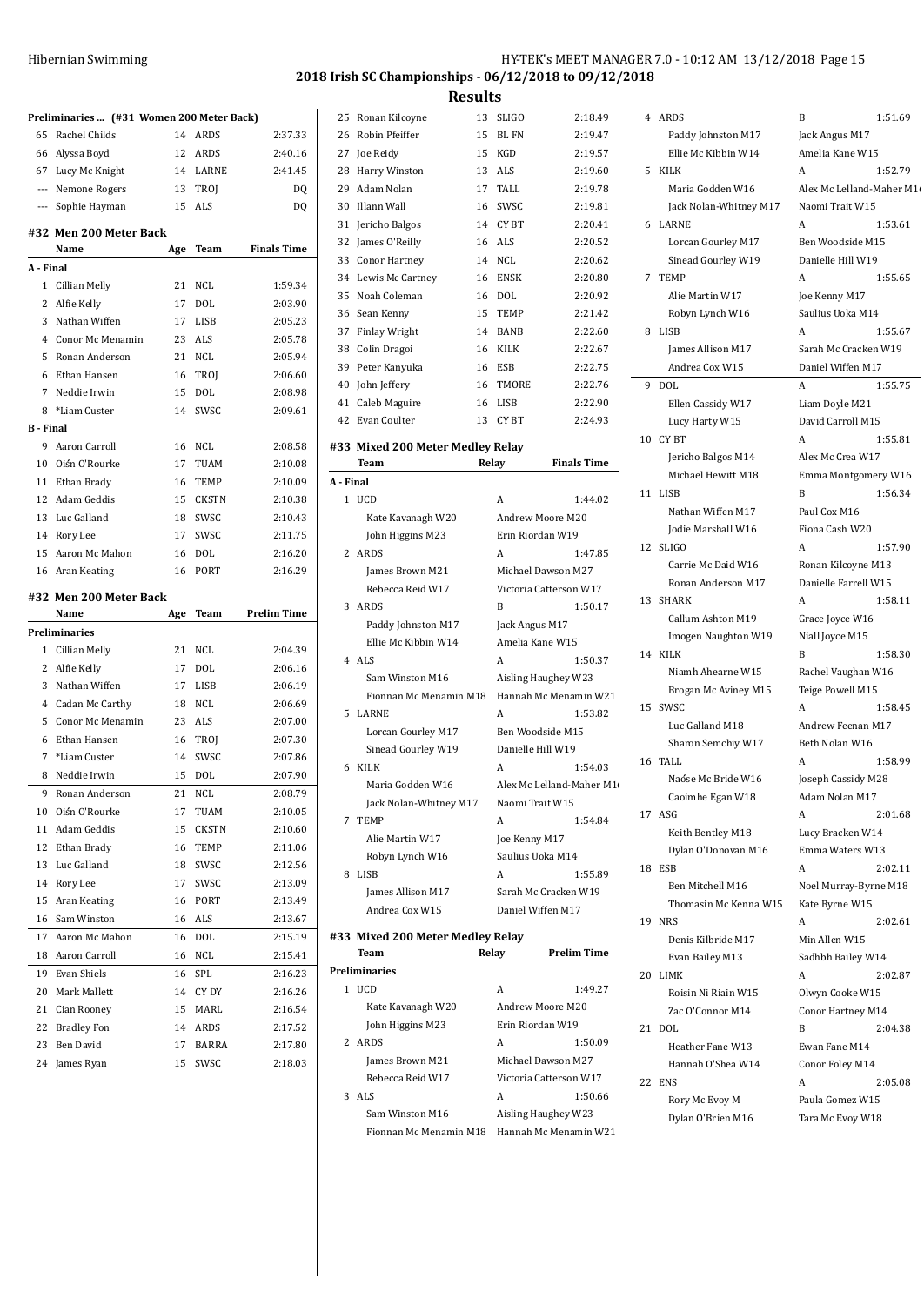| Hibernian Swimming | HY-TEK's MEET MANAGER 7.0 - 10:12 AM 13/12/2018 Page 16 |
|--------------------|---------------------------------------------------------|
|                    | 2018 Irish SC Championships - 06/12/2018 to 09/12/2018  |
|                    | <b>Results</b>                                          |

**Preliminaries ... (#33 Mixed 200 Meter Medley Relay)** 23 BAN B 2:08.56 Ciaran Mc Kee M13 Amelia Urry W14 Samuel Wright M13 Naeve Pountney W14 **#34 Women 200 Meter Free Name Age Team Finals Time A - Final** Mona Mc Sharry 18 MARL 1:59.40 Naomi Trait 15 KILK 2:01.62 Rachel Bethel 18 BAN 2:01.87 Maria Godden 16 KILK 2:03.28 Victoria Catterson 17 ARDS 2:04.81 Jessica Burke 18 NAC 2:05.80 Charlotte O'Riordan 16 OTTER 2:05.96 Cara Osing 15 TEMP 2:06.75 **B - Final** Sharon Semchiy 17 SWSC 2:06.61 Caitriona Finlay 20 ALS 2:06.67 Danielle Farrell 15 SLIGO 2:07.54 Aisling Nolan 17 NAC 2:07.86 EÉle Donegan 15 LEA 2:07.88 Edel Daly 15 NCL 2:08.10 Jessica Gannon 14 COM 2:10.56 Sophie Hayman 15 ALS 2:11.00 **#34 Women 200 Meter Free Name Age Team Prelim Time Preliminaries** Mona Mc Sharry 18 MARL 1:59.46 Rachel Bethel 18 BAN 2:04.70 Maria Godden 16 KILK 2:05.06 Naomi Trait 15 KILK 2:05.15 Victoria Catterson 17 ARDS 2:05.51 Charlotte O'Riordan 16 OTTER 2:07.11 Cara Osing 15 TEMP 2:07.17 Jessica Burke 18 NAC 2:07.29 Edel Daly 15 NCL 2:07.95 Rebecca Lowe 16 ATH 2:08.01 Danielle Farrell 15 SLIGO 2:08.12 EÉle Donegan 15 LEA 2:08.44 Aisling Nolan 17 NAC 2:08.59 Sharon Semchiy 17 SWSC 2:08.98 Caitriona Finlay 20 ALS 2:08.99 Jessica Gannon 14 COM 2:09.15 17 Sophie Hayman 15 ALS 2:09.39 Aoife Leahy 16 GAL 2:10.12 Sadhbh Bailey 14 NRS 2:10.26 Emma Montgomery 16 CY BT 2:10.30 Lara Mc Evoy 17 ALS 2:10.32 Hannah O'Shea 14 DOL 2:10.70 Ellie Mc Kibbin 14 ARDS 2:11.15 24 Scarlett Armstrong 15 ARDS 2:11.19 Beth Gardiner 15 NAC 2:11.27 Laura Killen 15 CLNM 2:11.56 Niamh Ahearne 15 KILK 2:11.93

| 28           | Brogán O'Hara                               | 20  | LEA        | 2:12.12            |
|--------------|---------------------------------------------|-----|------------|--------------------|
| 29           | Mollie Mc Alorum                            | 13  | LEA        | 2:12.25            |
|              | 30 Anna Feenan                              | 15  | SWSC       | 2:12.37            |
|              | 31 Dara Tuinstra                            |     | 15 ASG     | 2:12.40            |
|              | 32 Heather Fane                             |     | 13 DOL     | 2:12.47            |
|              | 33 Ailbhe Dawson                            |     | 15 NAC     | 2:13.08            |
|              |                                             |     |            |                    |
|              | 34 Florence Tinsley                         |     | 16 ARDS    | 2:13.41            |
| 35           | Grace Hodgins                               |     | 13 TROJ    | 2:13.72            |
| 36           | Ellen Ward                                  | 15  | TEMP       | 2:14.26            |
|              | 37 Tarryn Barr                              | 13  | ARDS       | 2:14.48            |
| 38           | Ailbhe Mulhall                              | 15  | GAL        | 2:14.63            |
|              | 39 Aisling Rowlands                         | 13  | TROJ       | 2:14.74            |
|              | 40 Ella Carroll                             | 13  | <b>NCL</b> | 2:14.77            |
|              | 41 Lucy Harte                               | 15  | KILK       | 2:14.90            |
|              | 42 Drew Lynch                               | 15  | SWSC       | 2:15.74            |
|              | 43 Emma Waters                              |     | 13 ASG     | 2:15.92            |
|              | 44 Ellie Falls                              |     | 15 LEA     | 2:16.05            |
|              | 45 Hope Mc Bride                            |     | 15 ARDS    | 2:16.70            |
|              | 46 Lily MC Guire                            |     | 13 LEA     | 2:17.10            |
| 47           | Sybil Perkins                               |     | 15 ENS     | 2:17.15            |
| 48           | Ciara Kilcommons                            | 15  | COM        | 2:17.32            |
| 49           | Faye Cullen                                 | 15  | <b>WAT</b> | 2:17.52            |
| 50           | Naeve Pountney                              | 14  | BAN        | 2:17.81            |
| 51           | Olwyn Cooke                                 | 15  | NCL        | 2:17.88            |
| 52           | Eleanor Godden                              |     | 14 KILK    | 2:18.20            |
| 53           | Sile Mc Auley                               |     | 14 ATH     | 2:18.29            |
|              | 54 Ruby Markey                              |     | 14 ALS     | 2:18.43            |
| 55           | Cathy O'Sullivan                            |     | 14 WAT     | 2:18.68            |
| 56           | Danielle Lee                                |     | 13 ASG     | 2:18.82            |
|              | 57 Hazel Bentley                            |     | 14 ASG     | 2:19.15            |
| 58           | Lauren Sharkey                              | 15  | GAL        | 2:19.34            |
| 59           | Nemone Rogers                               |     | 13 TROJ    | 2:19.51            |
|              | 60 Olivia Mc Crea                           |     | 14 CYBT    | 2:19.72            |
|              | 61 Abi Cullen                               | 13  | KILK       | 2:20.03            |
|              | 62 Anna Campbell                            |     | 14 LARNE   | 2:20.31            |
| 63           | Mia Kristiansen                             |     | 14 ASG     | 2:20.87            |
|              | 64 Ellie Bingham                            |     | 13 BANB    | 2:22.13            |
|              | 65 Genoveva Nemes                           |     | 15 ALS     | 2:23.02            |
| 66           | Rachel Blemmings                            |     | 14 BANB    | 2:24.34            |
|              |                                             |     |            |                    |
|              | #35 Men 200 Meter Free                      |     | Team       | <b>Finals Time</b> |
| A - Final    | Name                                        | Age |            |                    |
| $\mathbf{1}$ | Jack Mc Millan                              | 18  | <b>BAN</b> | 1:44.49            |
|              |                                             | 25  |            | 1:45.19            |
|              | 2 Jordan Sloan                              |     | NCD        |                    |
|              | 3 Robert Powell                             | 18  | NCD        | 1:48.06            |
|              | 4 David Prendergast                         | 24  | <b>NCD</b> | 1:48.58            |
|              | 5 Finn Mc Geever                            | 18  | NCL        | 1:49.03            |
|              | 6 Dean Power                                | 21  | UCD        | 1:49.15            |
|              | 7 Jack Grace                                | 20  | <b>NCL</b> | 1:51.86            |
| 8            | Joseph Mooney                               | 21  | NCL        | 1:53.20            |
| B - Final    |                                             |     |            |                    |
| 9            | Cillian Colvin                              | 21  | NAC        | 1:51.22            |
|              | 10 Nathan Turner                            | 19  | ALS        | 1:52.37            |
|              | 11 Cadan Mc Carthy                          | 18  | NCL        | 1:52.80            |
|              |                                             |     |            |                    |
|              | *12 Ethan Murtagh<br>*12 Cian O'Keefe Tighe | 16  | <b>NCD</b> | 1:55.36<br>1:55.36 |

| 14       | Jack Fleming             | 17       | LISB        | 1:56.85            |
|----------|--------------------------|----------|-------------|--------------------|
| 15       | Fionn Camacho Lenihan    | 16       | <b>NAC</b>  | 1:57.58            |
| 16       | Curtis Coulter           | 24       | BAN         | 1:58.00            |
|          | #35 Men 200 Meter Free   |          |             |                    |
|          | Name                     | Age      | Team        | <b>Prelim Time</b> |
|          | <b>Preliminaries</b>     |          |             |                    |
|          | 1 Jordan Sloan           | 25       | <b>NCD</b>  | 1:49.12            |
| 2        | Robert Powell            | 18       | <b>NCD</b>  | 1:49.63            |
| 3        | Dean Power               | 21       | <b>UCD</b>  | 1:50.18            |
| 4        | Finn Mc Geever           | 18       | <b>NCL</b>  | 1:50.35            |
| 5        | Jack Mc Millan           | 18       | <b>BAN</b>  | 1:50.42            |
| 6        | David Prendergast        | 24       | <b>NCD</b>  | 1:51.37            |
| 7        | Jack Grace               | 20       | <b>NCL</b>  | 1:51.63            |
| 8        | Joseph Mooney            | 21       | NCL         | 1:52.10            |
| 9        | Curtis Coulter           | 24       | BAN         | 1:52.11            |
| 10       | Michael Hewitt           | 18       | CY BT       | 1:52.70            |
| 11       | Cadan Mc Carthy          | 18       | NCL         | 1:53.23            |
| 12       | Nathan Turner            | 19       | <b>ALS</b>  | 1:53.45            |
| 13       | Cillian Colvin           | 21       | <b>NAC</b>  | 1:54.09            |
| 14       | Cian O'Keefe Tighe       | 18       | ALS         | 1:55.46            |
| 15       |                          | 17       | LISB        | 1:55.85            |
|          | Jack Fleming             |          |             |                    |
| 16       | Ethan Murtagh            | 16       | <b>NCD</b>  | 1:57.14            |
| 17       | Fionn Camacho Lenihan    | 16       | NAC         | 1:57.45            |
| *18      | Sam Winston              | 16       | ALS         | 1:57.80            |
| $*18$    | Denis Kilbride           | 17       | <b>NRS</b>  | 1:57.80            |
| 20       | <b>Swim-Off Required</b> | 17       | ARDS        | 1:57.89            |
| 21       | Tom Uprichard            |          |             |                    |
|          | Luke O'Sullivan          | 17       | SWSC        | 1:58.04            |
| 22<br>23 | Jack Nolan-Whitney       | 17<br>16 | KILK<br>NCL | 1:58.28<br>1:58.32 |
|          | Jeremy O'Connor          |          |             |                    |
| 24       | Saulius Uoka             | 14       | <b>TEMP</b> | 2:00.06            |
| 25       | Diarmuid Sutton          | 16       | NCL         | 2:00.07            |
| 26       | Paul Higgins             | 15       | SWSC        | 2:00.30            |
| 27       | <b>Finlay Stafford</b>   | 16       | ARDS        | 2:00.39            |
| 28       | Alastair Mc Kinlay       | 18       | <b>TEMP</b> | 2:00.71            |
| 29       | David Carroll            | 15       | <b>DOL</b>  | 2:01.46            |
| 30       | Brogan Mc Aviney         | 15       | KILK        | 2:01.70            |
| 31       | Danny Morgan             | 14       | COOL        | 2:01.79            |
| 32       | Flynn Ryan               | 16       | LEA         | 2:02.13            |
| 33       | Aidan Cook               | 14       | KILK        | 2:02.31            |
| 34       | Sam Rennick              | 15       | CBAR        | 2:02.58            |
| 35       | Aaron Mc Mahon           | 16       | DOL         | 2:02.75            |
| 36       | Robin Pfeiffer           | 15       | <b>BLFN</b> | 2:02.94            |
| 37       | James O'Reilly           | 16       | ALS         | 2:03.01            |
| 38       | Ewan Yamin-Ali           | 16       | <b>ARDS</b> | 2:03.31            |
| 39       | Sean Kenny               | 15       | TEMP        | 2:03.41            |
| 40       | Caleb Maguire            | 16       | <b>LISB</b> | 2:03.43            |
| $*41$    | Conor Johnson            | 14       | KILK        | 2:03.57            |
| *41      | Dylan O'Brien            | 16       | <b>ENS</b>  | 2:03.57            |
| 43       | Ethan Brady              | 16       | TEMP        | 2:03.59            |
| 44       | Evan Shiels              | 16       | SPL         | 2:03.81            |
| 45       | Eoin Mullan              | 15       | <b>BMNY</b> | 2:04.05            |
| 46       | Joe Reidy                | 15       | KGD         | 2:04.11            |
| 47       | Liam Sheedy              | 15       | CY DY       | 2:04.76            |
| 48       | Ronan Tan                | 15       | ESB         | 2:04.88            |
| 49       | Harry Winston            | 13       | ALS         | 2:05.13            |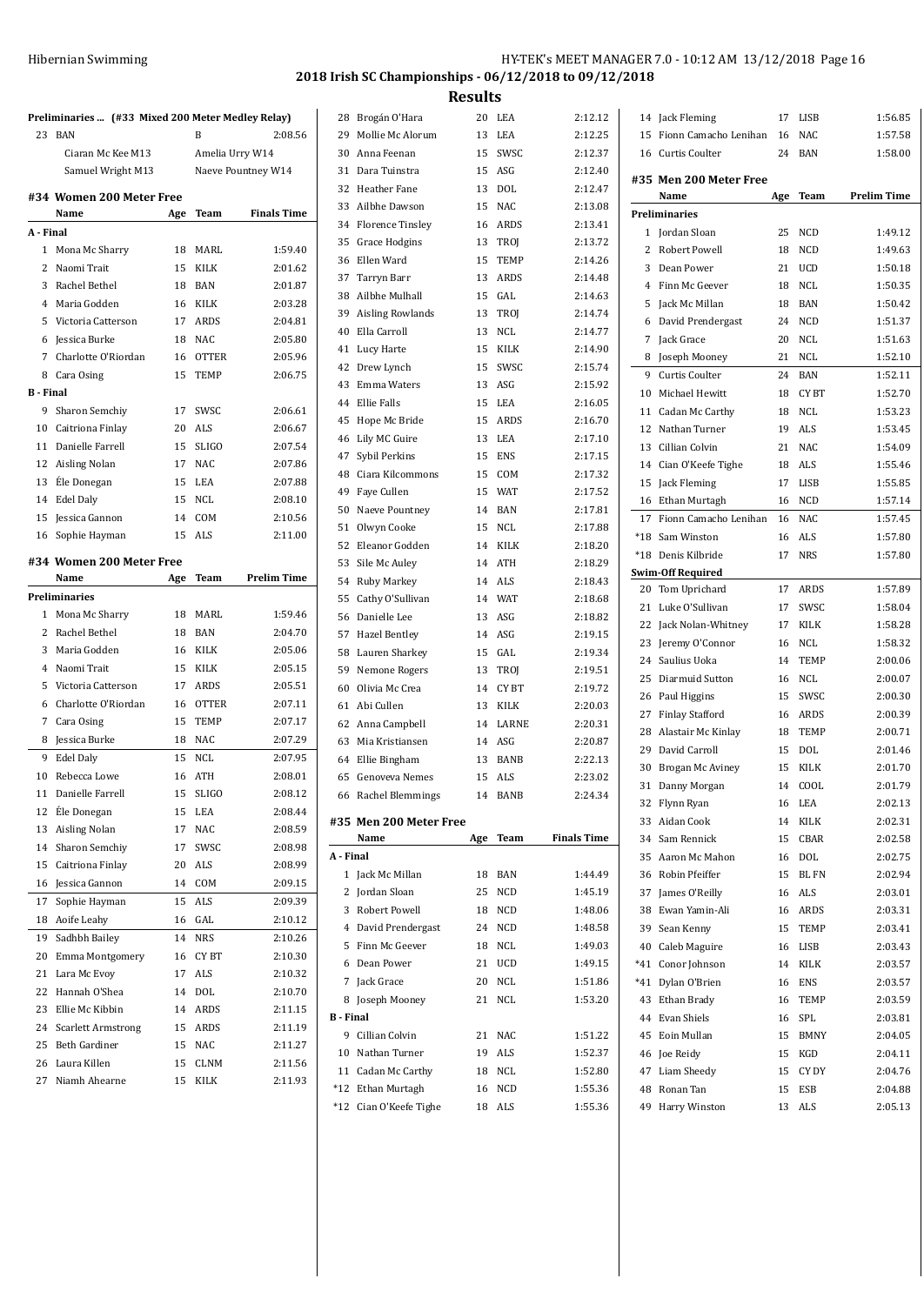| Preliminaries  (#35 Men 200 Meter Free) |                                 |          |              |                    |  |  |  |
|-----------------------------------------|---------------------------------|----------|--------------|--------------------|--|--|--|
| 50                                      | Sean Church                     | 16       | PORT         | 2:05.52            |  |  |  |
|                                         | 51 Euan Maguire                 | 14       | <b>NAC</b>   | 2:05.67            |  |  |  |
|                                         | 52 Ben Lynch                    | 15       | ENSK         | 2:06.75            |  |  |  |
|                                         | 53 Rory Grady                   | 15       | CBAR         | 2:06.82            |  |  |  |
|                                         | 54 Marc Galland                 | 13       | SWSC         | 2:07.80            |  |  |  |
|                                         | #36 Women 50 Meter Back<br>Name | Age      | Team         | <b>Finals Time</b> |  |  |  |
| A - Final                               |                                 |          |              |                    |  |  |  |
| 1                                       | Kate Kavanagh                   | 20       | <b>UCD</b>   | 28.87              |  |  |  |
| 2                                       | Rebecca Reid                    | 17       | <b>ARDS</b>  | 28.89              |  |  |  |
| 3                                       | Maria Godden                    | 16       | <b>KILK</b>  | 29.39              |  |  |  |
| $\overline{4}$                          | Cara Stapleton                  | 17       | <b>OTTER</b> | 29.70              |  |  |  |
| 5                                       | Jena Macdougald                 | 16       | <b>OTTER</b> | 29.74              |  |  |  |
| 6                                       | Alie Martin                     | 17       | <b>TEMP</b>  | 30.25              |  |  |  |
| 7                                       | Megan O'Donnell                 | 18       | UCD          | 30.32              |  |  |  |
| 8                                       | Leah Martin                     | 15       | <b>TEMP</b>  | 30.57              |  |  |  |
| <b>B</b> Final                          |                                 |          |              |                    |  |  |  |
| 9                                       | Sharon Semchiy                  | 17       | SWSC         | 30.54              |  |  |  |
| 10                                      | <b>Florence Tinsley</b>         | 16       | <b>ARDS</b>  | 30.86              |  |  |  |
| 11                                      | Isabelle Gibbs                  | 16       | GAL          | 30.88              |  |  |  |
| 12                                      | Charlotte Cullen                | 14       | <b>TMORE</b> | 31.25              |  |  |  |
| 13                                      | Sophie Williams                 | 18       | <b>TMORE</b> | 31.40              |  |  |  |
| 14                                      | Niamh Ahearne                   | 15       | KILK         | 31.49              |  |  |  |
| 15                                      | Emma Fagan                      | 15       | <b>ALS</b>   | 31.66              |  |  |  |
| 16                                      | Rachel Doherty                  | 17       | <b>NAC</b>   | 31.98              |  |  |  |
|                                         |                                 |          |              |                    |  |  |  |
|                                         | #36 Women 50 Meter Back         |          |              |                    |  |  |  |
|                                         | Name                            | Age      | Team         | <b>Prelim Time</b> |  |  |  |
|                                         | <b>Preliminaries</b>            |          |              |                    |  |  |  |
| 1                                       | Kate Kavanagh                   | 20       | <b>UCD</b>   | 28.70              |  |  |  |
| $*2$                                    | Rebecca Reid                    | 17       | <b>ARDS</b>  | 29.54              |  |  |  |
| *2                                      | Jena Macdougald                 | 16       | <b>OTTER</b> | 29.54              |  |  |  |
| 4                                       | Maria Godden                    | 16       | KILK         | 29.69              |  |  |  |
| *5                                      | Cara Stapleton                  | 17       | <b>OTTER</b> | 29.84              |  |  |  |
| *5                                      | Alie Martin                     | 17       | TEMP         | 29.84              |  |  |  |
| 7                                       | Megan O'Donnell                 | 18       | <b>UCD</b>   | 30.44              |  |  |  |
| 8                                       | Leah Martin                     | 15       | <b>TEMP</b>  | 30.65              |  |  |  |
| 9                                       | Rachel Doherty                  | 17       | NAC          | 30.67              |  |  |  |
| 10                                      | Emma Fagan                      | 15       | ALS          | 30.71              |  |  |  |
| 11                                      | Sharon Semchiy                  | 17       | SWSC         | 30.73              |  |  |  |
| 12                                      | Sophie Williams                 | 18       | TMORE        | 30.75              |  |  |  |
| 13                                      | <b>Florence Tinsley</b>         | 16       | ARDS         | 30.82              |  |  |  |
| *14                                     | Charlotte Cullen                | 14       | TMORE        | 30.83              |  |  |  |
| *14                                     | Niamh Ahearne                   | 15       | KILK         | 30.83              |  |  |  |
| 15                                      | Isabelle Gibbs                  | 16       | GAL          | J30.86             |  |  |  |
| 16                                      | Beth Nolan                      | 16       | SWSC         | 30.86              |  |  |  |
| 18                                      | Aoife Leahy                     | 16       | GAL          | 30.89              |  |  |  |
| 19                                      | Ellen Lee                       | 13       | SWSC         | 31.07              |  |  |  |
| 20                                      | Rebecca Lowe                    | 16       | ATH          | 31.10              |  |  |  |
| 21                                      | Aisling Rowlands                | 13       | TROJ         | 31.29              |  |  |  |
| 22                                      | <b>Scarlett Armstrong</b>       | 15       | ARDS         | 31.32              |  |  |  |
| 23<br>24                                | Laura Killen<br>Erin Delaney    | 15<br>14 | CLNM<br>TEMP | 31.46<br>31.60     |  |  |  |

| $*25$          | Iona Ashton              | 15  | SHARK            | 31.61              | 7                 | Sam Winston            |
|----------------|--------------------------|-----|------------------|--------------------|-------------------|------------------------|
| $*25$          | Megan Kilgallen          | 16  | <b>CLM</b>       | 31.61              |                   | 8 Conor Mc Mer         |
| 27             | Cora Rooney              | 13  | MARL             | 31.65              | <b>B</b> - Final  |                        |
|                | 28 Adrianna Kazimierczak | 14  | SHARK            | 31.79              | 9                 | Nathan Wiffer          |
| 29             | Roisin Ni Riain          | 13  | NCL              | 31.92              | 10                | Oiśn O'Rourk           |
| 30             | Danielle Farrell         | 15  | <b>SLIGO</b>     | 31.95              | 11                | <b>Ben David</b>       |
| 31             | Sophie Hayman            | 15  | ALS              | 32.02              | 12                | Jericho Balgo:         |
| 32             | Naóse Mc Bride           | 16  | TALL             | 32.03              | 13                | Neddie Irwin           |
|                | 33 Lara Whitten          | 15  | TMORE            | 32.07              |                   | 14 Adam Geddis         |
|                | 34 Cara Osing            | 15  | TEMP             | 32.08              |                   | 15 Aran Keating        |
|                | 35 Naeve Pountney        | 14  | BAN              | 32.11              |                   | 16 Ethan Brady         |
|                | 36 Aimee Kelly           | 15  | <b>SHARK</b>     | 32.32              |                   |                        |
|                | 37 Paula Gomez           | 15  | <b>ENS</b>       | 32.45              |                   | #37 Men 50 Met<br>Name |
|                | *38 Anna Feenan          | 15  | SWSC             | 32.55              |                   | Preliminaries          |
|                | *38 Heather Fane         | 13  | DOL              | 32.55              |                   |                        |
|                | 40 Ella Deely            | 14  | CBAR             | 32.65              | $\mathbf{1}$<br>2 | Paddy Johnsto          |
|                | 41 Caoilin Kearney       | 15  | BL FN            | 32.77              |                   | Matthew Gard           |
|                | 42 Mollie Mc Alorum      | 13  | LEA              | 32.79              | 3                 | Jordan Sloan           |
|                | 43 Ailbhe Mulhall        | 15  | GAL              | 32.81              | 4                 | James Allison          |
|                | *44 Sile Mc Auley        | 14  | <b>ATH</b>       | 32.82              | 5                 | Callum Ashto           |
|                | *44 Sasha Quinn          | 14  | <b>LISB</b>      | 32.82              | 6                 | Fionnan Mc M           |
|                | 46 Rose Clancy           | 15  | LIMK             | 32.84              | 7                 | Luc Galland            |
|                | *47 Lauren Farr          | 12  | SWSC             | 32.97              | 8                 | *Cole Haigh            |
|                | *47 Sadhbh Bailey        | 14  | <b>NRS</b>       | 32.97              | 9                 | Conor Mc Mer           |
|                | 49 Lillie-May Ruddy      | 14  | PDOWN            | 32.98              | 10                | Sam Winston            |
|                | *50 Nemone Rogers        | 13  | TROJ             | 33.04              | 11                | Ben David              |
|                | *50 Aoife Mc Groddy      | 13  | <b>DROG</b>      | 33.04              |                   | 12 Oiśn O'Rourk        |
|                | 52 Allie Roche           | 14  | GLN              | 33.23              | 13                | Nathan Wiffer          |
|                | 53 Sarah Condron         | 15  | <b>ATH</b>       | 33.28              | 14                | Aran Keating           |
|                | 54 Clara Kelly           | 13  | <b>ALS</b>       | 33.45              | 15                | Jericho Balgo:         |
| 55             | Claire O'Gara            | 15  | <b>ALS</b>       | 33.46              | 16                | Neddie Irwin           |
|                | 56 Emma Waters           | 13  | ASG              | 33.57              | 17                | Sam Rennick            |
| 57             | Drew Lynch               | 15  | SWSC             | 33.60              | 18                | Adam Geddis            |
|                | 58 Evelyn Donnelly       | 15  | ADSC             | 33.61              | 19                | Aaron Mc Mal           |
|                | 59 Kallie Walsh          | 13  | CURRA            | 33.70              | 20                | David Carroll          |
| $*60$          | Rachel Murray            | 15  | LIMK             | 33.83              | 21                | Ethan Brady            |
|                | *60 Eva Niskanen Moran   | 14  | CURRA            | 33.83              | 22                | Ben Mitchell           |
|                | 62 Sophie King           | 15  | TMORE            | 33.90              |                   | 23 Joe Reidy           |
|                |                          | 14  | ST <sub>DO</sub> | 34.04              |                   | 24 Harry Winsto        |
|                | 63 Anna Mc Glinchey      |     |                  |                    |                   | 25 Dylan O'Brien       |
|                | 64 Aislinn Callery       | 14  | CLNM             | 34.24              |                   | 26 Niall Joyce         |
|                | 65 Kate Byrne            | 15  | ESB              | 34.32              | 27                | Darragh Mast           |
|                | 66 Sophie Harris         | 14  | <b>KFSHR</b>     | 34.46              | 28                | Evan Coulter           |
|                | 67 Isobel Reed           | 15  | GLN              | 34.94              |                   | 29 Faolan Campl        |
|                | 68 Lucy Mc Knight        | 14  | LARNE            | 34.95              |                   | 30 Illann Wall         |
|                | 69 *Katie Cutler         | 15  | <b>DINW</b>      | 35.07              |                   | 31 Conor Hartne        |
|                | 70 Faye Cullen           | 15  | <b>WAT</b>       | 35.39              |                   | 32 Evan Shiels         |
|                | 71 Lily MC Guire         | 13  | LEA              | 35.46              |                   | 33 Noah Colema:        |
| $\overline{a}$ | Kelsey Buckland Morris   | 13  | ECAV             | DQ                 |                   | 34 Martin Fiala        |
|                | #37 Men 50 Meter Back    |     |                  |                    |                   | 35 Evan De Lace        |
|                | Name                     | Age | Team             | <b>Finals Time</b> |                   | 36 Gerard Mc Ke        |
| A - Final      |                          |     |                  |                    |                   | *37 Killian O'Coni     |
|                | 1 Paddy Johnston         | 17  | ARDS             | 25.41              |                   | *37 Ciaran Mc Ke       |
|                | 2 Matthew Gardiner       | 17  | NAC              | 26.93              |                   | 39 Ben Willmott        |
|                | 3 Callum Ashton          | 19  | SHARK            | 27.07              |                   | *40 John Jeffery       |
|                | 4 James Allison          | 17  | LISB             | 27.12              |                   | *40 Peter Kanyuk       |
|                | 5 Luc Galland            | 18  | SWSC             | 27.42              |                   |                        |
| 6              | Fionnan Mc Menamin       | 18  | ALS              | 27.44              |                   |                        |
|                |                          |     |                  |                    |                   |                        |

| 7                | Sam Winston           | 16  | ALS          | 27.85              |
|------------------|-----------------------|-----|--------------|--------------------|
| 8                | Conor Mc Menamin      | 23  | ALS          | 28.20              |
| <b>B</b> - Final |                       |     |              |                    |
| 9                | Nathan Wiffen         | 17  | LISB         | 28.32              |
|                  | 10 Oisn O'Rourke      | 17  | TUAM         | 28.37              |
|                  | 11 Ben David          | 17  | <b>BARRA</b> | 28.66              |
|                  | 12 Jericho Balgos     |     | 14 CYBT      | 28.68              |
| 13               | Neddie Irwin          | 15  | DOL          | 28.82              |
|                  | 14 Adam Geddis        | 15  | <b>CKSTN</b> | 28.99              |
|                  | 15 Aran Keating       |     | 16 PORT      | 29.00              |
|                  | 16 Ethan Brady        | 16  | TEMP         | 29.12              |
|                  |                       |     |              |                    |
|                  | #37 Men 50 Meter Back |     |              |                    |
|                  | Name                  | Age | Team         | <b>Prelim Time</b> |
|                  | Preliminaries         |     |              |                    |
|                  | 1 Paddy Johnston      | 17  | ARDS         | 25.76              |
|                  | 2 Matthew Gardiner    | 17  | NAC          | 26.86              |
| 3                | <b>Jordan Sloan</b>   | 25  | NCD          | 26.98              |
| $\overline{4}$   | James Allison         | 17  | <b>LISB</b>  | 27.29              |
| 5                | Callum Ashton         | 19  | <b>SHARK</b> | 27.31              |
| 6                | Fionnan Mc Menamin    |     | 18 ALS       | 27.48              |
| 7                | Luc Galland           | 18  | SWSC         | 27.69              |
| 8                | *Cole Haigh           | 16  | DINW         | 27.87              |
| 9                | Conor Mc Menamin      |     | 23 ALS       | 28.23              |
| 10               | Sam Winston           | 16  | ALS          | 28.27              |
| 11               | Ben David             | 17  | BARRA        | 28.33              |
| 12               | Oiśn O'Rourke         | 17  | TUAM         | 28.39              |
| 13               | Nathan Wiffen         | 17  | LISB         | 28.57              |
| 14               | Aran Keating          | 16  | PORT         | 28.89              |
| 15               | Jericho Balgos        |     | 14 CYBT      | 28.91              |
| 16               | Neddie Irwin          | 15  | DOL          | 28.97              |
| 17               | Sam Rennick           | 15  | CBAR         | 29.02              |
| 18               | Adam Geddis           | 15  | <b>CKSTN</b> | 29.10              |
| 19               | Aaron Mc Mahon        | 16  | <b>DOL</b>   | 29.28              |
| 20               | David Carroll         | 15  | <b>DOL</b>   | 29.35              |
| 21               | Ethan Brady           | 16  | <b>TEMP</b>  | 29.42              |
| 22               | Ben Mitchell          | 16  | ESB          | 29.53              |
| 23               | Joe Reidy             | 15  | KGD          | 29.64              |
| 24               | Harry Winston         | 13  | <b>ALS</b>   | 29.66              |
| 25               | Dylan O'Brien         | 16  | ENS          | 29.74              |
| 26               | Niall Joyce           | 15  | SHARK        | 29.97              |
| 27               | Darragh Masterson     | 16  | KGD          | 30.01              |
| 28               | Evan Coulter          | 13  | CY BT        | 30.05              |
| 29               | Faolan Campbell       | 16  | SLBGH        | 30.14              |
| 30               | Illann Wall           | 16  | SWSC         | 30.33              |
| 31               | Conor Hartney         | 14  | NCL          | 30.34              |
| 32               | Evan Shiels           | 16  | SPL          | 30.36              |
| 33               | Noah Coleman          | 16  | DOL          | 30.39              |
| 34               | Martin Fiala          | 14  | CASC         | 30.53              |
| 35               | Evan De Lacey         | 15  | TEMP         | 30.72              |
| 36               | Gerard Mc Kendry      | 14  | TITAN        | 30.79              |
| *37              | Killian O'Connor      | 15  | <b>BARRA</b> | 30.89              |
| $*37$            | Ciaran Mc Kee         | 13  | <b>BAN</b>   | 30.89              |
| 39               | Ben Willmott          | 15  | SPL          | 30.91              |
| $*40$            | John Jeffery          | 16  | TMORE        | 30.93              |
| $*40$            | Peter Kanyuka         | 16  | ESB          | 30.93              |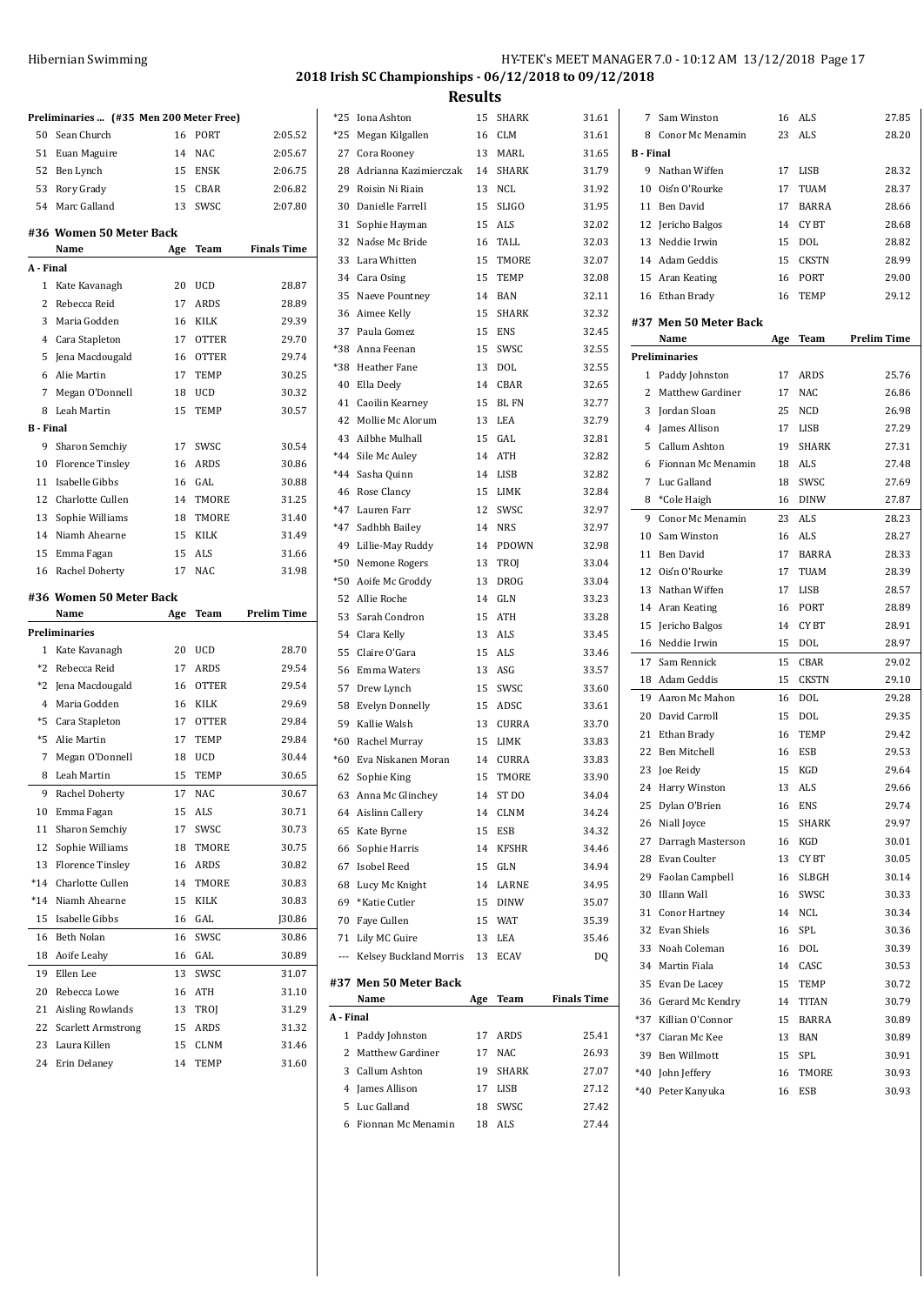| Hibernian Swimming | HY-TEK's MEET MANAGER 7.0 - 10:12 AM 13/12/2018 Page 18 |  |
|--------------------|---------------------------------------------------------|--|
|                    | 2018 Irish SC Championships - 06/12/2018 to 09/12/2018  |  |

|           | Preliminaries  (#37 Men 50 Meter Back) |    |          |                    |                  | 19 Molly Nulty           |    | 14 SSEAL     | 2:47.91            | #39 Men 200 Meter Breast |    |             |                    |
|-----------|----------------------------------------|----|----------|--------------------|------------------|--------------------------|----|--------------|--------------------|--------------------------|----|-------------|--------------------|
|           | 42 Declan Mc Geown                     |    | 16 BANB  | 30.96              |                  | 20 Amy Shivnen           |    | 15 ALS       | 2:48.00            | Name                     |    | Age Team    | <b>Prelim Time</b> |
|           | 43 Michael Keogh                       |    | 14 CURRA | 31.03              |                  | 21 Aoife O'Shea          | 15 | SWSC         | 2:48.57            | <b>Preliminaries</b>     |    |             |                    |
|           | 44 Alex Boxberger                      |    | 16 NY&MN | 31.09              |                  | 22 Grace Joyce           | 16 | SHARK        | 2:48.89            | 1 Eoin Corby             |    | 16 NCL      | 2:14.58            |
|           | 45 John Curtin                         |    | 16 SWSC  | 31.17              |                  | 23 Wiktoria Weinert      | 15 | <b>SLIGO</b> | 2:49.97            | 2 Uisean Cooke           |    | 17 NCL      | 2:14.88            |
|           | 46 Colin Dragoi                        |    | 16 KILK  | 31.20              |                  | 24 Jennifer Andrews      | 16 | LONG         | 2:50.39            | 3 Liam Doyle             |    | 21 NCL      | 2:15.94            |
|           | 47 Daniel Walsh                        | 14 | TEMP     | 31.21              |                  | 25 Orla Quinn            | 14 | LVADY        | 2:50.58            | 4 Paul Cox               |    | 16 LISB     | 2:23.26            |
| 48        | Dillon Cousins                         | 14 | WEX      | 31.41              |                  | 26 Heather Fane          | 13 | <b>DOL</b>   | 2:50.65            | 5 Ethan Hansen           |    | 16 TROJ     | 2:24.26            |
|           | 49 Finn Longmore                       |    | 15 ECAV  | 31.63              |                  | 27 Amelia Urry           | 14 | BAN          | 2:50.72            | 6 Nikita Vedernikov      |    | 18 NAC      | 2:26.32            |
|           | 50 Ethan Breslin                       |    | 16 CLM   | 31.90              |                  | 28 Min Allen             |    | 15 NRS       | 2:50.75            |                          |    | 16 KILK     | 2:26.59            |
|           | 51 Robin Pfeiffer                      |    | 15 BL FN | 31.99              |                  | 29 Lucy Bracken          |    | 14 ASG       | 2:52.52            | 7 Alex Mc Lelland-Maher  |    |             |                    |
|           | 52 Conn Mc Namara                      |    | 15 CBAR  | 32.04              |                  | 30 Zoe Daniels Howard    |    | 14 FER       | 2:52.59            | 8 Andrew Feenan          |    | 17 SWSC     | 2:26.67            |
|           | 53 Tommy Nunan                         |    | 16 SEA   | 32.36              |                  | 31 Cara Mc Cormack       |    | 12 DOL       | 2:53.02            | 9 Sean Kenny             |    | 15 TEMP     | 2:27.10            |
|           | 54 Ronan Mc Dowell                     |    | 15 NY&MN | 32.56              |                  | 32 Sarah Condron         |    | 15 ATH       | 2:53.37            | 10 Cillian O'Sullivan    | 16 | PORT        | 2:28.56            |
|           | 55 Marc Galland                        |    | 13 SWSC  | 33.51              |                  | 33 Aimee Kelly           |    | 15 SHARK     | 2:53.46            | 11 Andrew Moore          | 20 | UCD         | 2:29.84            |
|           |                                        |    |          |                    |                  | 34 Aoife Doran           |    | 12 ALS       | 2:54.27            | 12 Oliver Creaney        |    | 17 ARDS     | 2:30.99            |
|           | #38 Women 200 Meter Breast             |    |          |                    |                  | 35 Rachel Blemmings      | 14 | BANB         | 2:54.89            | 13 Andrea Agius          |    | 24 TROJ     | 2:32.06            |
|           | Name                                   |    | Age Team | <b>Finals Time</b> |                  | 36 Isabella Purcell      |    | 13 ALS       | 2:55.50            | 14 Dylan Egan            | 16 | ALS         | 2:33.63            |
| A - Final |                                        |    |          |                    |                  | 37 Oonagh Lamont         | 14 | BMENA        | 2:55.55            | 15 Saulius Uoka          | 14 | TEMP        | 2:33.68            |
|           | 1 Aisling Haughey                      |    | 23 ALS   | 2:24.93            |                  | 38 Louise Mc Inerney     |    | 14 KILK      | 2:55.64            | 16 Matthew Hand          |    | 13 ARDS     | 2:34.05            |
|           | 2 Lisa Cooke                           |    | 21 ALS   | 2:34.09            |                  | 39 Sara Milosevic        |    | 15 TROJ      | 2:56.12            | 17 Daragh Fitzgerld      |    | 15 ATH      | 2:35.13            |
|           | 3 Ellie Mc Cartney                     |    | 13 ENSK  | 2:34.52            |                  |                          |    |              |                    | 18 Oisin Mc Manus        |    | 15 ENSK     | 2:35.15            |
|           | 4 Eimear Doyle                         |    | 17 WAT   | 2:35.32            |                  | 40 Rachel Wolseley       |    | 15 TMORE     | 2:56.58            | 19 Lewis Mc Cartney      | 16 | <b>ENSK</b> | 2:35.76            |
|           | 5 Lara Mc Evoy                         |    | 17 ALS   | 2:38.23            |                  | 41 Judy Brennan          |    | 15 ATH       | 2:56.76            | 20 Rory Grady            |    | 15 CBAR     | 2:36.73            |
| 6         | Beth Gardiner                          |    | 15 NAC   | 2:39.99            |                  | 42 Hannah O'Connor       |    | 14 NCL       | 2:56.86            | *21 Euan Maguire         |    | 14 NAC      | 2:38.23            |
|           | 7 Zoe Thompson                         |    | 17 ARDS  | 2:40.43            |                  | 43 Hannah Corkery        |    | 13 SPL       | 2:57.83            | *21 Bradley Fon          |    | 14 ARDS     | 2:38.23            |
|           | 8 Emma Murphy                          |    | 14 GAL   | 2:42.82            |                  | 44 Clara Evans           |    | 14 TITAN     | 2:58.68            | 23 Brendan Cantwell      |    | 16 CLNM     | 2:39.48            |
| B - Final |                                        |    |          |                    |                  | 45 Julia Moore           | 15 | CURRA        | 2:58.82            | 24 Cian Mulligan         | 16 | SSEAL       | 2:40.04            |
|           | 9 Robyn Lynch                          |    | 16 TEMP  | 2:40.29            |                  | 46 Allie Roche           | 14 | GLN          | 2:59.02            | 25 Sami Phelan           | 13 | GLN         | 2:41.07            |
|           | 10 Beth Nolan                          |    | 16 SWSC  | 2:40.98            |                  | 47 Paula Crisan          | 15 | LASER        | 2:59.09            | 26 Teige Powell          | 15 | KILK        | 2:41.35            |
|           | 11 Alison Gibbs                        |    | 14 GAL   | 2:42.18            |                  | 48 Jessica Mc Mullen     | 15 | BANB         | 2:59.55            | 27 Stephen Murphy        | 14 | TEMP        | 2:41.62            |
|           | 12 Jodie Mc Mullen                     |    | 13 BANB  | 2:43.55            |                  | 49 Ruth Doyle            | 14 | WAT          | 3:00.38            | 28 Ali Rayan             | 13 | COOL        | 2:41.79            |
|           | 13 Amy Shivnen                         |    | 15 ALS   | 2:45.65            |                  | 50 Grace Reidy           | 13 | KGD          | 3:00.97            | 29 John Mulhall          | 13 | TROJ        | 2:42.19            |
|           | 14 Thomasin Mc Kenna                   |    | 15 ESB   | 2:48.41            |                  | 51 Danielle Lee          |    | 13 ASG       | 3:01.47            |                          |    | ATH         |                    |
|           |                                        |    |          |                    |                  | 52 Lavinia Comiskey      |    | 13 GLN       | 3:02.21            | *30 Milo O'Connor        | 16 |             | 2:42.55            |
|           | #38 Women 200 Meter Breast             |    |          |                    |                  | --- Sara Lucid           |    | 15 KGD       | DQ                 | *30 Alexander Marfunin   |    | 15 NY&MN    | 2:42.55            |
|           | Name                                   |    | Age Team | <b>Prelim Time</b> |                  | --- Olwyn Cooke          |    | 15 NCL       | <b>DQ</b>          | 32 Nikita Bondarevs      |    | 14 ST FC    | 2:43.63            |
|           | Preliminaries                          |    |          |                    |                  | --- Andrea Cox           |    | 15 LISB      | DQ                 | 33 Cody Dunnion          |    | 14 SSEAL    | 2:43.79            |
|           | 1 Aisling Haughey                      |    | 23 ALS   | 2:30.71            |                  | --- Rachel Vaughan       |    | 16 KILK      | DQ                 | 34 Evan Bailey           |    | 13 NRS      | 2:44.14            |
|           | 2 Mona Mc Sharry                       |    | 18 MARL  | 2:35.13            |                  |                          |    |              |                    | 35 Niall Mc Geown        |    | 14 BANB     | 2:44.40            |
|           | 3 Lisa Cooke                           |    | 21 ALS   | 2:35.28            |                  | #39 Men 200 Meter Breast |    |              |                    | 36 Diarmuid O'Rourke     | 16 | TUAM        | 2:44.42            |
| 4         | Ellie Mc Cartney                       |    | 13 ENSK  | 2:37.76            |                  | Name                     |    | Age Team     | <b>Finals Time</b> | 37 Joe Reidy             |    | 15 KGD      | 2:45.40            |
|           | 5 Eimear Doyle                         |    | 17 WAT   | 2:38.75            | A - Final        |                          |    |              |                    | 38 Patrick Harmon        |    | 16 NY&MN    | 2:46.73            |
|           | 6 Jade Murphy                          |    | 21 NCL   | 2:41.37            |                  | 1 Eoin Corby             |    | 16 NCL       | 2:11.96            | 39 Conor Kenny           |    | 14 TEMP     | 2:46.79            |
|           | 7 Beth Gardiner                        |    | 15 NAC   | 2:41.75            |                  | 2 Liam Doyle             |    | 21 NCL       | 2:12.92            | 40 Killian Langton       |    | 13 SLIGO    | 2:47.15            |
|           | 8 Lara Mc Evoy                         |    | 17 ALS   | 2:41.76            |                  | 3 Uisean Cooke           |    | 17 NCL       | 2:15.34            | 41 Ewan Fane             |    | 14 DOL      | 2:47.47            |
|           | *9 Jena Macdougald                     |    | 16 OTTER | 2:41.87            |                  | 4 Paul Cox               |    | 16 LISB      | 2:21.01            | *42 John Jeffery         |    | 16 TMORE    | 2:47.71            |
|           | *9 Zoe Thompson                        |    | 17 ARDS  | 2:41.87            |                  | 5 Andrew Feenan          |    | 17 SWSC      | 2:23.16            | *42 Michael Feenan       |    | 14 SWSC     | 2:47.71            |
|           | 11 Emma Murphy                         |    | 14 GAL   | 2:42.01            |                  | 6 Nikita Vedernikov      |    | 18 NAC       | 2:26.09            | 44 Niall Carter          |    | 16 CBAR     | 2:47.79            |
|           | 12 Martyna Szmagara                    |    | 18 UCD   | 2:42.74            |                  | 7 Sean Kenny             |    | 15 TEMP      | 2:26.13            | 45 Evan Coulter          |    | 13 CYBT     | 2:48.35            |
|           | 13 Alison Gibbs                        |    | 14 GAL   | 2:44.50            |                  | 8 Cillian O'Sullivan     |    | 16 PORT      | 2:30.83            | 46 Sean Donoghue         |    | 16 LAMAR    | 2:48.59            |
|           | 14 Beth Nolan                          |    | 16 SWSC  | 2:45.24            | <b>B</b> - Final |                          |    |              |                    | 47 Ronan Fahey           |    | 13 TROJ     | 2:52.68            |
|           | 15 Thomasin Mc Kenna                   |    | 15 ESB   | 2:46.37            |                  | 9 Oliver Creaney         |    | 17 ARDS      | 2:28.13            | 48 Conn Mc Namara        |    | 15 CBAR     | 2:54.93            |
|           |                                        |    |          |                    |                  | 10 Matthew Hand          |    | 13 ARDS      | 2:29.57            |                          |    |             |                    |
|           | 16 Robyn Lynch                         |    | 16 TEMP  | 2:46.77            |                  | 11 Saulius Uoka          | 14 | TEMP         | 2:32.83            | #40 Men 800 Meter Free   |    |             |                    |
|           | 17 Jodie Mc Mullen                     |    | 13 BANB  | 2:47.13            |                  | 12 Lewis Mc Cartney      | 16 | ENSK         | 2:33.59            | Name                     |    | Age Team    | <b>Finals Time</b> |
|           | 18 Aoife Bates                         |    | 16 SHARK | 2:47.85            |                  | --- Dylan Egan           |    | 16 ALS       | DQ                 | 1 Daniel Wiffen          |    | 17 LISB     | 8:10.58            |
|           |                                        |    |          |                    |                  |                          |    |              |                    | 2 Alfie Kelly            |    | 17 DOL      | 8:11.52            |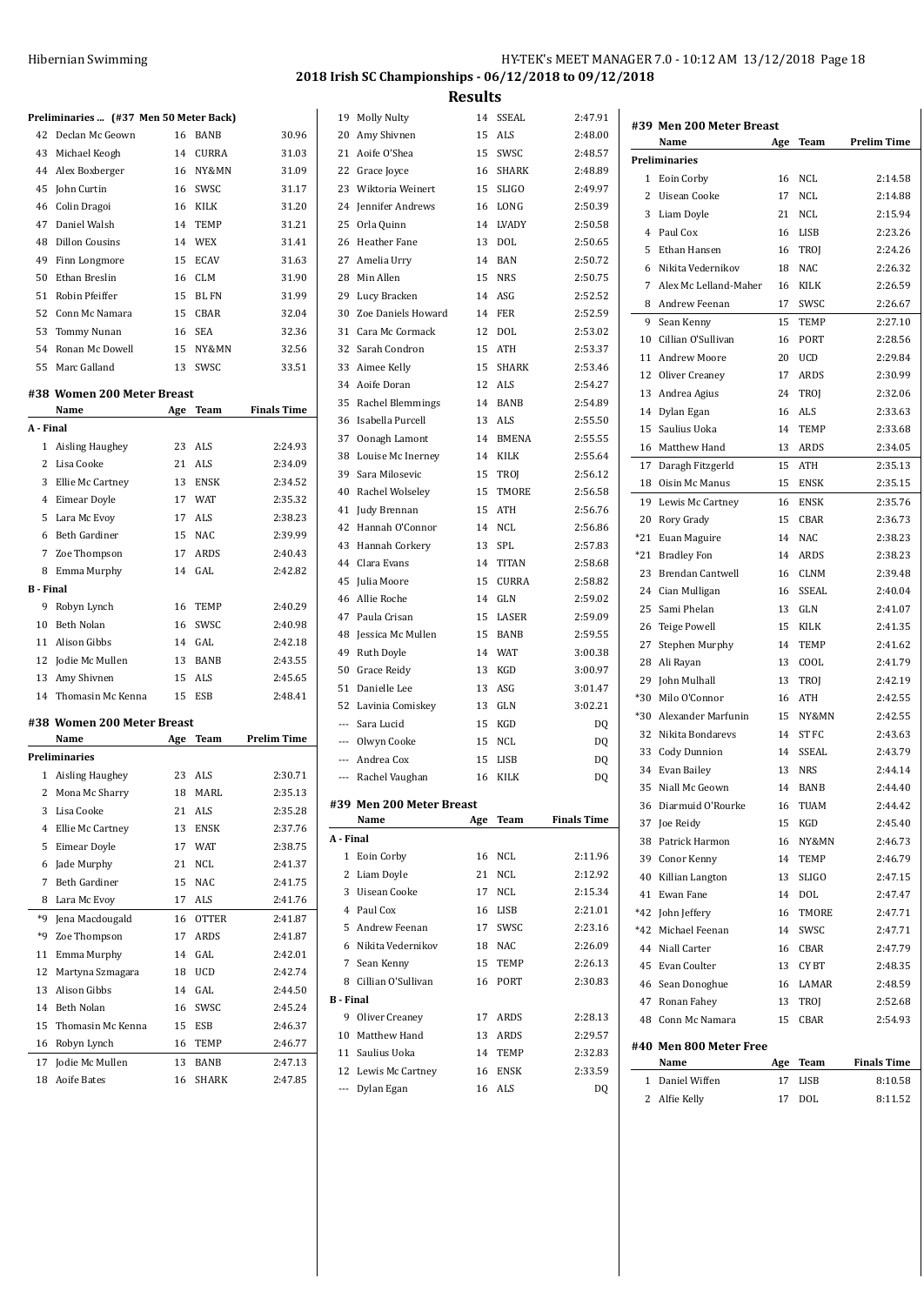## Hibernian Swimming Hy-TEK's MEET MANAGER 7.0 - 10:12 AM 13/12/2018 Page 19:12

**2018 Irish SC Championships - 06/12/2018 to 09/12/2018**

## **Results**

|  | (#40 Men 800 Meter Free) |  |
|--|--------------------------|--|

|                                                                 | (#40 Men 800 Meter Free)      |    |                           |         |  |
|-----------------------------------------------------------------|-------------------------------|----|---------------------------|---------|--|
| 3                                                               | Jack Fleming                  | 17 | LISB                      | 8:23.37 |  |
| 4                                                               | *Liam Custer                  | 14 | SWSC                      | 8:26.66 |  |
| 5                                                               | Denis Kilbride                | 17 | <b>NRS</b>                | 8:29.53 |  |
| 6                                                               | Nathan Wiffen                 | 17 | LISB                      | 8:36.35 |  |
| 7                                                               | Odhran Mallon                 | 18 | LISB                      | 8:45.79 |  |
| 8                                                               | Caleb Maguire                 | 16 | <b>LISB</b>               | 8:47.09 |  |
| 9                                                               | Neddie Irwin                  | 15 | DOL                       | 8:49.46 |  |
| 10                                                              | <b>Ben David</b>              | 17 | <b>BARRA</b>              | 8:54.75 |  |
| 11                                                              | James O'Reilly                | 16 | <b>ALS</b>                | 9:02.66 |  |
| 12                                                              | Sabian Kulczynski             | 16 | <b>ENS</b>                | 9:02.75 |  |
|                                                                 | 13 Ethan Brady                | 16 | <b>TEMP</b>               | 9:08.28 |  |
|                                                                 | 14 Evan Mac Carthy            | 16 | DOL                       | 9:10.38 |  |
|                                                                 | 15 Cillian Foley              | 16 | <b>NRS</b>                | 9:20.03 |  |
|                                                                 | 16 Finlay Wright              | 14 | BANB                      | 9:30.33 |  |
|                                                                 |                               |    |                           |         |  |
| #41 Women 200 Meter Medley Relay<br>Relay<br><b>Finals Time</b> |                               |    |                           |         |  |
|                                                                 | Team                          |    |                           |         |  |
| Finals                                                          | $1$ ALS                       |    | A                         | 1:55.79 |  |
|                                                                 |                               |    |                           |         |  |
|                                                                 | Emma Fagan 15                 |    | Aisling Haughey 23        |         |  |
|                                                                 | Caitriona Finlay 20<br>2 ARDS |    | Hannah Mc Menamin 21<br>A | 1:57.82 |  |
|                                                                 |                               |    |                           |         |  |
|                                                                 | Florence Tinsley 16           |    | Zoe Thompson 17           |         |  |
|                                                                 | Rebecca Reid 17               |    | Victoria Catterson 17     |         |  |
| 3                                                               | KILK                          |    | A                         | 1:59.55 |  |
|                                                                 | Maria Godden 16               |    | Rachel Vaughan 16         |         |  |
|                                                                 | Caoimhe Daly 15               |    | Naomi Trait 15            |         |  |
|                                                                 | 4 TEMP                        |    | A                         | 2:01.94 |  |
|                                                                 | Alie Martin 17                |    | Leah Martin 15            |         |  |
|                                                                 | Robyn Lynch 16                |    | Cara Osing 15             |         |  |
| 5                                                               | NAC                           |    | A                         | 2:02.01 |  |
|                                                                 | Rachel Doherty 17             |    | Beth Gardiner 15          |         |  |
|                                                                 | Jessica Burke 18              |    | Aisling Nolan 17          |         |  |
| 6                                                               | GAL                           |    | A                         | 2:02.10 |  |
|                                                                 | Isabelle Gibbs 16             |    | Alison Gibbs 14           |         |  |
|                                                                 | Ailbhe Mulhall 15             |    | Aoife Leahy 16            |         |  |
| $7^{\circ}$                                                     | <b>SHARK</b>                  |    | A                         | 2:02.80 |  |
|                                                                 | Iona Ashton 15                |    | Grace Joyce 16            |         |  |
|                                                                 | Aoife Bates 16                |    | Adrianna Kazimierczak 14  |         |  |
| 8                                                               | SWSC                          |    | A                         | 2:02.89 |  |
|                                                                 | Beth Nolan 16                 |    | Aoife O'Shea 15           |         |  |
|                                                                 | Ellen Lee 13                  |    | Sharon Semchiy 17         |         |  |

# **#41 Women 200 Meter Medley Relay**

|   | Team                  | Relay           | <b>Prelim Time</b>    |
|---|-----------------------|-----------------|-----------------------|
|   | Preliminaries         |                 |                       |
|   | $1$ ALS               | A               | 1:57.87               |
|   | Emma Fagan 15         |                 | Aisling Haughey 23    |
|   | Caitriona Finlay 20   |                 | Hannah Mc Menamin 21  |
|   | 2 KILK                | А               | 2:01.46               |
|   | Maria Godden 16       |                 | Rachel Vaughan 16     |
|   | Lucy Harte 15         | Naomi Trait 15  |                       |
| 3 | <b>ARDS</b>           | А               | 2:01.74               |
|   | Scarlett Armstrong 15 | Zoe Thompson 17 |                       |
|   | Rebecca Reid 17       |                 | Victoria Catterson 17 |
|   |                       |                 |                       |

|                 | Team                           | Relay<br><b>Finals Time</b> |
|-----------------|--------------------------------|-----------------------------|
|                 | #42 Men 200 Meter Medley Relay |                             |
|                 | Grace Hodgins 13               | Nemone Rogers 13            |
|                 | Aisling Rowlands 13            | Sara Milosevic 15           |
| 17              | TROJ                           | 2:11.49                     |
|                 |                                | A<br>2:10.82<br>A           |
| 16              | Lucy Harty 15<br><b>ATH</b>    | Hannah O'Shea 14            |
|                 | Heather Fane 13                | Cara Mc Cormack 12          |
| 15              | <b>DOL</b>                     | A<br>2:10.63                |
|                 | Rachel Wolseley 15             | Sophie Williams 18          |
|                 | Lara Whitten 15                | Charlotte Cullen 14         |
| 14              | <b>TMORE</b>                   | A<br>2:10.62                |
|                 | Lucy Bracken 14                | Emma Waters 13              |
|                 | Dara Tuinstra 15               | Danielle Lee 13             |
|                 | 13 ASG                         | A<br>2:09.86                |
|                 |                                | Eleanor Godden 14           |
|                 | Niamh Ahearne 15               | Louise Mc Inerney 14        |
| 12              | <b>KILK</b>                    | B<br>2:08.50                |
|                 | Emma Montgomery 16             | Olivia Mc Crea 14           |
|                 | Elise Smyth 16                 | Alex Mc Crea 17             |
| 11              | CY BT                          | A<br>2:07.07                |
|                 | Roisin Ni Riain 15             | Edel Daly 15                |
|                 | Rose Clancy 15                 | Olwyn Cooke 15              |
| 10 <sup>1</sup> | LIMK                           | A<br>2:06.09                |
|                 | Andrea Cox 15                  | Fiona Cash 20               |
|                 | Sasha Quinn 14                 | Sarah Mc Cracken 19         |
| 9               | <b>LISB</b>                    | A<br>2:04.66                |
|                 | Ellen Lee 13                   | Sharon Semchiy 17           |
|                 | Beth Nolan 16                  | Aoife O'Shea 15             |
| 8               | SWSC                           | A<br>2:04.37                |
|                 | Robyn Lynch 16                 | Cara Osing 15               |
|                 | Alie Martin 17                 | Leah Martin 15              |
| 7               | <b>TEMP</b>                    | A<br>2:03.83                |
|                 | Aoife Bates 16                 | Adrianna Kazimierczak 14    |
|                 | Iona Ashton 15                 | Grace Joyce 16              |
| 6               | SHARK                          | A<br>2:03.40                |
|                 | Ailbhe Mulhall 15              | Aoife Leahy 16              |
|                 | Isabelle Gibbs 16              | Alison Gibbs 14             |
| 5               | GAL                            | A<br>2:02.95                |
|                 | Jessica Burke 18               | Aisling Nolan 17            |
|                 | Rachel Doherty 17              | Beth Gardiner 15            |
| 4               | NAC                            | A<br>2:01.75                |

| nals |                    |                   |         |  |
|------|--------------------|-------------------|---------|--|
| 1    | <b>RAN</b>         | А                 | 1:40.28 |  |
|      | Jordan Sloan 25    | Jack Mc Millan 18 |         |  |
|      | David Thompson 25  | Curtis Coulter 24 |         |  |
|      | 2 LIMK             | A                 | 1:43.32 |  |
|      | Alan Corby 21      | Eoin Corby 16     |         |  |
|      | Jack Grace 20      | Joseph Mooney 21  |         |  |
| 3    | LIMK               | R                 | 1:43.40 |  |
|      | Aaron Carroll 16   | Uiseann Cooke 17  |         |  |
|      | Jeremy O'Connor 16 | Finn Mc Geever 18 |         |  |
| 4    | ARDS               | A                 | 1:45.11 |  |
|      | Paddy Johnston 17  | Jack Angus 17     |         |  |
|      | Finlay Stafford 16 | Tom Uprichard 17  |         |  |
| 5.   | LISB               | A                 | 1:45.51 |  |
|      | James Allison 17   | Paul Cox 16       |         |  |
|      | Odhran Mallon 18   | Daniel Wiffen 17  |         |  |

**Finals**

 $\sim$ 

| 6  | NAC                            | A                        | 1:47.88            |
|----|--------------------------------|--------------------------|--------------------|
|    | Matthew Gardiner 17            | Nikita Vedernikov 18     |                    |
|    | Cillian Colvin 21              | Fionn Camacho Lenihan 16 |                    |
| 7  | ALS                            | Α                        | 1:48.09            |
|    | Sam Winston 16                 | Nathan Turner 19         |                    |
|    |                                |                          |                    |
|    | Fionnan Mc Menamin 18          | Cian O'Keefe Tighe 18    |                    |
|    | <b>UCD</b>                     | А                        | DQ                 |
|    | John Higgins 23                | Andrew Moore 20          |                    |
|    | Fiachra Lennon 20              | Kevin Mc Glade 25        |                    |
|    | #42 Men 200 Meter Medley Relay |                          |                    |
|    | Team                           | Relay                    | <b>Prelim Time</b> |
|    | Preliminaries                  |                          |                    |
|    | 1 UCD                          | A                        | 1:44.48            |
|    |                                |                          |                    |
|    | John Higgins 23                | Andrew Moore 20          |                    |
|    | Fiachra Lennon 20              | Kevin Mc Glade 25        |                    |
| 2  | LIMK                           | B                        | 1:45.77            |
|    | Aaron Carroll 16               | Uiseann Cooke 17         |                    |
|    | Jeremy O'Connor 16             | Diarmuid Sutton 18       |                    |
| 3  | <b>BAN</b>                     | A                        | 1:46.00            |
|    | Jordan Sloan 25                | Jack Mc Millan 18        |                    |
|    | David Thompson 25              | Curtis Coulter 24        |                    |
| 4  | LIMK                           | Α                        | 1:46.26            |
|    | Joseph Mooney 21               | Eoin Corby 16            |                    |
|    | Zac O'Connor 14                | Jack Grace 20            |                    |
| 5  | LISB                           | A                        | 1:46.44            |
|    | James Allison 17               | Paul Cox 16              |                    |
|    | Odhran Mallon 18               | Daniel Wiffen 17         |                    |
|    |                                |                          |                    |
|    | $6$ ALS                        | A                        | 1:46.76            |
|    | Sam Winston 16                 | Hugh O'Gara 18           |                    |
|    | Fionnan Mc Menamin 18          | Cian O'Keefe Tighe 18    |                    |
|    | 7 ARDS                         | A                        | 1:47.03            |
|    | Paddy Johnston 17              | Jack Angus 17            |                    |
|    | Finlay Stafford 16             | Tom Uprichard 17         |                    |
| 8  | NAC                            | A                        | 1:47.51            |
|    | <b>Matthew Gardiner 17</b>     | Nikita Vedernikov 18     |                    |
|    | Cillian Colvin 21              | Fionn Camacho Lenihan 16 |                    |
| 9  | SWSC                           | A                        | 1:50.61            |
|    | Luc Galland 18                 | Andrew Feenan 17         |                    |
|    | Paul Higgins 15                | Luke O'Sullivan 17       |                    |
| 10 | KILK                           | A                        | 1:53.15            |
|    | Colin Dragoi 16                | Alex Mc Lelland-Maher 16 |                    |
|    | Jack Nolan-Whitney 17          | Brogan Mc Aviney 15      |                    |
| 11 | <b>TEMP</b>                    | A                        | 1:54.30            |
|    |                                |                          |                    |
|    | Ethan Brady 16                 | Joe Kenny 17             |                    |
|    | Alastair Mc Kinlay 18          | Saulius Uoka 14          |                    |
| 12 | PORT                           | A                        | 1:55.60            |
|    | Aran Keating 16                | Sean Church 16           |                    |
|    | Cillian O'Sullivan 16          | Ciaran Cope 16           |                    |
| 13 | CBAR                           | A                        | 1:58.67            |
|    | Conn Mc Namara 15              | Rory Grady 15            |                    |
|    | Niall Carter 16                | Sam Rennick 15           |                    |
| 14 | DOL                            | Α                        | 1:59.23            |
|    | Neddie Irwin 15                | Aaron Mc Mahon 16        |                    |
|    | David Carroll 15               | Evan Mac Carthy 16       |                    |
| 15 | COOL                           | А                        | 2:01.91            |
|    | Oisin O'Seachnasaigh 13        | Ali Rayan 13             |                    |
|    | Rossa Eble Killeen 16          | Danny Morgan 14          |                    |
|    |                                |                          |                    |